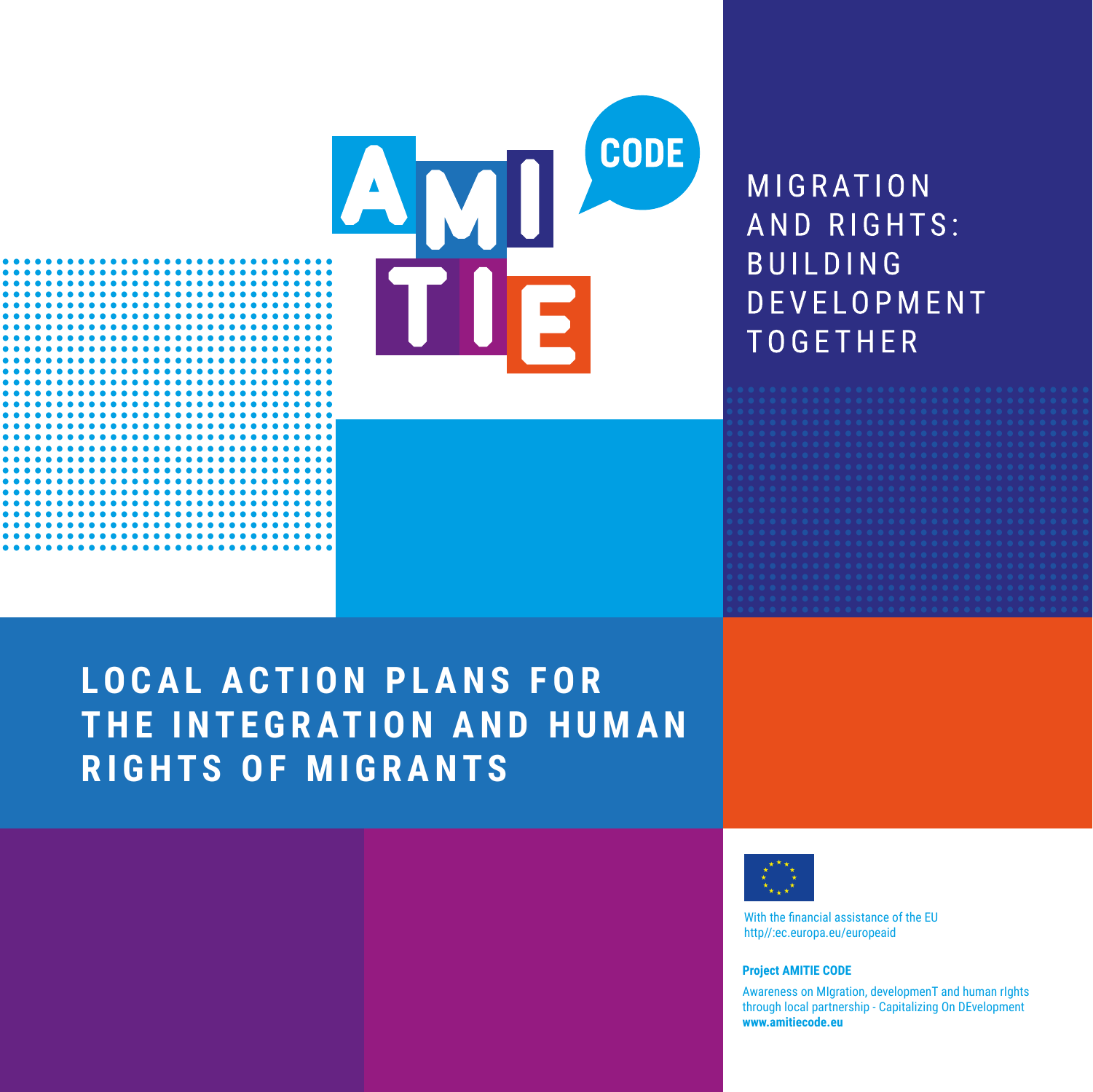This publication is the result of all partners' contribution and was designed by **Gustavo Gozzi**, **Annalisa Furia** and **Bernardo Venturi**, *University of Bologna* co-ordinated by **Lucia Fresa** and **Miles Gualdi**, *City of Bologna* produced by **Bernardo Venturi**, *University of Bologna*

> Graphic design & layout: **Studio Talpa** - www.studiotalpa.it Printer: **Tipolito Pieffepi** - Casalecchio di Reno (Bologna)

This publication is an output of the AMITIE CODE project. It gathers the six policy documents and local action plans drawn by partners, in the framework of training activities targeting civil servants, that were delivered as project activity in six partner cities: Loures, Seville, Toulouse, Bologna, Hamburg and Riga. Preface by ms **Susanna Zaccaria**, *deputy-Mayor of the City of Bologna (project coordinator)*

Introduction by prof. **Gustavo Gozzi** *of the University of Bologna (project scientific supervisor)*

The contents of this document are the sole responsibility of AMITIE CODE partners and can under no circumstances be regarded as reflecting the position of the European Union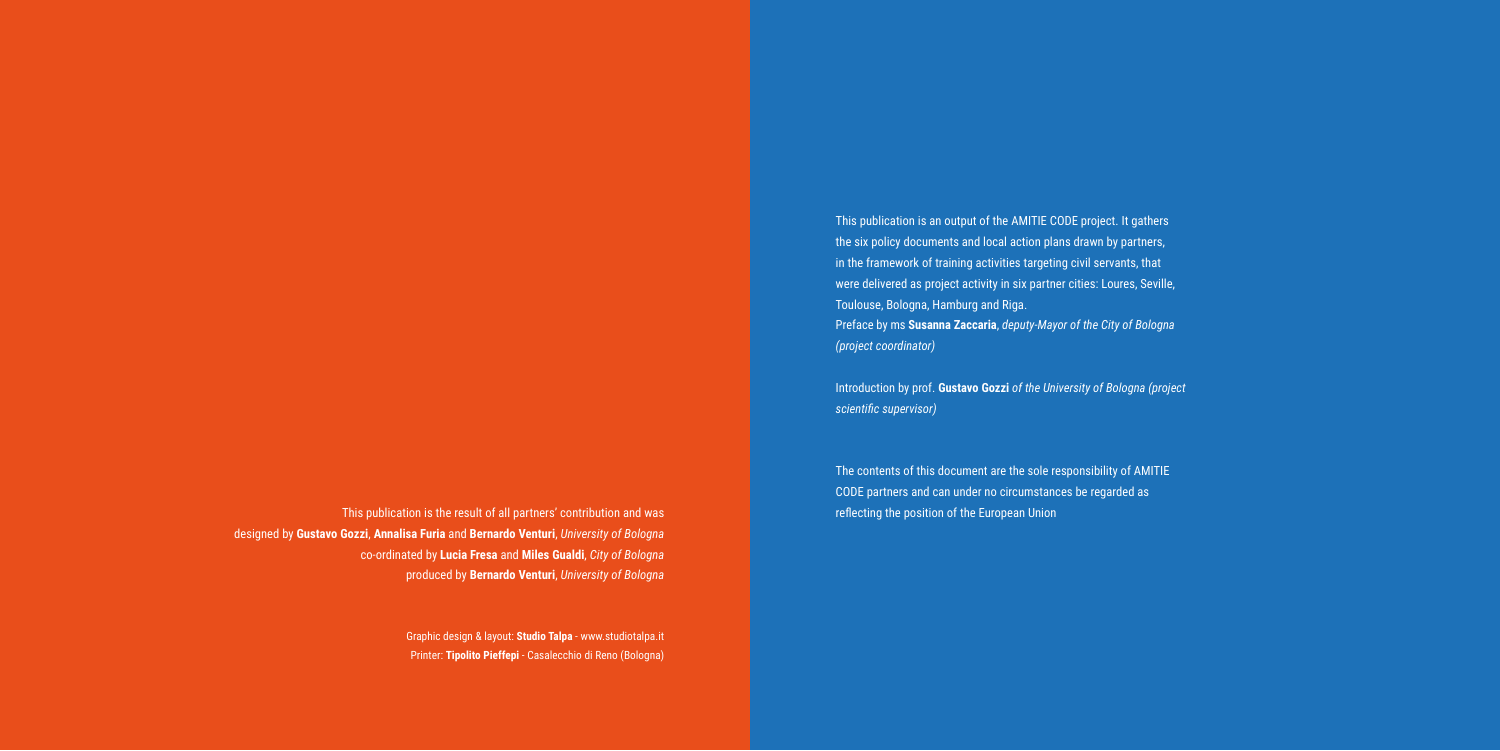# **Index**

| <b>PREFACE</b>               |
|------------------------------|
| <b>INTRODUCTION</b>          |
|                              |
| <b>KEY WORDS AND CONCEPT</b> |
|                              |
| <b>BOLOGNA</b>               |
|                              |
| <b>HAMBURG</b>               |
|                              |
| <b>LOURES</b>                |
|                              |
| <b>RIGA</b>                  |
|                              |
| <b>SEVILLE</b>               |
|                              |
| <b>TOULOUSE</b>              |
|                              |

| <b>PREFACE</b>                         | 7   |
|----------------------------------------|-----|
| <b>INTRODUCTION</b>                    | 9   |
| <b>KEY WORDS AND CONCEPTS ANALYSIS</b> | 17  |
| <b>BOLOGNA</b>                         | 21  |
| <b>HAMBURG</b>                         | 37  |
| <b>LOURES</b>                          | 51  |
| <b>RIGA</b>                            | 65  |
| <b>SEVILLE</b>                         | 97  |
| <b>TOULOUSE</b>                        | 111 |
|                                        |     |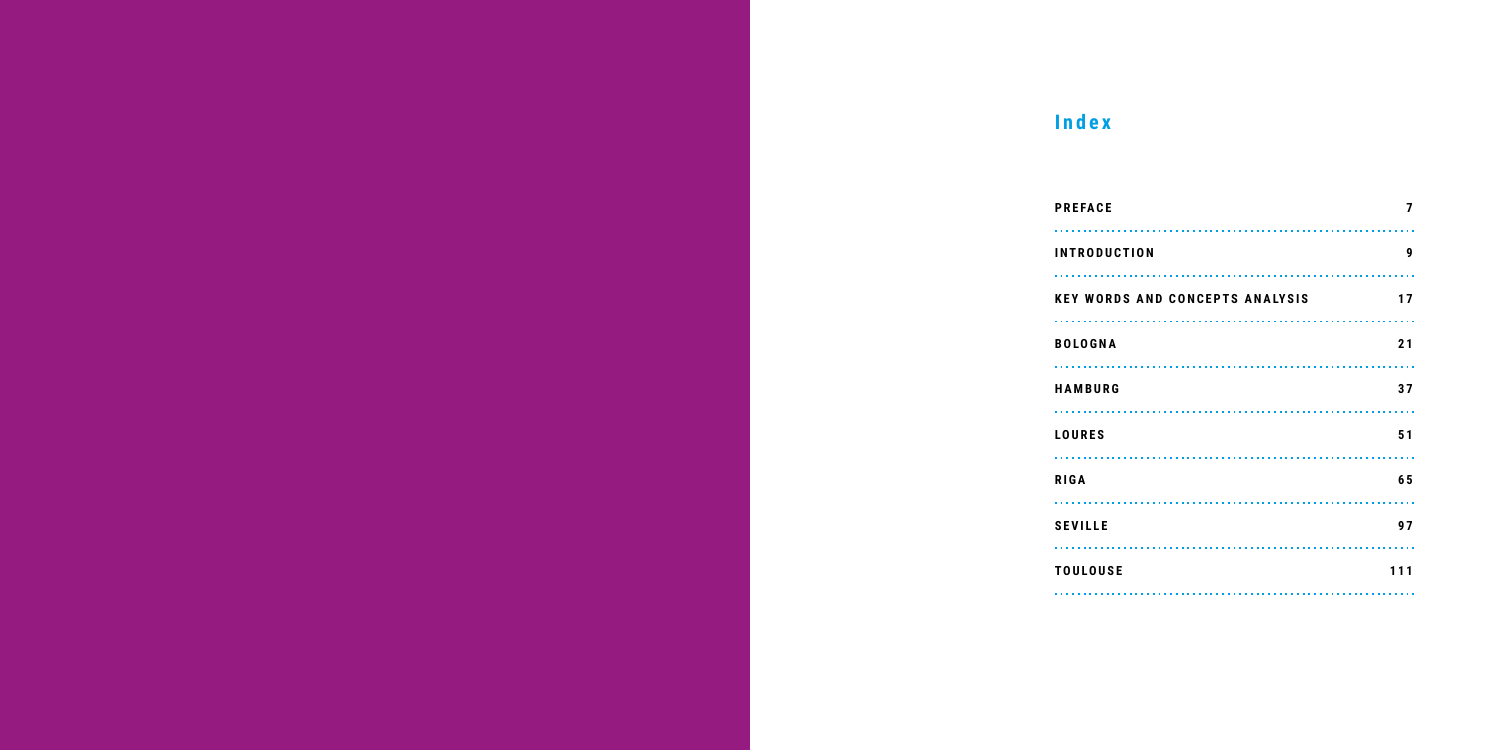Migrations are at the core of public debate in Europe. Visible causes and consequences of migrations, such as climate change, human rights violations, conflicts and demographic change in European cities invite us to act through development cooperation and, later, through humanitarian aid. Since 2015, development cooperation policies of the European Union have been the object of joint planning and programming, to encourage EU member states to join their efforts in the field of development cooperation, in order to reach higher levels of effectiveness and efficiency and to avoid redundant interventions in third countries. The nexus between development and migration is mirrored in the United Nations 2030 Agenda for sustainable development, where migration is acknowledged as a potential growth multiplier for development of both origin and destination countries. In this framework, the role of development cooperation in facing the challenges and opportunities that the present global situation entails is central.

AMITIE CODE (Awareness on Migration, Development and Human Rights through local partnerships, Capitalizing On Development) is a development education project, co-financed by the European Union and coordinated by the City of Bologna, involving public administrations, NGOs and universities in six European countries (Germany, Italy, Latvia, Portugal, Spain and France) two regions (Emilia-Romagna, Andalusia) and eight cities (Bologna, Hamburg, Reggio Emilia, Riga, Loures-Lisbon, Toulouse, Seville), joined by the important objective of raising awareness among citizens in general and some key groups in particular about the human rights of migrants and taking a step further: beyond awareness raising, information and training, the project wants to leave a practical and concrete mark.

During the 32 months of the project, partners implemented various information, awareness-raising and training activities: an interactive web application on development cooperation, a travelling film exhibition on migrations to organise public screenings, a web series on human rights of migrants, an international contest for videos produced by young people on the same issues, training for teachers and school labs for students. Along with teachers and students,

## **PREFACE**

*Susanna Zaccaria, Deputy Mayor, City of Bologna*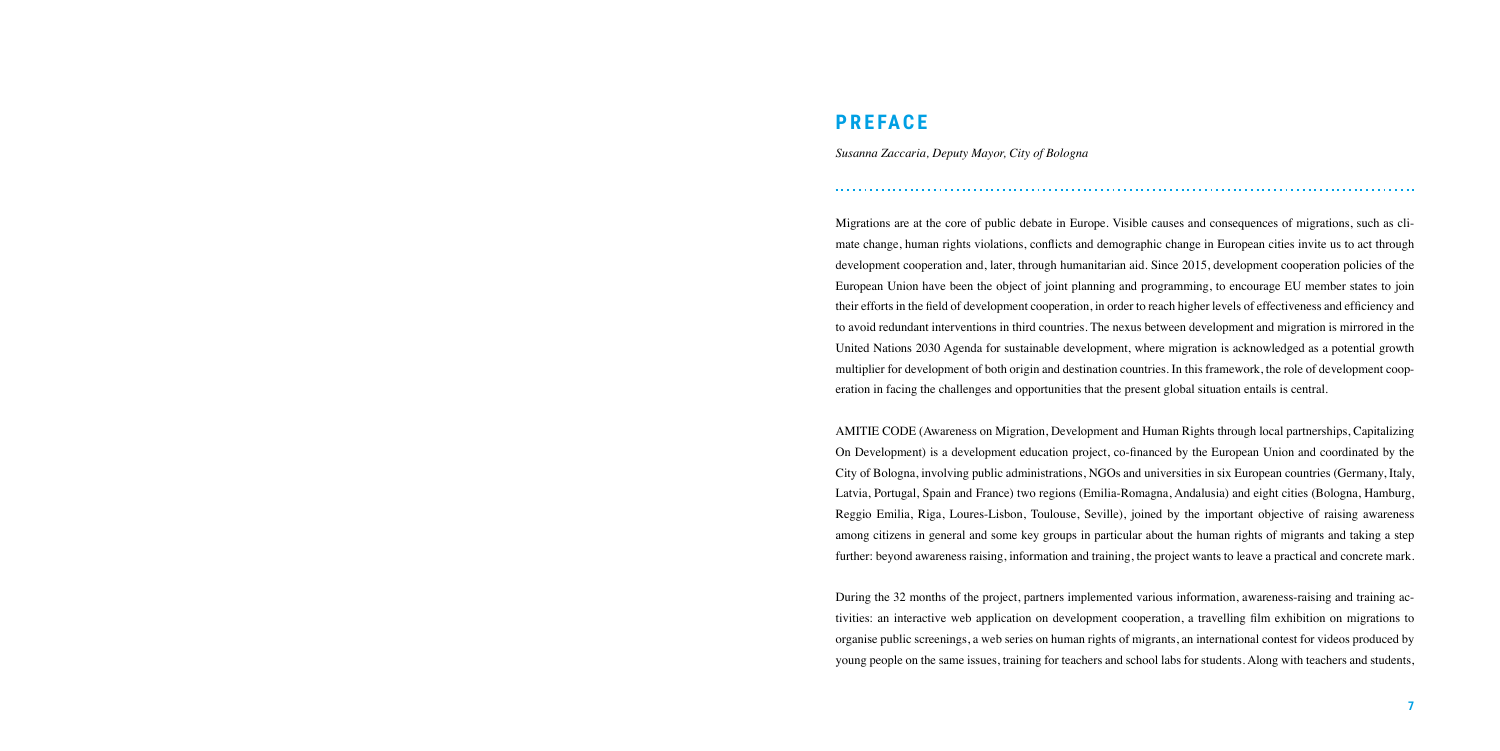AMITIE CODE (Awareness on Migration, Development and Human Rights through local partnerships, Capitalizing On DEvelopment) is a European project that aims at understanding how institutions and European civil societies can face the huge flows of migrations that represent a challenge for the cultural identity and the future of the European Union.

It is a development education and global citizenship project co-financed by the EU in the frame of the Development Cooperation Instrument, the programme to fight poverty and promote fair and sustainable development in Europe.

At the core of the AMITIE CODE project there is the awareness of the connection among migrations, human rights and development. Stating that there is a nexus between development and migrations entails the necessity to analyse the causes of migrations and the limits of development programmes. The conditions of famine, drought, climate change and war also call into question development programmes and even the concept of development itself.

This concept became a topic of international debate after the Second World War in order to favour the economic and social growth of the countries that were previously under colonial rule. But many voices have pointed out the ambivalences of this concept, underlining at the same time the continuity with the preceding economic colonial legislation. So a critical review of the concept of development has been fundamental in the implementation of the AMITIE CODE project, introducing in particular the idea of *human development*, i.e., the full realisation of the person's capabilities through the enjoyment of the rights to a long and healthy life, education and participation in the life of our democracies. And this concept of human development is the essential condition for economic development not only in Third World countries, but also in our advanced European countries.

In this perspective and strictly connected with this idea of human development, the AMITIE CODE project has

civil servants have been one of the key intermediate groups targeted by the project, because of the fundamental role of cities in the process of migrant inclusion: cities deliver services, they provide the frame for participation in institutional life, their institutional activity impacts directly on the lives of individuals and communities. Their primary role as the institutional level that operates closest to the population has been acknowledged by the United Nations both in the Urban Agenda Habitat III and in the Sustainable Development Goals, where goal 11 is completely dedicated to cities and city life. In a process fostered by the EU policy on subsidiarity, the role of local administration has gained more weight in the last decades in all European Countries, including those that were traditionally structured on a more centralised and top-down institutional order.

To target this specific group, civil servants, partners organised specific training courses in the six project focus cities (Loures, Seville, Toulouse, Bologna, Hamburg and Riga) dealing with migration, integration, human rights and cooperation. The training had a multi-disciplinary approach and a practice-oriented scope since, as mentioned before, the AMITIE CODE project has the ambition to deliver concrete practical change and this is probably one of the most innovative aspects of the project. But it was also an instrumental, preparatory action: although training in itself is an essential tool to trigger change (and continuous training emerged as a strong need for civil servants), the AMITIE CODE training aimed at producing a Policy Document or a Local Action Plan (PD/LAP) that could impact on the institutional activity of the partner cities, bringing about concrete change.

The choice to have the PD/LAP as the output of training, where civil servants along with representatives of migrant communities were called to actively contribute - rather than as a document drawn up by policy makers or legal experts - was central to the idea we had of these documents: they draw from practical experience, grassroots expertise and focus on the issues that strongly emerge as critical in everyday institutional practice. They identify specific problems, relevant to migrant communities in the local contexts, and set possible interventions tools and strategies to face them.

## **INTRODUCTION**

*Professor Gustavo Gozzi, University of Bologna*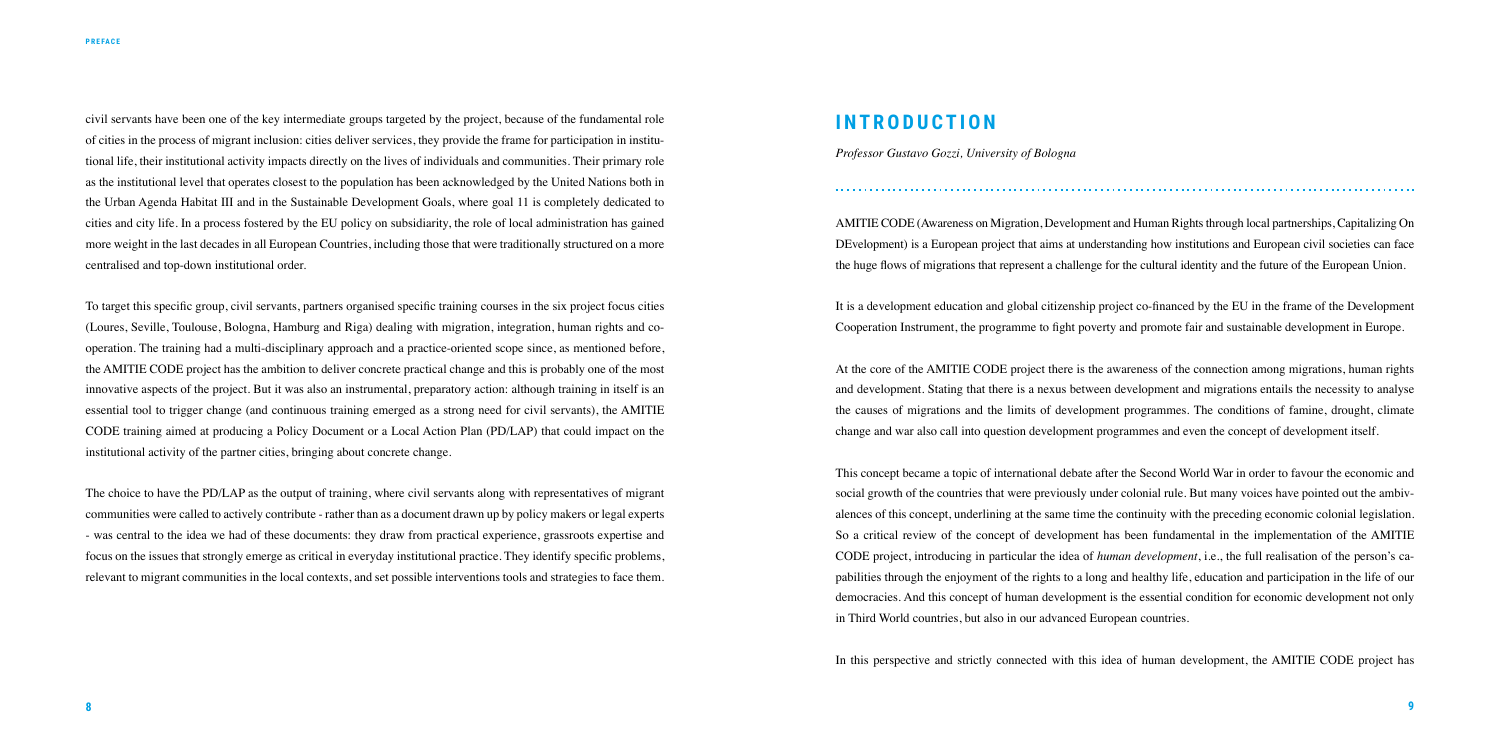proposed the concept of *co-development* that represents migrants as *transnational actors* who with complete and successful integration into our European communities can contribute to the development of the receiving country and their own countries of origin.

This idea of co-development has been clearly announced since the Conclusions of the Tampere European Council of 1999 and we can read this relationship between migration and development in other documents of the EU as well, for instance in the more recent paper of the European Commission issued on 18 November 2011 and entitled *The Global Approach to Migration and Mobility* (GAMM), where the fourth pillar of the European policy towards migration declares the necessity of "maximising the *development impact* of migration and mobility". However we have to say that these declarations of European policy have not yet been applied. In this regard we can say that the AMITIE CODE project clearly contributes to create awareness about the difficulties and shortcomings of the European policies towards migrations.

As we can read in Resolution 296 (2010) of the Congress of Local and Regional Authorities of the Council of Europe, "Europe's local and regional authorities also have a key role to play in the day-to-day application of the fundamental values of democracy and human rights", guaranteeing "equal access to public services for all citizens and non-citizens, without any discrimination, while ensuring that social rights are upheld". <sup>1</sup>

In the AMITIE CODE project the migration-development nexus is considered under a *human rights based approach*, which keeps us from representing migrants only as a workforce, but rather to the contrary takes into account all the complexity and the richness of the migrants' identity: the peculiarity of their cultural identity, of their history, their family ties, their connection with the country of origin. So the human rights based approach has been conceived in the AMITIE CODE project based on two pillars: human development of migrants and respect and protection of their cultural rights.

This perspective concerns directly the problem of *integration* of migrants in our local communities through the policies of local authorities. This is indeed the main purpose of the AMITIE CODE project: examining and proposing integration policies in the administrative, social and cultural realities of the receiving societies of the six partner countries (France, Germany, Italy, Latvia, Portugal, Spain). The AMITIE CODE project involves 14 partners from these countries - not only local authorities, but also associations and universities - that are the institutional and social actors more directly in contact with and more affected by the changes produced by migration flows in the frame of the economic crisis and in the context of the transformations in social cohesion.

See Eurostat data: http://ec.europa.eu/eurostat/statistics-explained/index.php/Migrant\_integration\_statistics\_- \_overview and OECD/European Union (2015), Indicators of Immigration Integration 2015 – Settling In: http://www.oecd.org/els/mig/Indicators-of-Immigrant-Integra-

So the question of integration through education, information and training of teachers and civil servants has been the fundamental purpose and the main task of all the partners of the AMITIE CODE project.

As we can read in the Action Plan on the integration of third country nationals of the European Commission (2016), "Today there are 20 million non-EU nationals residing in the EU, who make up 4% of its total population.<sup>2</sup> Human mobility, in varying degrees and for a variety of different reasons, will be an inherent feature of the 21st century for Europe as well as globally, meaning the EU not only needs to shift into a higher gear when it comes to managing migration flows, but also when it comes to its integration policies for third-country nationals".<sup>3</sup>

However, notwithstanding the efforts made by the European countries and, in particular, by local authorities, third-country nationals in the EU continue to be worse off than EU citizens when it comes to employment, education and social inclusion. <sup>4</sup>

 This Action Plan addresses the integration of migrants including refugees who are nationals of non-EU countries and who are in the EU legally. It does not concern nationals of EU member states, who have a third country migrant background through their parents or grandparents,

- <sup>1</sup> THE CONGRESS OF LOCAL AND REGIONAL AUTHORITIES Resolution 296 (2010) Revised. Role of local and regional authorities in the implementation of human rights
- See: Eurostat (2015).
- 3 nor EU nationals who have exercised their right to free movement and their family members.
- tion-2015.pdf.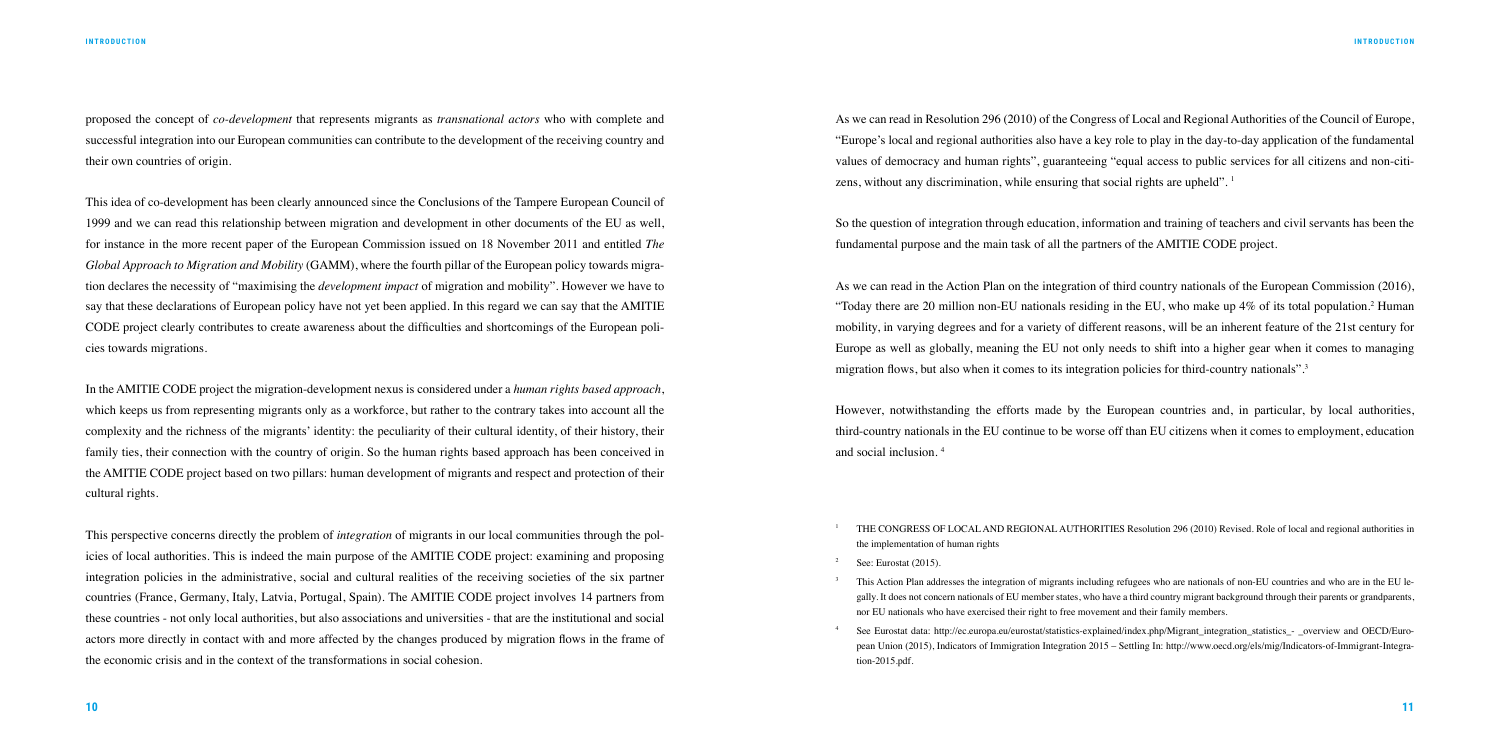But the European Agenda on Migration <sup>5</sup> emphasised the need for effective integration policies for third-country nationals, because "investing resources and energy in integration policies today will contribute to making Europe a more prosperous, cohesive, and inclusive society in the long run". <sup>6</sup>

Unfortunately many studies suggest that third-country nationals have to constantly face barriers in the education system, the labour market and in accessing decent housing.  $\tau$  They are more at risk for poverty or social exclusion compared to host-country nationals, even when they are employed. But there is a clear risk that the cost of non-integration will turn out to be higher than the cost of investment in integration policies. In fact "the integration of third-country nationals is and should be an integral part of efforts to modernise and build inclusive social, education, labour market, health and equality policies, in order to offer meaningful opportunities for all to participate in society and the economy". <sup>8</sup>

The EU has been built on fundamental values such as democracy, rule of law, human rights.

The Charter of Fundamental Rights of the EU proclaims many rights that are crucial for the integration policies, in particular freedom of speech and religion and the right to a substantial equality and non-discrimination, which are the basic conditions for living and participating in a host society. <sup>9</sup>

See: COM(2015)240 final of 13.5.2012.

These theoretical assumptions have been the basis for training courses targeting teachers and civil servants that have been implemented in all partners countries. As Abdelmalek Sayad has affirmed, migration is a "social global fact" that needs to be interpreted through a multidisciplinary approach: legal, economic, political, cultural, psychological, anthropological, demographic, historical.

This complex paradigm has represented the perspective of the training courses that the partners have implemented in their own countries according to the specificities of their national conditions and traditions. But the purposes – i.e., the aim of analysing the current specific integration policies and proposing the necessary measures for migrants' integration - have been the same in all countries.

The different implementation structures of the training courses reflect the specific ways and the different levels that have been experienced in integration policies of the partners' countries.

One can think that the awareness of these differences represents an important result in order to understand the complexity of migrants' integration in the whole EU and the premise for reflecting on how to achieve an increasingly uniform level of migrant inclusion in Europe.

In this perspective the local action plans that have been issued by the partners of the project give us some key points that may be regarded as the results of a survey. All local plans point out some specific subject areas: non-discrimination, well-being and access to services, communication, participation and training of public officers.

To each area the plans attribute specific objectives that are in turn translated into a series of actions.

Fundamental is the area of non-discrimination, to which plans attribute a particular relevance. Indeed, the right to non-discrimination is strongly proclaimed by the Universal Declaration of Human Rights in art. 2 and by other important international covenants and conventions, such as the European Convention on Human Rights (art. 14) and by the Charter of Fundamental Rights of the EU (art. 21). The right to non-discrimination defined as the equal treatment

- 6 COMMUNICATION FROM THE COMMISSION TO THE EUROPEAN PARLIAMENT, THE COUNCIL, THE EUROPEAN ECONOM-IC AND SOCIAL COMMITTEE AND THE COMMITTEE OF THE REGIONS Action Plan on the integration of third country nationals, COM (2016) 377 final, p. 2.
- $\frac{7}{10}$  In 2015, third-country nationals' employment rate was 12.4% lower than that of host country nationals, with women having particularly low rates.
- COM (2016) 377 final, cit., p. 4.
- <sup>9</sup> Ibid., p. 5.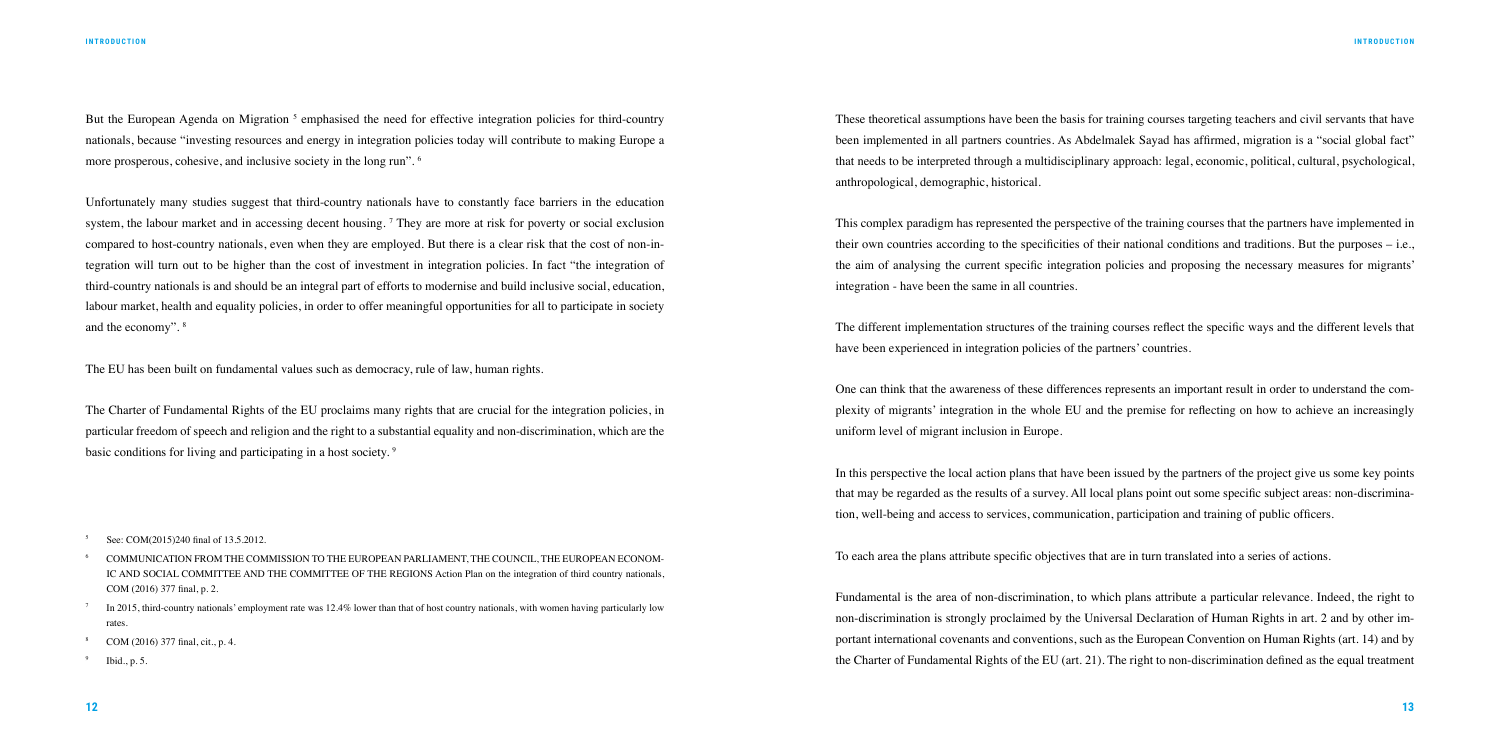of individuals that are in similar situations, but also as a specific treatment for the protection of different cultural identities, is the essential condition for the realisation of an inclusive multicultural society.

The complexity of the right to non-discrimination depends on the fact that it implies both the promotion of shared values and the respect of cultural diversity.

The perspective of non-discrimination represents the essential cultural condition for specifying the objectives and providing a set of actions in the field of social services.

Many are the objectives that are related to the different areas and that correspond to the different solutions that partners have adopted for creating a more inclusive society.

There are actions that aim at guaranteeing migrants accessibility to primary health care and assuring them a differential health treatment.

Some objectives are common to all plans: for instance fostering respect for diversity, enhancing participation and fostering dialogue among all actors involved in the process of integration of migrants.

The actions that derive from and specify all these objectives demonstrate the extent and the plurality of solutions that can be adopted in the different national contexts in order to find the specific ways for the protection of migrants' rights. For instance, in Spain, FAMSI is a network of local municipalities and other entities that has issued guidelines for local action plans to be adopted by the different municipalities. In Hamburg, the AMITIE CODE activities have been included in a limited way within the frame of the Local Action Plan of the City of Hamburg, and so on.

Access to education is another fundamental action, as well as the creation of conditions for assuring appropriate housing.

All plans emphasise the importance of realising intercultural moments in different ways (for instance promoting the sharing of cultural customs and traditions, and so on).

The actions of the local plans have to be adopted in the perspective of a sustainability strategy and should be monitored through adequate indicators in order to assess the level of integration that has been achieved.

The plurality and the variety of these actions are issues that regard the local context, of which the AMITIE CODE project has demonstrated a core position of creating a multicultural and inclusive society.To achieve this result the process of training civil servants and training teachers in a different context represent the essential conditions for dealing with the challenges posed by migrants in European countries.

Let us hope that the local plans developed by the partners of the AMITIE CODE project can contribute to proposing a pattern for the integration of migrants that represents a model to be adopted by all countries of the EU!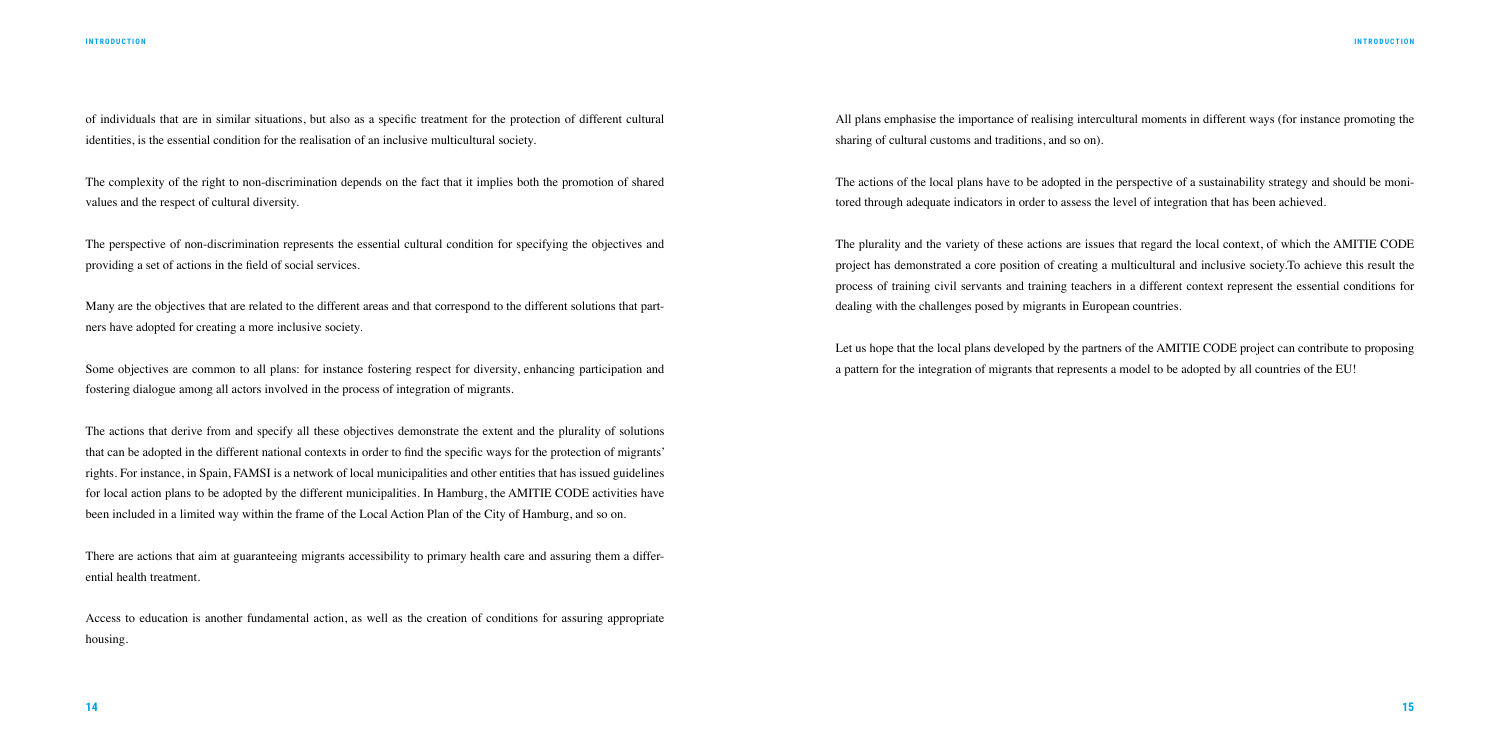# **KEY WORDS AND CONCEPTS ANALYSIS**

#### **GENERAL ANALYSIS**

Significant similarities and differences emerge from the *key words and concepts analysis* of the six Local Action Plans (LAP). Overall, the documents result in full coherence with the project's objectives and well-centred on human and social rights, integration and non-discriminatory processes, with a clear attention to migrants and new citizens. Each LAP presents a series of actions that seem concrete and ready to be implemented at the local level through public services and new approaches to the public space. Within this common framework, the Plans also present differences related to cultural differences and local approaches. For instance, Bologna highlights the concept of "well-being", Hamburg "sustainability", Loures and Sevilla the "community" dimension, Riga the legal aspects and Toulouse cultural connection. Interestingly enough, training and education emerge as cross-cutting needs and as priorities in these domains for all.

A matrix of the 10 key-words utilised in the PAL is presented below.

| <b>KEY WORDS</b>                                                                                                             |                                                                                                                                    |                                                                                                                                    |                                                                                                                      |                                                                                                                       |                                                                                                              |
|------------------------------------------------------------------------------------------------------------------------------|------------------------------------------------------------------------------------------------------------------------------------|------------------------------------------------------------------------------------------------------------------------------------|----------------------------------------------------------------------------------------------------------------------|-----------------------------------------------------------------------------------------------------------------------|--------------------------------------------------------------------------------------------------------------|
| <b>Bologna</b>                                                                                                               | <b>Hamburg</b>                                                                                                                     | <b>Loures</b>                                                                                                                      | <b>Riga</b>                                                                                                          | <b>Sevilla</b>                                                                                                        | <b>Toulouse</b>                                                                                              |
| $Right(s)$ (40)<br>Participation (23)<br>Training (16)<br>Services (15)<br>Citizens (13)<br>Well-being (13)<br>European (13) | Development (29)<br>Training (26)<br>Integration (17)<br>Education (14)<br>Sustainability/<br>Sustainable (14)<br>Integration (13) | Migrant(s) $(41)$<br>Community(ies) (31)<br>Population (16)<br>Services (14)<br>Training (13)<br>Social (13)<br>Communication (12) | Status (83)<br>Person(s) (105)<br>Latvia (64)<br>Alternative (57)<br>Newcomers (53)<br>Residence (49)<br>Social (39) | Social (30)<br>Community (21)<br>Principles (17)<br>Policies (16)<br>Diversity (15)<br>Context (15)<br>Inclusion (13) | Rights (22)<br>Migrants (16)<br>Cultural (15)<br>Diversity (11)<br>Access (10)<br>Social (9)<br>Services (8) |
| Foreign (13)<br>Social (13)<br>Public (13)                                                                                   | Public (12)<br>Cooperation (10)<br>Associations/<br>NGO (18)<br>Different (9)                                                      | Integration (11)<br>Public (11)<br>Migration (10)<br>Intercultural (9)                                                             | Permit (35)<br>Refugees (33)<br>Asylum seekers (33)                                                                  | Integration (12)<br>Economic (12)<br>Public (11)                                                                      | Discrimination (7)<br>Municipal authorities (6)<br>Society (5)                                               |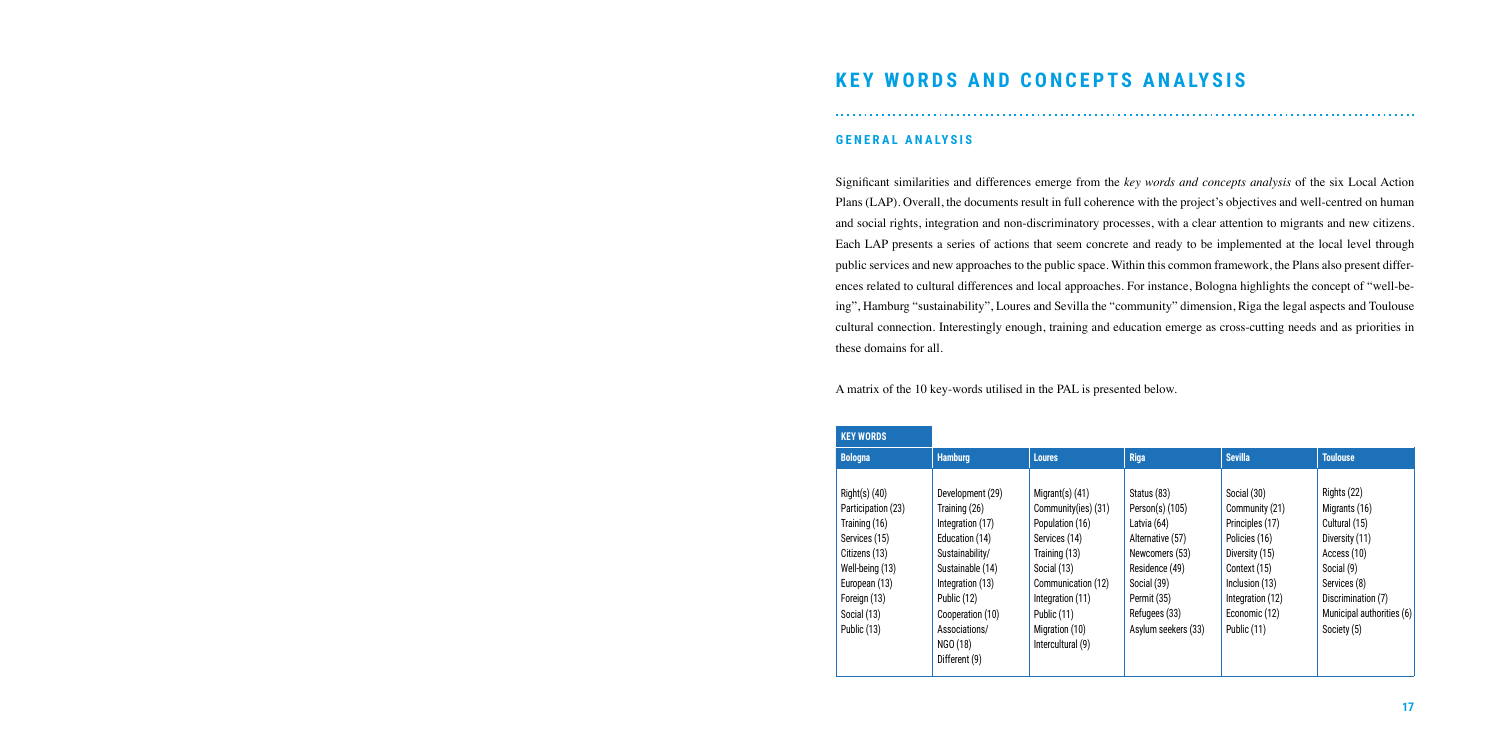#### **BOLOGNA**

The Bologna's LAP is focused on three main objectives: well-being, non-discrimination, and participation. A cross-cutting objective is also present: to foster the integration of policies of the three domains, and, in general, of the issue of human rights and access to their exercise, in particular by new citizens. The LAP also provides indications for the implementation, such as the establishment of a steering committee.

The main focus of the Plan is on services provided by local authorities in the public arena. A special cross-cutting attention is paid to the rights of the new citizens in terms on participation, access to services and social space. Finally, training programs received significant attention in all domains.

#### **HAMBURG**

The Hamburg's LAP presents its concept of integration with a strong attention to civil society organisations. In addition, as well presented in the LAP, "Two elements characterize this concept to a great extent: the involvement of relevant experts in its emergence as well as the approach of making the integration process transparent and measurable on the basis of specific goals as well as valid and comprehensible indicators and data, and of continuously reviewing the goal fulfillment."

"Development", "sustainability" and "integration" are key concepts of this Plan, while education and training result as central approaches to reach these objectives.

#### **L O U R E S**

The overall objective of this LAP is to facilitate the process of including migrants in local communities through a joint close work with each of them. The potential achievement of this objective is presented through three focuses: non-discrimination, training and awareness, social services and structures. The key concept of the Plan lays in the migrants-communities axes: integration and intercultural results depend from this relation. In addition, the LAP lists a diversified array of stakeholders that will be involved in the implementation on this nexus.

#### **RIGA**

Riga's LAP is a detail analysis for guidelines and good practices in public services. It touches several specific aspects of migrants' daily life, often defines ass "newcomers", from employment to healthcare, and from housing to social support. It also emerges a strong focus on legal aspects and norms referred more at the national than at the local dimension. For instance, refugees and asylum seekers are often considered in relations to legal procedures, rights and needs.

#### **S E V I L L A**

This output from the Sevilla's partners is a strategic document" centred on human rights and non-discrimination. The objectives are highlighted: promoting an improvement in local policies on migration, cooperation and human rights; increasing the level of coordination, mutual understanding and coherence between local authorities' policies and initiatives; and an active involvement of migrant communities and the diaspora in integration policies. In the document the "community" dimension is often stressed, as well as the relevant to pay attention to specific contexts.

#### **TOULOUSE**

The LAP presented for Toulouse is concise, but it well presents clear principles and potential actions. The six sections of the document are dedicated to: protecting and promoting migrants' rights and duties (including education in human rights), providing access to services and ensuring equality of opportunity for all, participation in civil society, cultural diversity as a source of exchange and dialogue, fostering tolerance and the fight against discrimination and racism, favouring social cohesion and a shared sense of belonging. Migrants' rights are therefore at the core of this LAP, and, interestingly, the authors chose to use the concept of "tolerance" beside non-discrimination.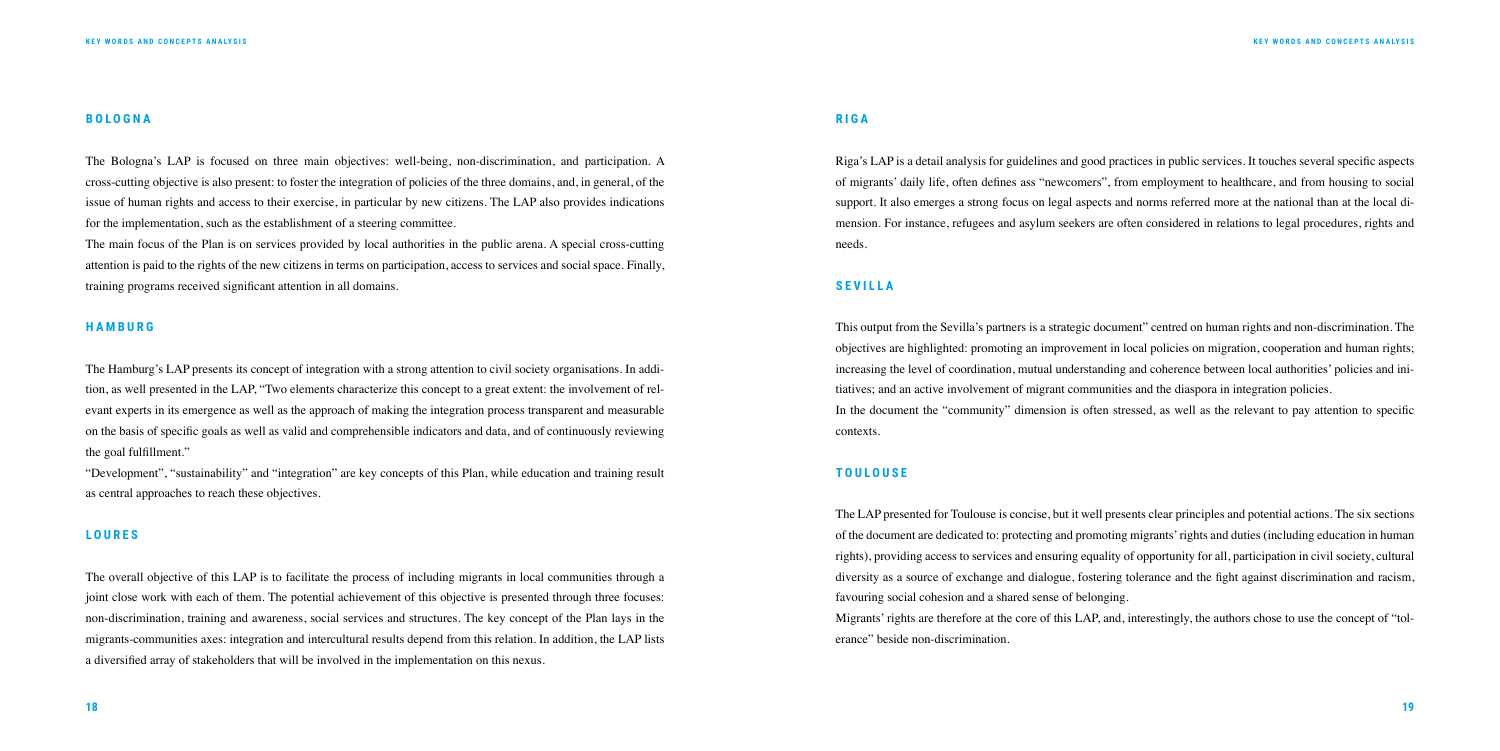# **BOLOGNA**

Local action plan for a non-discriminatory action towards new citizens with a human rights based approach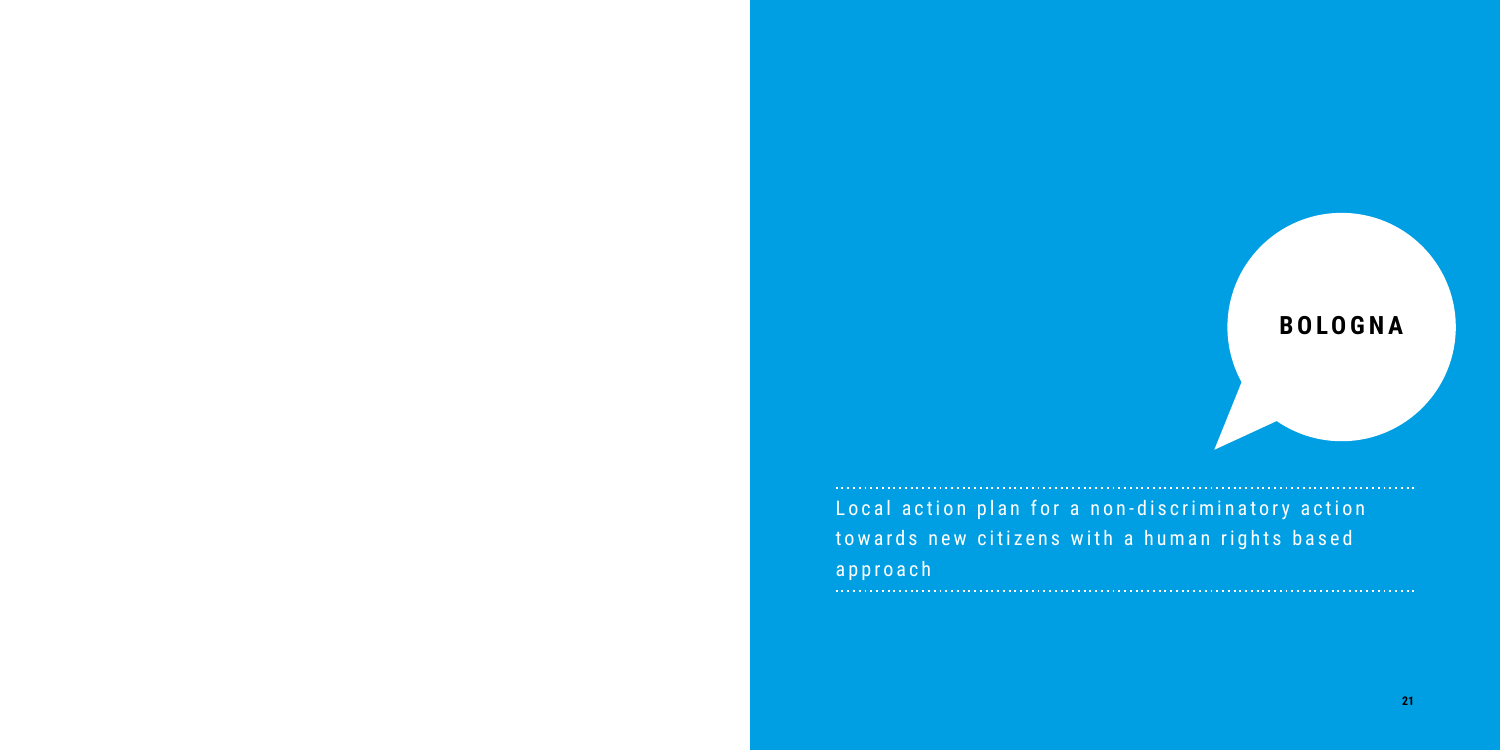#### **THE ACTION PLAN AND ITS CONTEXT**

The municipal Action Plan for new citizenship rights with a human rights approach is a result of the participatory process conceived and developed within a training course of the European AMITIE CODE project. The course, organised by the University of Bologna (CIRSFID - "Guido Fasso - Augusto Gaudenzi" Interdisciplinary Centre for Research in Law History, Philosophy and Sociology of Law and IT Law of the University of Bologna), saw the participation of more than 30 public employees, mainly from the City of Bologna, but also from the Emilia-Romagna Region, the AUSL, the Metropolitan City, the ASP City of Bologna and other Municipalities of the metropolitan area. The document was then discussed with the council member Susanna Zaccaria, responsible for neighbourhoods, equal opportunities and gender differences, LGBT rights, fighting discrimination, rights of new citizens and approved by the guidance act of the City Council of Bologna on ...

The Action Plan covers four years (2017-2021) and is structured along three domains: well-being, participation and non-discrimination. For each domain one to three objectives were identified, and for each objective two to five actions aimed at translating objectives into proposals and operational practices, to which a cross-cutting objective is added. Although the Plan is intended for the entire population and it is believed that the general public can benefit from it, during its definition particular attention was paid to new citizens, migrant people and communities, the main target of the AMITIE CODE project as they are particularly exposed to difficulties in accessing their rights.

To be effective and sustainable, the Action Plan will be discussed and integrated within a participatory programme organised by the Rights and New Citizens office, to which will be invited the other institutions and stakeholders of the local area. After the Guidance Act and before final approval it will be translated into various languages, discussed and shared with the other public administrations of the local area, with the University of Bologna, organisations of migrant communities, employers, civil society, trade unions and other stakeholders interested in participating.

## **CROSS-CUTTING OBJECTIVE - DOMAIN INTEGRATION AND CREATION OF A STEE - RING COMMITTEE**

As a cross-cutting objective, the Action Plan aims to foster the integration of policies of the three domains, and, in general, of the issue of human rights and access to their exercise, in particular by new citizens. As a concrete action for achieving this goal, it is suggested to establish a Steering Committee with the responsibility for the coordination, programming, implementation and monitoring of tasks, composed of the sector directors under the direction of the "Rights and New Citizens" office. For its implementation, a working group can be established that takes into account the experience of the European AMITIE CODE project, and its first participants could be those who took the course, but it could also be open to other participants, including other organisations. The objective is to form a cross-cutting and multi-level governance group on human rights issues. Finally, with regard to the method, the Action Plan must be implemented using the checklists of the *Toolkit for Equality*, an instrument proposed by the European Union's Fundamental Rights Agency, learned during the training.

#### **DOMAIN 1 - WELL-BEING**

The well-being of individuals and communities is determined by a variety of factors and dimensions, and is a dynamic condition that can evolve and change over time. Starting with the Universal Declaration of Human Rights (UDHR), the right to health is one of the fundamental rights that must be guaranteed to all individuals. In fact, well-being is intended holistically, both in terms of the well-being of individuals and the community, with attention to psychological, health and social aspects (UDHR, art. 25), as defined by the World Health Organisation (WHO, 1948). The well-being domain finds its primary European references in the right to health and well-being of the European Convention on Human Rights (ECHR, art. 2, 3, 8), in the European Social Charter (art. 3, 7, 11), in the Treaty on European Union (EU Treaty, art. 3, para. 1, 9) and at a national level in art. 32 of the Italian Constitution. The objectives of this domain are to pursue the well-being of all citizens through the use of services that must be nearby and accessible.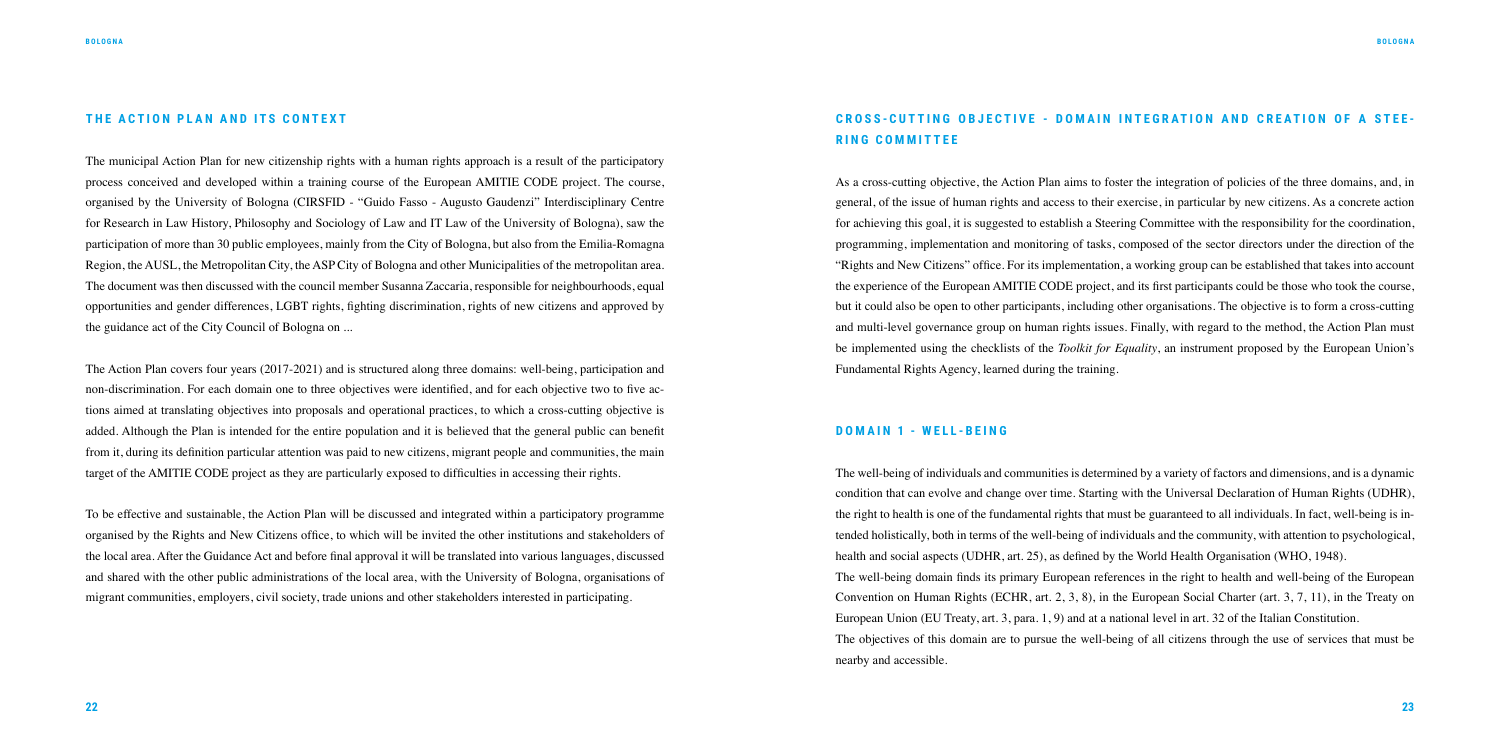A necessary and essential condition for the pursuit of these goals is the organisational well-being of the municipal staff. They are therefore objectives and actions that at least in part must be dealt with by the organisational culture of the municipal administration.

## **OBJECTIVE 1 - IMPROVE THE RELATIONSHIP BETWEEN CITIZENS, ESPECIALLY MI-GRANTS, AND SERVICES CENTRED ON THE CITIZEN AND IMPROVING THE WORKING CLIMATE**

Action I - Training of personnel of the Public Relations Office (URP - Ufficio Relazioni con il Pubblico) and offices for human rights, immigration and multiculturalism

## Action II - Update the Code of Conduct of the City of Bologna on the responsibilities of operators in relation to the requests of people with migrant backgrounds

The manner in which the relationship between citizens and public operators is developed can have a decisive impact on the well-being of the general public. For this reason, personnel should be supported by adequate training on immigration and, in particular, on aspects related to human rights and multicultural communication. In fact, on these points are based more advanced actions to eliminate discriminatory or disrespectful behaviours, both explicit and implicit. Neighbourhoods can be starting places for the first experimental training, based on an approach that goes beyond classification by target audience and addresses citizens as human beings. Staff training is therefore of fundamental importance as it constitutes the necessary prerequisite to achieve - in addition to an improved relationship with the public - the reception and integration of communities and people regardless of their origin.

## **Action III** - Provide operators with information platforms and cross-cutting databases for an overview of the situation of the individual and/or family

In this sense, the concept of "multicultural communication" is the translation of an approach founded on human rights through respect for cultural identities and the guarantee of "human development", i.e., physical, psychological and social abilities, especially of migrant people. The concept of well-being - thus interpreted as physical, psychological and social well-being - necessarily implies a precise coordination of sociological and healthcare services in the context of a global vision of well-being.

## **OBJECTIVE 2 - IMPROVE THE RELATIONSHIP BETWEEN SERVICE OPERATORS WITH A VIEW TO ENHANCING ORGANISATIONAL AND OCCUPATIONAL WELL-BEING**

The Code of Conduct needs to be updated with specific operator conduct guidelines to relate to citizens with a migrant background. This measure must be accompanied by the updating of the Regulation on the general organisation of offices and services and by targeted assessments of personnel. The objective is to define precise types of requests to which the operator must be able to provide an adequate response, under certain circumstances even gathering necessary information from other municipal offices by taking personal initiative and making use of appropriate training.

Continue the development of technological infrastructure in the direction of *multiplatform computing* for the sharing of the administration's information assets among professional operators and citizens. The goal is to facilitate access to services through the integration of databases and organisational models, ensuring security and confidentiality of the information, as well as the protection and autonomy of each service. The action aims at simplifying citizens' access to services, requiring as little information as possible, avoiding duplication and using an IT management that displays all the information about the individual.

## **Action I** - Creation of a network of operators and services

Creation of an internal and inter-institutional and multidisciplinary network among service providers for the exchange of information, knowledge and good practices, aimed at making the outward process more fluid.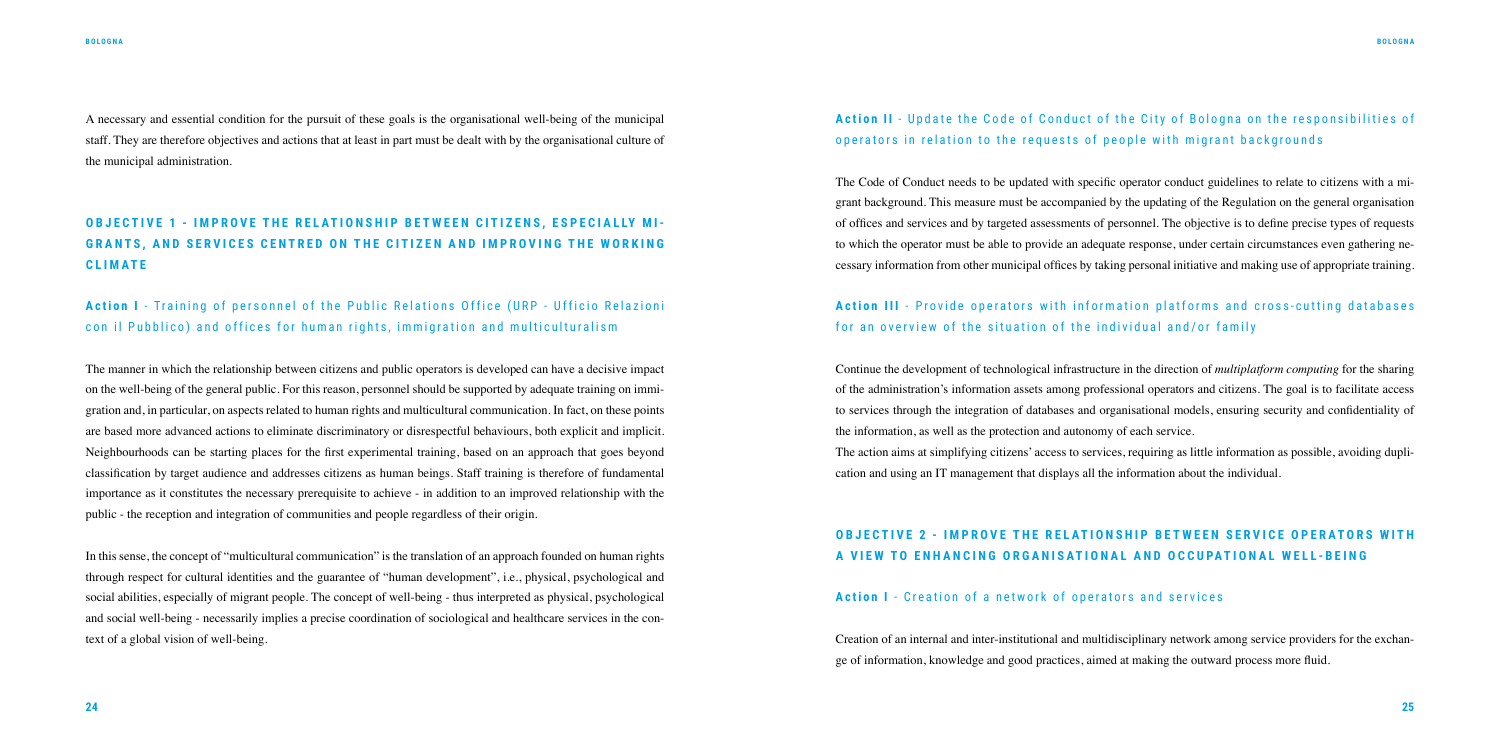Action II - Encourage moments of professional and educative exchange focused also on taking care of those who take care

Support service operators in direct contact with the public, listening and caring for those who take care, reinforcing the awareness of their role. This support can take place through professional and training sessions, also by consulting experts on organisations and by promoting places and times for spending time together, including extra-professional activities (company canteens, company daycare, gym, etc.).

#### **DOMAIN 2 - NON-DISCRIMINATION**

Discrimination can be defined through two macro categories: direct and indirect discrimination. There is direct discrimination when a person is treated less favourably by virtue of belonging to a particular group or identity compared to how someone else in the same situation is, was or would be treated. There is indirect discrimination when an apparently neutral disposition, criterion, practice, act, agreement or behaviour puts people of a particular group or identity in a disadvantaged position compared to other people. Indirect discrimination is the kind that most closely regards institutions.

The right to non-discrimination is first and foremost rooted in the UDHR (art. 2) and in conventions on specific discriminations, like the International Convention on the Elimination of All Forms of Racial Discrimination (1965). At a European level, the fundamental references are found in the ECHR (art. 14), in the EU Treaty (art. 2, 3) and in the EU Charter of Fundamental Rights (art. 21), while at a national level references can be found in the first articles of the Italian Constitution (art. 2, 3 and art. 8 and 19 on freedom of worship).

Non-discrimination also applies to the full exercise of religious freedom - which includes the right to freedom of conscience and the right to freedom of worship - and is an integral part of the rights of minorities proclaimed by art. 27 of the International Covenant on Civil and Political Rights of 1966. The article recognises "in community with the other members of their group, to enjoy their own culture, to profess and practise their own religion, or to use their own language" and is thus a fundamental right of the human rights-based approach .

The actions of the first objective, aimed at removing all discriminatory barriers, must be realised in sequence. In contrast, the actions of the second objective, on the one hand, are aimed at supporting, monitoring and assessing the implementation of anti-discrimination actions, and, on the other hand, spreading this culture.

## **OBJECTIVE 1 - REMOVAL OF ANY DISCRIMINATORY BARRIERS PRESENT IN MUNICI-PAL REGULATIONS AND SERVICES**

### **Action I** - Study of any discriminatory barriers present in municipal acts and regulations

The study, to be carried out with the involvement of stakeholders and experts, will focus on accessibility, identifying any regulatory, communicative, architectural and IT discriminatory barriers, as well as those present in the proceedings and the deliberative acts of the municipality. Also realised through the involvement of the Ombudsman, the Guarantor of the Personal Freedom of Private Persons, the Guarantor for Childhood and Adolescence and the Equality Adviser, the action will also be implemented in synergy with the projects of FAMI (Asylum, Migration and Integration Fund) focused on the issue of institutional discrimination against people of migrant backgrounds by the Regional Anti-Discrimination Centre of the Emilia-Romagna Region, and in particular by its municipal hub node (which will also have to be appropriately strengthened as indicated hereinafter).

## **Action II** - Organisational feasibility plan for the elimination of barriers

The plan, strictly operational, will be aimed at eliminating any barriers identified by the study presented in the previous Action through coordination, programming, implementation and monitoring activities. The plan will also identify the priorities to start with according to the criteria of relevance, cost, time and sectors/services of reference for the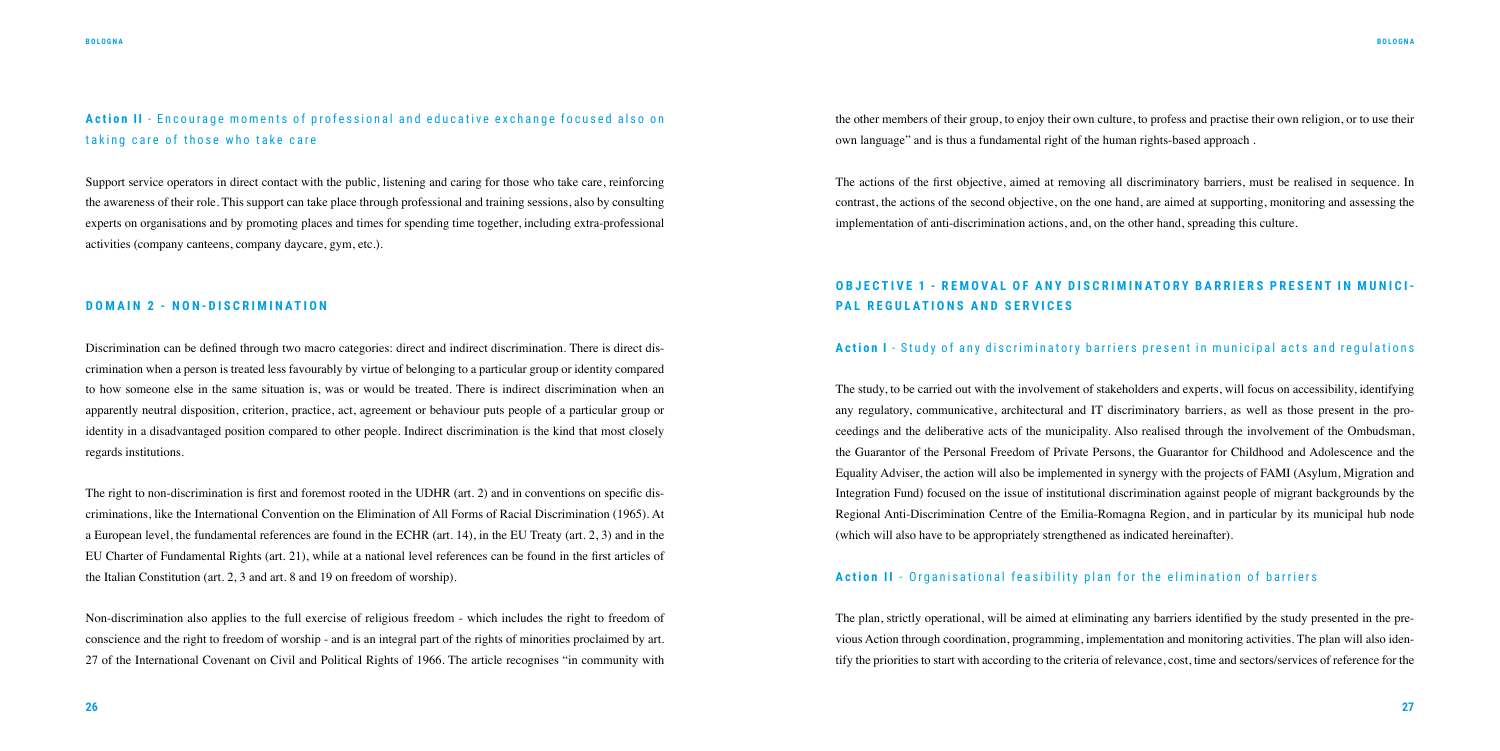elimination of discriminatory barriers. Guidelines and checklists will also be defined to prevent the future adoption, even involuntary, of discriminatory acts or measures.

## Action III - Mandatory training for staff on anti-discrimination, with an intercultural focus aimed at enhancing cultural proficiency

Based in part on the results of the monitoring (Action I), the training for staff of the City of Bologna, aside from having an approach based on facilitating intercultural communication and enhancing cultural proficiency (introducing elements of ethno-psychoanalysis and coping with multicultural tools), will have to include specific sections on prevention and counteracting discrimination.

During the planning of the training, particular attention will be paid to cross-cutting and inter-sectoral aspects and to the participation of managers, focusing on teamwork and cooperative strategies; specific training courses will also be devoted to organisational aspects of work and personnel management, with particular reference to staff in delicate situations and improvement of skills.

#### **Action IV** - Strengthening intercultural mediation services

Strengthening intercultural mediation services will improve the capacity of institutions to dialogue with all citizens and to make their services more accessible. Particular attention will therefore have to be paid to this in future organisational choices in relation to help desk and communication activities, identifying specific practices and resources for the acquisition of these services. Thus over time personnel will be trained to effectively handle needs, increasing the expertise of current professionals and qualifying them even further, reducing the time necessary for mediation activities.

#### **OBJECTIVE 2 - DISSEMINATION OF THE CULTURE OF DIFFERENCES**

#### **Action I** - Evaluate the performance of managers with regard to anti-discrimination

The action seeks to introduce a system of assessment by the workforce, by integrating the tools for the evaluation of managers and by providing that judgement on their work is also considered in relation to their attitude to not discriminate, starting from facilitating the elimination of identified discrimination and/or facilitating the training of employees.

#### **Action II** - An event to communicate and raise awareness of anti-discrimination

The action aims to promote the adoption of good anti-discrimination practices and to raise awareness of existing ones. During the metropolitan network events on anti-discrimination awareness, on a significant day (annual World Day Against Racial Discrimination on 21 March or World Refugee Day on 20 June), an event will be organised to share and communicate the actions undertaken to remove any discriminatory barriers present in municipal regulations and services and on actions taken by the city to disseminate the culture of differences.

#### **Action III** - Strengthening the Hub Node

The action is aimed at strengthening (even in terms of communication and visibility) and the institutionalisation of the Hub Node of the metropolitan anti-discrimination network (still today not fully redefined in light of organisational and institutional changes like the transformation of the Province of Bologna into the Metropolitan City of Bologna, and the transfer of duties from the ASP Personal Services Office of the City of Bologna to the City of Bologna). Starting from the timely redefinition of the duties and resources allocated and identifying the roles the institutional parties are involved in (Municipality, ASP City of Bologna, Metropolitan City of Bologna) it will be possible to strengthen its role and allow the Node to participate, with its own identity and authority, in the ordinary actions and projects of the Regional Anti-Discrimination Network, as well as to activate new ones.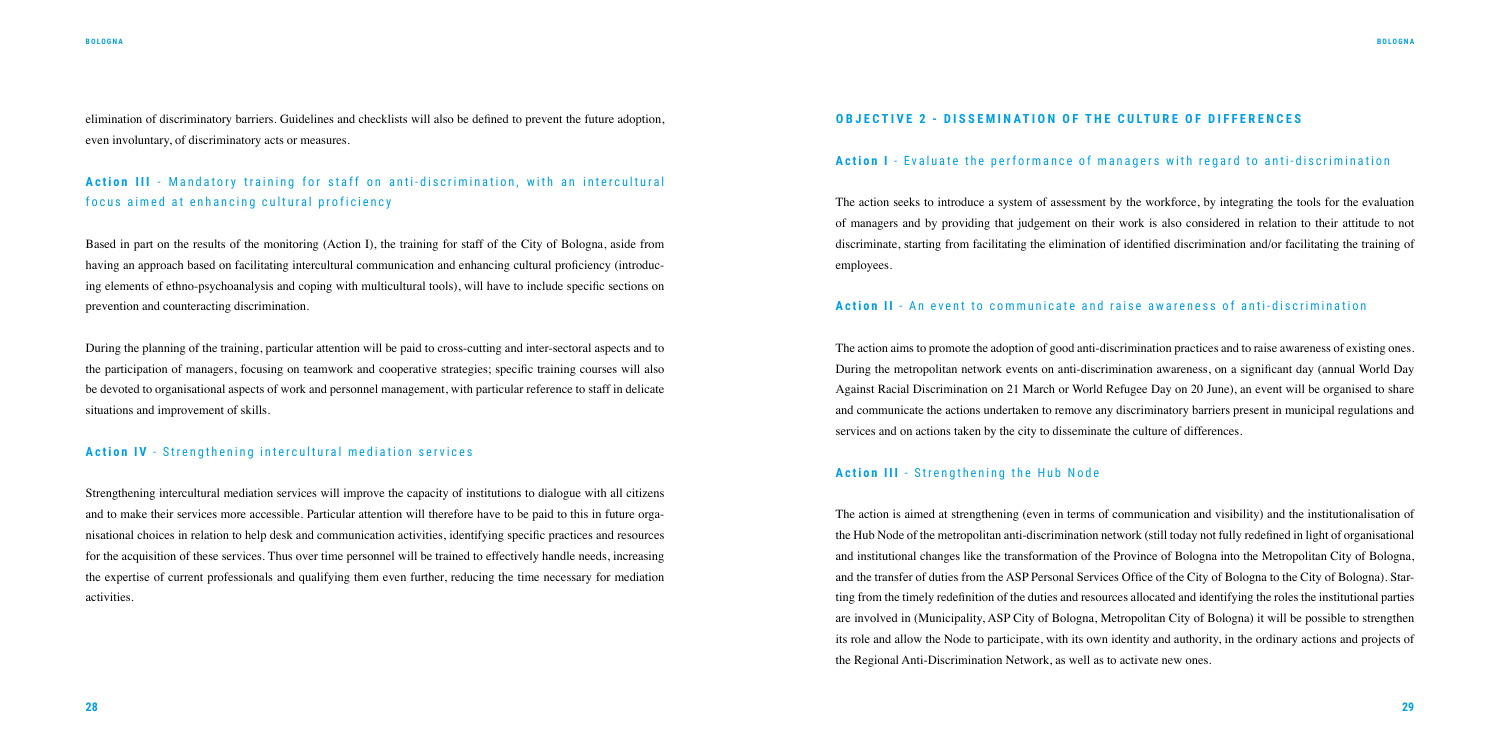## **OBJECTIVE 3 - PROMOTING AND PROTECTING RELIGIOUS FREEDOM IN A PLURALI-STIC CONTEXT**

Action I - Census of the needs of religious communities in relation to the duties of the body and the services it provides

## **Action II** - Define a protocol with the Islamic community and neighbourhoods for the opening of prayer rooms

Check with religious communities in the city to identify the presence of any situations that are discriminatory or hinder the free expression of religious identity.

Islam is the only religion with which the Italian state has not signed an agreement pursuant to article 8 of the Italian Constitution. Since in the Bologna area there are many communities from countries having a Muslim majority, it is necessary to verify their effective access to freedom of worship, even more so where the opening and the role of the Islamic community prayer rooms have already generated misunderstandings between the government and representatives of the Islamic community or between them and the general public.

The protocol is aimed at creating greater understanding directly in the local areas, either through a service of effective guidance and accompaniment on the procedures to be followed, offered to communities wishing to open a place of prayer (for example, the charter of the associations of reference or the contents of association-municipality agreements), and through adequate preparation of the area to welcome the place of prayer (for example, with communication activities promoted by the neighbourhood municipality branch office and, if necessary, mediation of conflicts). To achieve this objective, it is also necessary to disseminate certain criteria and legal references mentioned in the introduction of this domain.

#### **DOMAIN 3 - PARTICIPATION**

The right to participation is grounded in the Universal Declaration of Human Rights (art 20, 21) and has multiple references at a European level (e.g., Treaty on the European Union - Title II "Provisions on democratic principles" art. 9-12 and the EU Charter of fundamental rights, art. 39-44) and in the Italian Constitution (art. 4, 17, 18, 48-54). In addition, in 1992 the Council of Europe adopted the "Convention on the Participation of Foreigners in Public Life at Local Level" based on three chapters: the first affirms full freedom of expression, assembly and association for foreign residents, regardless of their nationality; the second addresses the issue of representation and participation of foreigners, the establishment of consultative bodies and the adoption of methods to allow foreign residents to comment on local policies; the third recognises the right to vote and stand at a local level for all foreign nationals legally resident in one of the member states for at least five years. Italy ratified the Convention in 1994 but not the third chapter on the right to vote in local elections, the adoption of which was optional and could in any case be approved at any time thereafter.

The right to participation strictly adheres to civil, political and social rights of citizenship. The rights of civic citizenship are based on the guarantee of individual rights. The rights of social citizenship provide a minimum of welfare and economic security, up to the right to life in accordance with the prevailing social standards. The institutions primarily involved in ensuring these rights are the school-education system and social services. By rights of political citizenship are meant the right of participation and of management of political power.

The domain on participation has two macro objectives. The first is aimed at promoting higher administrative and political participation by all residents in the area, with particular focus on new citizens and migrants. The actions of this objective tend to favour a process of growing awareness of policy makers and public opinion. The second goal seeks to support integration and provide support to formal and informal participation, even in ways that do not fit into traditional forms, and making use of "positive actions" where necessary to promote substantive equality in access to rights, as required by the General Comment to art.18 of the International Covenant on Civil and Political Rights, which protects the right to non-discrimination.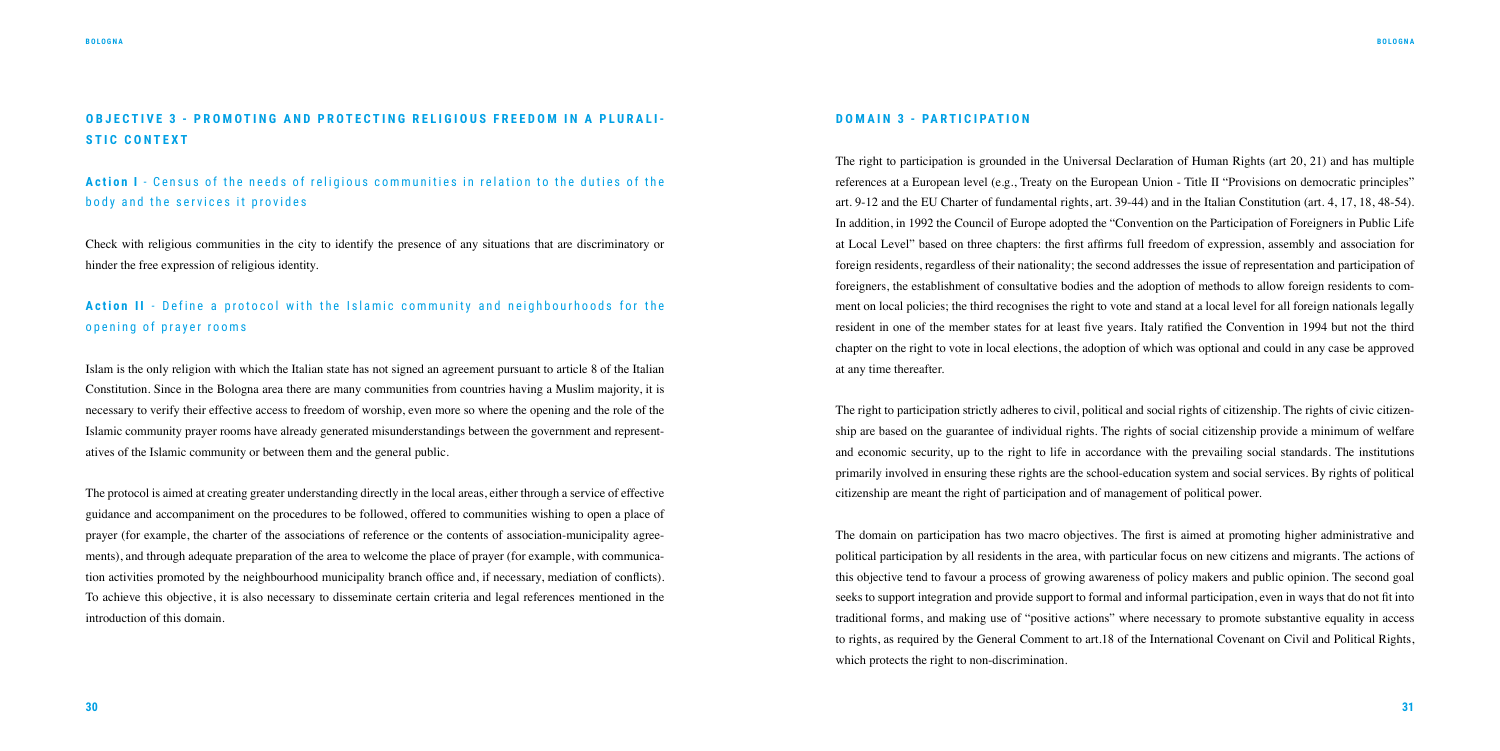## **OBJECTIVE 1 - RECOGNISE, FACILITATE, SUPPORT PARTICIPATION IN ITS VARIOUS FORMS IN THE LOCAL AREAS AND IN PEOPLE'S LIVES**

**Action I** - Survey using a "research-action" methodology on the needs and practices of participation.

## **Action II** - Identify the areas already used or that can potentially be used as gathering places and make them available free of charge

Through participatory research, the action proposes to map the needs to participate and practices already in place in the area, and to define, on the basis of research results, the areas and places of social, educational, cultural, religious and policy participation and related means of support.

## **Action III** - Create an array of services for the families of children who attend daycare centres or schools in the Bologna area.

The idea is to promote a vision of public space as an open forum for exercising the rights and duties of citizenship, information and political action, characterised by a collective social use that is also a shared and free use, in order to allow the public presence of the various associations and communities, including religious communities. The action is aimed at providing further areas of assembly to encourage active participation, including through a survey of spaces not yet used. Many spaces available to the City can be used as environments of wider participation. Examples for this are the spaces already used by some associations, but only during certain hours or days, to be shared, or assets confiscated from the Mafia made available for public use by the City.

## Action IV - Promote access of the foreigners to the tools of participation and active **citizenship of the City of Bologna**

The action seeks to extend and disseminate good practices already tested in some educational and scholastic settings in the Bologna area, like those promoted by the RiESco Centre and specifically by CDLEI (Documentation Centre Laboratory for an Intercultural Education) of the City of Bologna, and to facilitate opportunities for training or informal assembly of families. These activities seek to involve foreign parents, especially mothers, who generally have more issues related to social isolation, difficulties of communication and relations with services, as well as lack of access to opportunities for socialisation and exchange in the local area and therefore little experience with social participation.

Such action will materialise through the activation in every neighbourhood of training opportunities and activities involving dialogue and exchange, designed to meet the everyday needs of language communication, understanding of the education and school system, guidance with regard to cultural, training and social opportunities in the local area. These actions, to be implemented in partnership with Neighbourhood Libraries, will also be carried out in other languages, not only for the purposes of translation but with a view to safeguard the language of origin and its culture, as well as dialogue and mutual understanding of educational styles.

The action seeks to reduce the gap of participation that exists between Italian citizens and foreign nationals in the social and cultural sphere, supporting the substantive participation of the latter. The idea is to experiment with forms of participation that acknowledge the differences and reward diversity, by applying the concept of "affirmative action". There are two areas of focus: first, a timely and targeted communication to community associations or associations of citizens of foreign origin - through the M. Zonarelli Intercultural Centre - regarding opportunities for participation and funding during bids, notices or other means of participation, both through the use of foreign languages and with assistance and training; second, the inclusion of an incentive system in the bids, notices and more generally in the tools of participation, indicating award criteria for applications or projects that promote the active participation of the foreign population.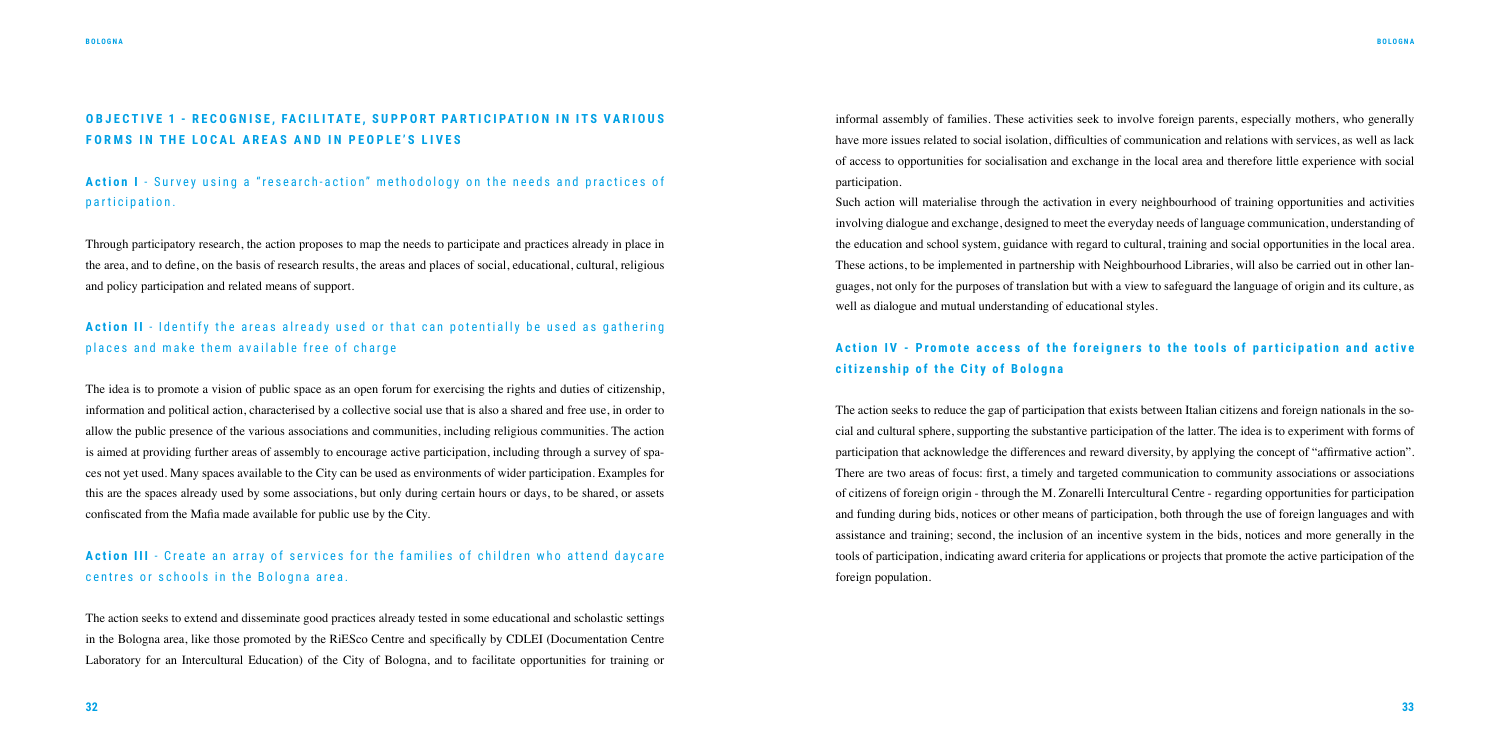## **OBJECTIVE 2 - PROMOTE THE RIGHT OF PARTICIPATION IN THE CITY'S ADMINI-STRATIVE LIFE AND THE RIGHT TO VOTE AT A LOCAL LEVEL OF FOREIGN NATIO - NALS.**

**Action 0** - Meetings for coordination and discussion between the offices of New Rights and Citizenship, Active Citizenship and Civic Imagination/Urban Centre

**Action I** - Analysis of the experiences of Italian local authorities that over the past 20 years have extended the right to vote to foreign nationals, and promote coordinated action on a national level

As envisaged by article 3 of the municipal bylaws, the provisions of the chapter "Public participation and right to information" shall also apply to resident citizens who are at least 16 years of age and to foreigners and stateless persons resident in the municipality or that perform their primary activity of work and study there. To promote the effective participation of foreign nationals in the local area, opportunities for coordination and dialogue among offices dedicated to participation, rights and neighbourhoods should be ensured, especially during the reform of the neighbourhoods.

## Action II - Discussion and exchange with other European cities and/or another EU country that has extended the right to vote to foreign nationals

Starting from the analysis of proposed amendments to the municipal bylaws extending the right to vote in local elections to foreign nationals, it is proposed to establishment an Advisory Board of experts involving representatives of ANCI and other stakeholders (e.g., local authorities, Union of Italian Provinces, associations) to define a proposal for the amendment of the bylaws to allow foreign nationals to vote in local elections. This proposal would then be submitted for the approval of the competent bodies of local authorities through a coordinated action so that all proceed in the same brief period of time and with the same criteria on a national level, essentially launching a sort of "Bylaws-day" complete with communication campaign.

## Action III - Process of communication and proposals for action with public decision makers

The main innovation in the proposed action is coordination of the initiative at a national level, both with regard to the content of the proposal and concerning the timing of its realisation. In recent years, many local authorities - independently, at different times and in different ways - have approved similar statutory changes, which did not have the desired outcomes. Coordinated action on a national level might have a greater chance to achieve the desired result.

In some European countries the right to vote in local elections is also extended to those who are residents but have not acquired national citizenship. The action seeks to encourage discussion and dialogue with local authorities who have experience with these practices, for example at a two-day seminar. The discussion will have as its starting point the results achieved during the first action, and as its main target audience municipal councillors and members of the Italian and European parliaments, in order to urge the government to implement the Strasbourg Convention of 1992 or the parliament to take legislative action.

This action seeks to communicate in various forms (digital, face to face, bilateral meetings, etc.) the results achieved in the first two actions of this objective, including through additional information provided or developed by the City of Bologna. The forms of communication will be determined starting from the results of the first two actions.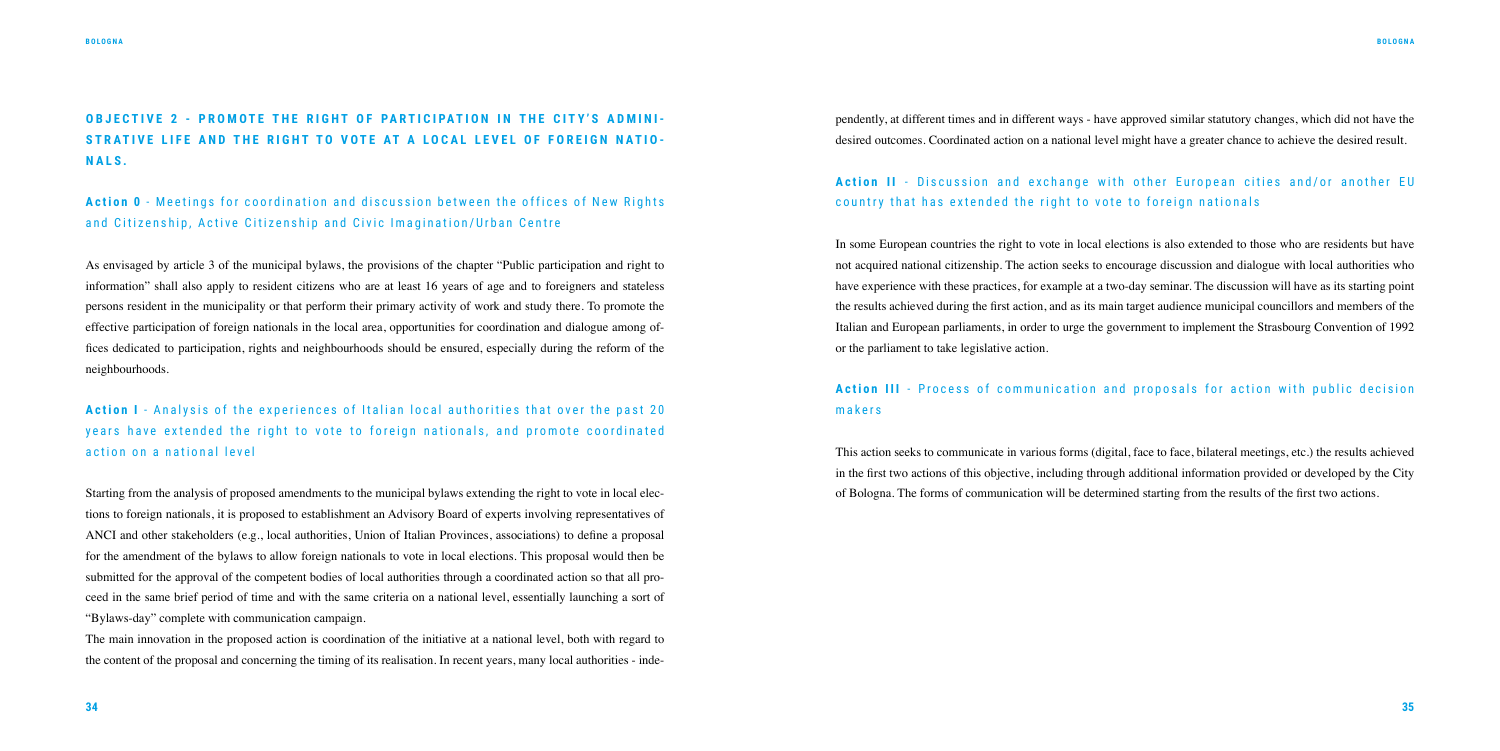# **HAMBURG**

Human Rights, Migration and Development: Local Action Plan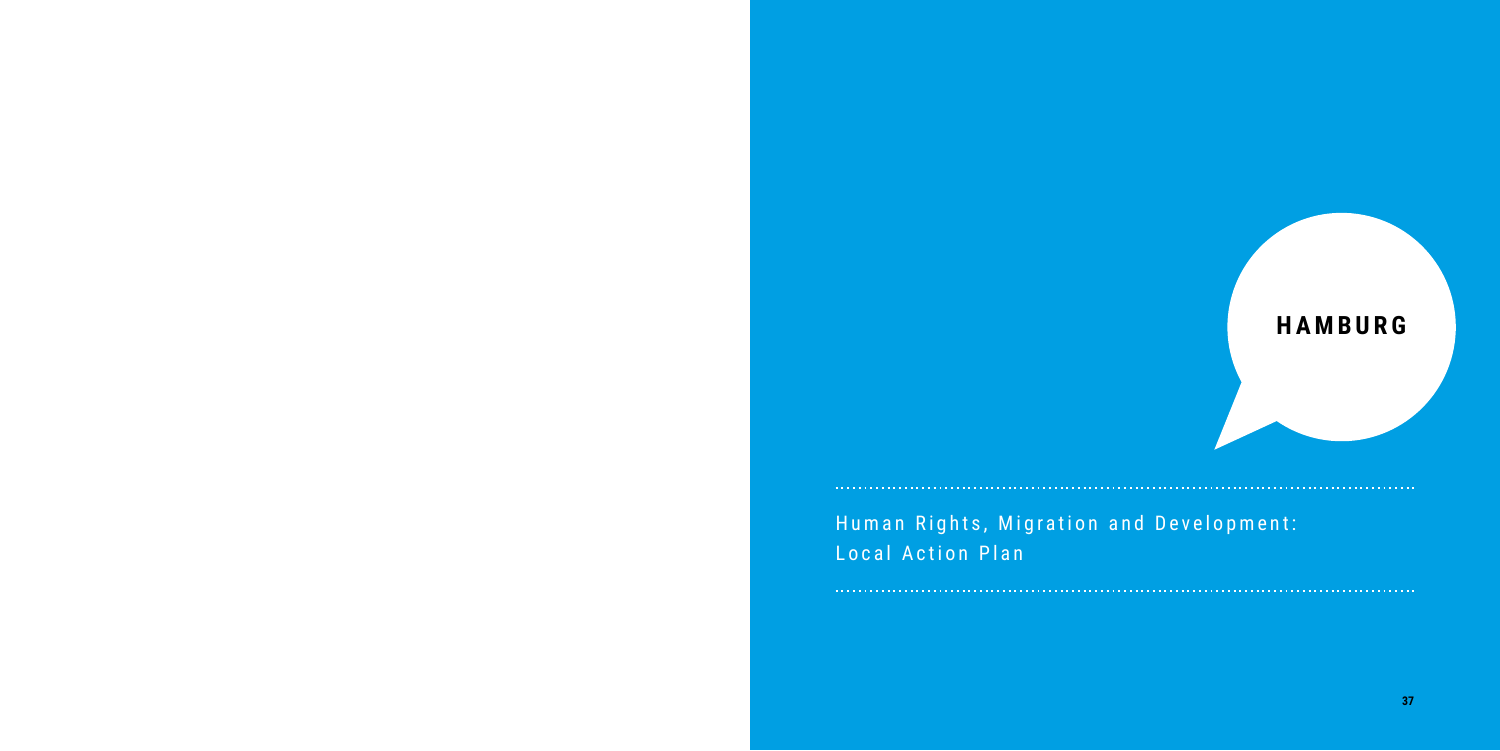#### **LOCAL ACTION PLAN**

#### **1 INTRODUCTION**

The Free and Hanseatic City of Hamburg, the whole title of the City, is at the same time a City and a State as part of the Federal Republic of Hamburg. As State Hamburg has the responsibility to develop a Sustainability Strategy and a Policy Document to develop and implement regional policies on Human Rights, Migration and Development.

Next to the State of Hamburg different, mainly locally based Non-Governmental Organizations (NGO) are active and working, alone and in cooperation with the City of Hamburg.

Therefore the description of the Local Action Plan as part of the AMITIE-Code-Project has to consider different already existing approaches and political movements: the "Hamburg Concept of Integration" and the "Sustainability Concept". At both cases next to the different departments of the City of Hamburg (eg. Senates Chancellery, Authority of Labor, Social Affairs, Families and Integration, Authority of Education and Training, Authority of Environment and Energy) various NGO (Association of the Welfare Organizations, Rat für Nachhaltige Entwicklungspolitik –RANEP-, Council for Sustainable Development Policy, Hamburger Ratschlag – Hamburg Advisory Board, Eine-Welt-Netzwerk Hamburg EWNW - One-World-Network Hamburg, Integrationsbeirat – Council for Integration) participated at the development of this two concepts.

The Volkshochschule Hamburg and the Lawaetz Foundation participated as experts and members of the "Hamburger Ratschlag / Hamburg Advisory Board" at the development of the new "Sustainability Concept", decided by the Hamburg Senate, government of the City and State of Hamburg on July 04th 2017.

Hamburg can´t act alone – the strategies and objectives of the federal Government have to be considered. An intensive exchange of the intentions and approaches happens.

#### **2 HAMBURG CONCEPT OF INTEGRATION**

The integration of migrants became more and more important for Hamburg through the past decades. The establishment of a special department for coordinating the integration of migrants (and refugees) at the Authority of Labor, Social Affairs, Families and Integration can be regarded as indicator.

This department is leading the fluent development and implementation of the "Hamburg Concept of Integration" with the title "Participation, Intercultural Openness and Social Cohesion", in close cooperation with other departments, the public job-center and various Non-Governmental Organizations (NGO).

Central strategies of the concept are intercultural openness and the reduction of structural discrimination. Integration is to be understood as a chance-based and measurable participation of people with a background of migration in the central areas of social life. For many of the objectives set, especially in the area of intercultural openness, the majority society is regarded as responsible.

The concept assumes that many access barriers are essentially due to the social situation and affect people with and without a background of migration in the same way. Nevertheless, there are still migration-specific participation obstacles, such as inadequate language skills, legal access limits, cultural and understanding barriers, as well as discrimination and prejudice that must be reduced. The special situations and concerns of women and girls shall be taken into consideration, for a gender-equality shall be advertised.

Two elements characterize this concept to a great extent: the involvement of relevant experts in its emergence as well as the approach of making the integration process transparent and measurable on the basis of specific goals as well as valid and comprehensible indicators and data, and of continuously reviewing the goal fulfillment.

All the objectives set out below have been developed on the basis of a comprehensive participatory process: In an event organized in April 2012, the NGO and non-public experts formulated their views. As the most urgent tasks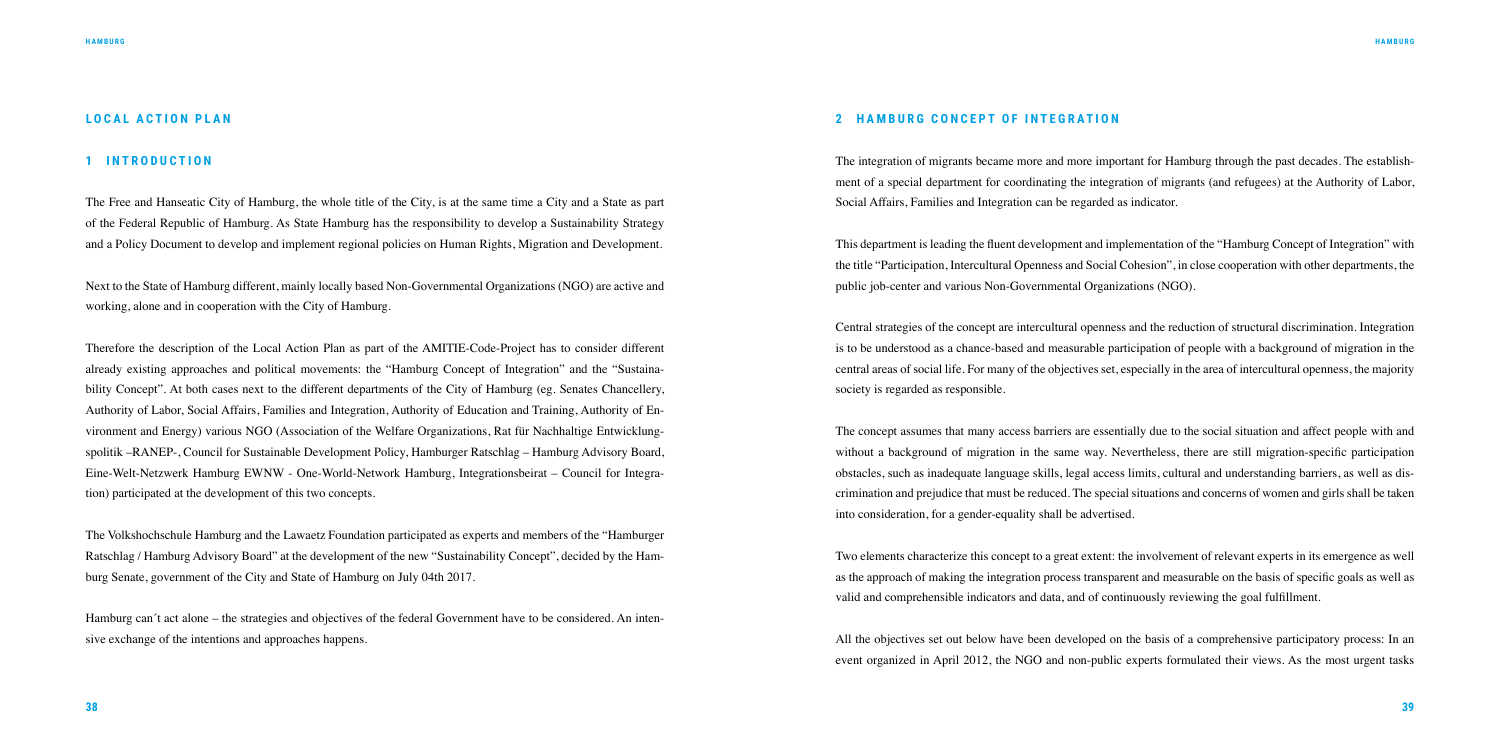they identified the intercultural openness up in the fields of education, work / education, hamburger administration and health as well as the reduction of discrimination, including anti-discrimination consultation. The main part of the concept is divided into seven thematic areas, which, as the Hamburg Senate believes, should focus on integration efforts. The thematic aspects of this concept are:

- 1. Naturalization and political participation,
- 2. Education from the outset: early childhood promotion, language promotion and education in schools, language promotion for adults, higher education, further education, political education,
- 3. Training and labor market,
- 4. Strengthening cohesion: media, child and youth work, elderly work, sports, culture, citizenship and neighborhood, participation in integrated urban development,
- 5. Health, rehabilitation, care and protection,
- 6. Housing market,
- 7. Intercultural opening up and reduction of discrimination

A number of important aspects are dealt with as cross-sections in the concept or as part of the implementation, where relevant. In detail, these are

- Integration offers for refugees with a long-term perspective,
- Considering equality policy aspects,

- fostering of integration at district level,
- Respecting the areas identified in the integrated urban development framework program,
- ciations, foundations, cultural institutions, chambers, etc.

• Intercultural openness of social institutions: associations and associations, migrant organizations, housing asso-

#### **2.1 NGO – WELFARE ORGANIZATIONS**

In order to participate in the updating of the Hamburg integration concept, the association of the Welfare Organizations (Arbeitsgemeinschaft der Freien Wohlfahrtspflege, AGFW), organized in November 2016 a workshop for representatives of associations, institutions, authorities, districts and other stakeholders.

For preparing the workshop the associations made extensive proposals for supplementing and changing selected chapters of the action concept integration. These proposals and positions have been presented and discussed in the course of a broader public.

Associations of the welfare are providers of numerous services and offers and can derive a wide range of conceptual recommendations from their practical experience.

From this experience, the Welfare bodies understand integration as a process which is in need of control but is not fully controllable. Successful integration can therefore not be represented solely by means of quantitative measurement variables, as the integration concept suggests. Qualitative surveys are also necessary to understand and promote integration processes and to check the effectiveness of the measures taken.

Representatives of the welfare associations have formulated basic remarks on the revision of the integration concept: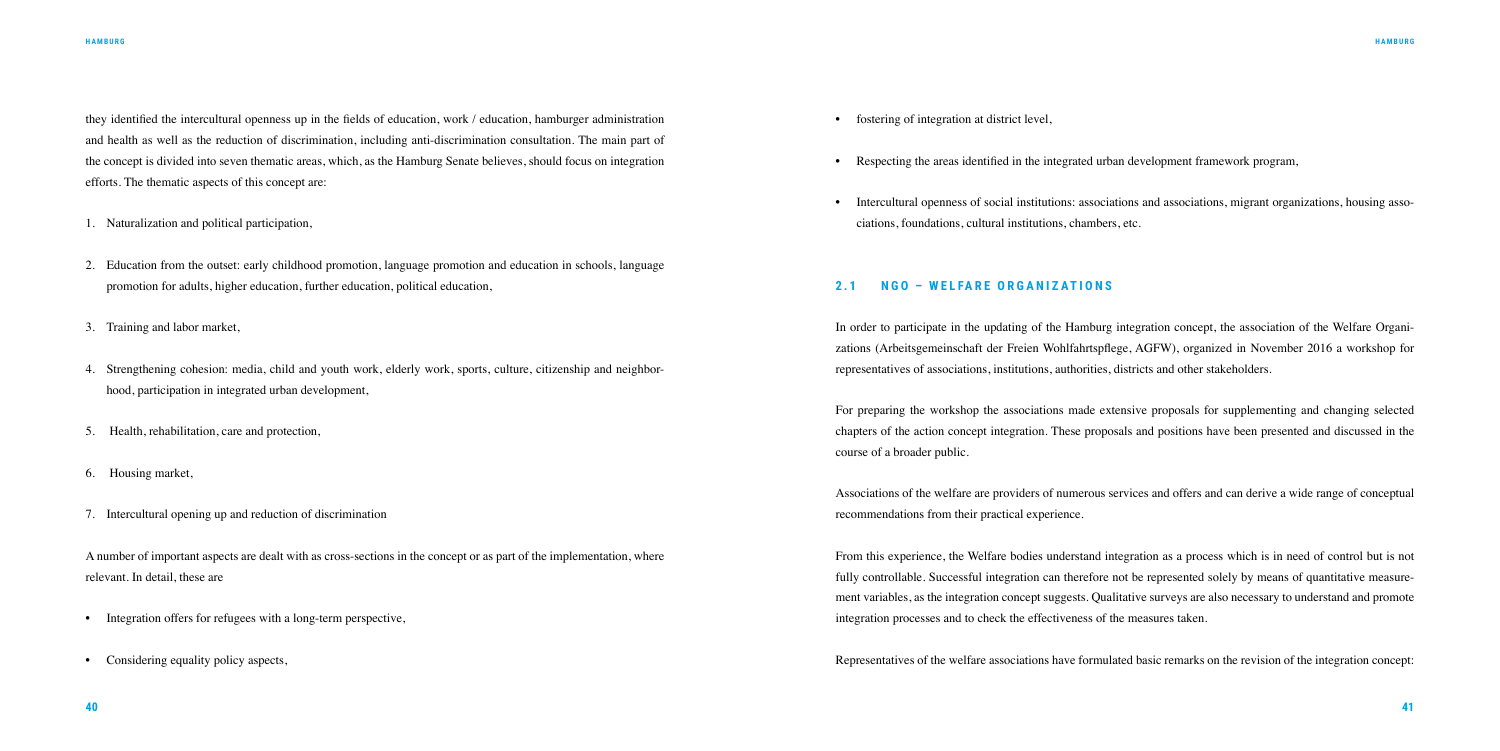- The measurability of integration is very complex and methodically more complex than the concept of action. As a dynamic and, above all, qualitative process, integration is more than a technical administrative task, which could be measured and controlled purely quantitatively. Not least, qualitative indicators that capture the experiences and the sense of belonging of migrants are also important.
- Integration policy at Hamburg must comply with federal legislation. It has to be said that these frameworks have worsened massively.

• In 2015 and 2016 a lot of money has been spent on projects of refugee work. At the future will be to invest sustainably in structures and regulatory systems. Necessary are including regulatory systems, structures having the competence, the resources and the flexibility to deal with various different target groups. Quite simply, Hamburg is growing significantly faster and distinctly more diverse than once thought.

#### **3 SUSTAINABILITY-STRATEGY**

Another relevant activity of Hamburg was until the beginning of July the elaboration of a regional Sustainability-Strategy, influenced by the Agenda 2030 and the objective to implement the Sustainable Development Goals (SDGs) for Hamburg.

On July 04th 2017 the Hamburg Senate, the government of the City and State of Hamburg decided on the new "Sustainability Concept".

- Environment and City: mobility and housing as topics of the growing city
- Social Participation and Cohesion: Refugees & Demographic Change as themes
- Sustainable economic and financial policy: supply chains, patterns of consumption and behavior
- Education and science: Along the life stages: early education, general education, vocational training, universities

Hamburg states already to be committed to many aspects of sustainability. Under the auspices of the "Authority for Environment and Energy" (Behörde für Umwelt und Energie) an intergovernmental working group "SDGs for Hamburg" has made an initial inventory of the activities already under way. As result the government of the City holds for Hamburg: "the SDGs fit into many areas of Hamburg's policy".

Five workshops in November and December 2016 were hold with selected actors. Together with representatives of the civil society different thematic topics were discussed. The invitation circle included the Future Council, the One World Initiatives, the Chamber of Commerce, the Chamber of Crafts, the Churches, social institutions, environmental associations, educational institutions and trade unions as well as the specialist authorities, depending on the topic.

In order to meet the abundance of topics and to make these visible the work group has identified Hamburg's main themes, which are to be dealt with. These are grouped into four clusters:

Next to ecological themes the urban development, transport, poverty and the integration of migrants and refugees are important topics of the new Sustainability Concept.

International relationships and equality are cross-cutting themes, which are considered in all areas.

#### **3.1 NGO**

Next to the City of Hamburg different NGO were enhancing the development of the Sustainability Strategy:

Rat für Nachhaltige Entwicklungspolitik (RANEP) – Council for Sustainable Development Policy.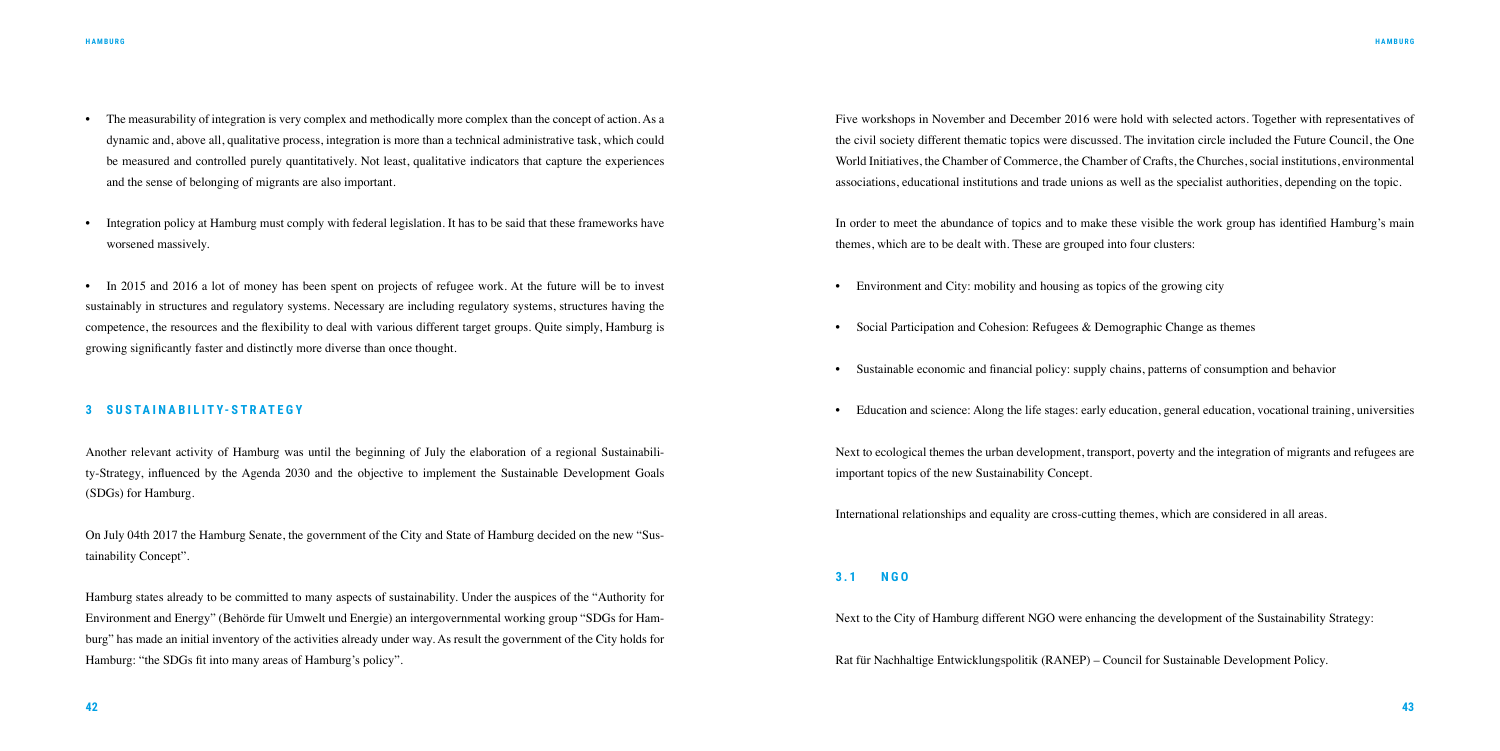The members of the Hamburg Council for Sustainable Development Policy were nominated by the First mayor. The regional Secretary of State (Staatsrat) responsible for development policy gave the Council three advising-instructions- with various concrete questions, eg.:

- Which of the goals of sustainable development from the "Agenda 2030" of the United Nations should be the Senate in its development cooperation and North-South Urban Partnerships?
- How can political decisions and administrative practices in Hamburg contribute to the causes of escape?
- How can the international cooperation-policy of Hamburg contribute on the sustainable improvement of the living conditions in refugee camps in the Crisis regions?
- How can the issue of "causes of flight and development" be even more effectively integrated in education and public relations at Hamburg?

RANEP is proposing an action program on sustainable development giving the various departments of the public administration the possibility and ability to follow or initiate concrete steps. This could use and widen the regional potential of sustainability, in relationship to Smart City-efforts, Mobility and Energy, Global Learning, Good health and disease control as well as prevention of school drop-out and maritime-protection.

Relating to the topics of escape and migration the council recommends to support more resources for combatting causes such as hunger and underdevelopment through its development cooperation. The Hamburg Senate should increase its role as a model in the education of all refugees, regardless of their expectancy of stay. An appropriate budget should be provided for this.

Other proposals are to point out that qualification measures are offered in all federal states for all refugees, irrespective of their lead perspective, and to start a legislation initiative for a German immigration law.

Last not least: Hamburg should contribute to the improvement of the situation in the international refugee camps through the establishment of partnerships to bring in the expertise in education and training. Experiences from the universities such as the HafenCity University could be obtained. The focus is on improving the situation on the ground.

"Hamburg Counsel" (Hamburger Ratschlag)

RANEP is acting with support by the City of Hamburg. As real NGO the members of the "Hamburg Counsel" (Hamburger Ratschlag) have to be seen. The "Hamburg Counsel" has developed an extensive list of demands for sustainable development and implementation of the UN agenda 2030. The undersigned organizations recommend the Hamburg Parliament to adapt the Hamburg Constitution to the UN Agenda 2030. The preamble should include the obligation to an economically, socially and environmentally sustainable development. The following requirements have been decided by the signatories on April 07th 2017 and published in a common paper.

realizing the objective 4 of the SDG, particularly in the implementation of the UNESCO World Program of Ac-

- 1. Environment, Climate and Energy (SDG 13, 15): Hamburg elaborates a climate plan for serious implementation of the Paris climate agreement, a regular monitoring will be introduced.
- 2. Education for Sustainable Development (ESD) and Global Learning (SDG 4): Civil society will be involved in tion 2015-2019.
- 3. Sustainable Urban Development (SDG 11): Hamburg has continuously a stock of at least 150,000 adequate these together with the regional partners.

housing with long-term / permanent social bonds (cost rent). 5,000 apartments for emergency cases with official occupancy rights are held available annually. Hamburg decides within the metropolitan area with the surrounding communities "on equal terms" to have specific, gender-sensitive and integrated development-plans for housing, commercial areas, green belts / habitat associations, energy and transport infrastructure binding - and implements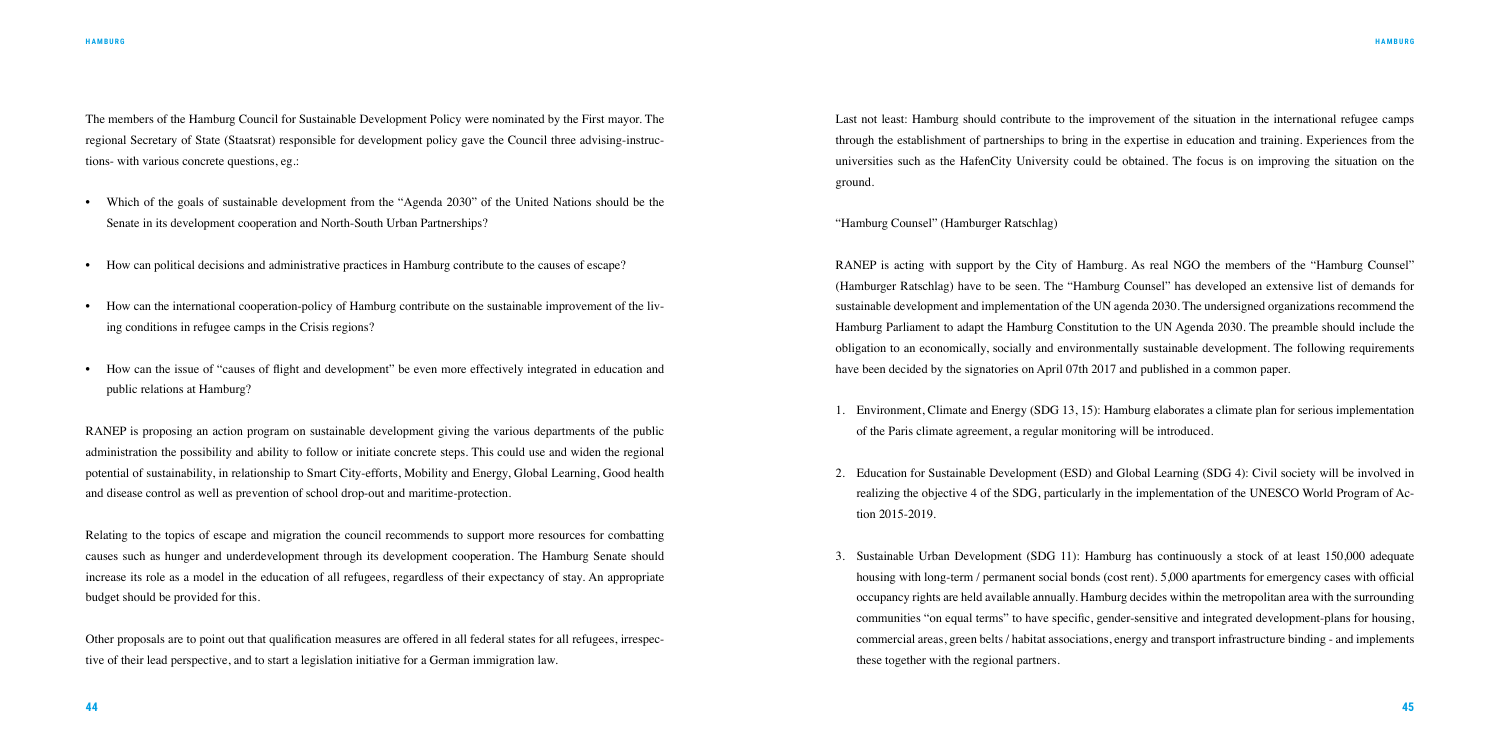4. Stop inequality, reduce poverty, promote gender equality (SDG 10, 5, 1): Hamburg halves poverty to overcome inequality. A poverty and wealth report for Hamburg should be implemented as a basis, which takes the gender perspective into account.

Hamburg applies the implementation of all sustainability goals and gender mainstreaming. This is especially true in the areas of urban development and infrastructure. Gender mainstreaming is taken into account in the planning, implementation and evaluation of political action.

Gender Budgeting shapes the Hamburg budget from 2019/20 so that the equality policy commitment of the Senate is transparent and can be verified in all parts of the Agenda 2030. For this purpose, appropriate indicators to be developed.

At each legislative period, the Hamburg Senate creates a women report that reports on all aspects of life of women and girls in Hamburg. Hamburg agrees to violent city and promotes sustainable preventative measures to combat violence against women and girls.

#### **4. PARTICIPATION AS A KEY BUILDING BLOCK**

Participation is a central component of the SDG process as the actualization of the "Hamburg Concept of Integration". That is why bodies of the civil society were already involved at the beginning of the processes.

In five workshops in November and December 2016, representatives of public authorities, together with civil society actors, developed and discussed the implementation of the SDG at Hamburg. One-world initiatives, the Chamber of Commerce, the Chamber of Crafts, the (Protestant) Church, social institutions, environmental associations, companies, education companies and trade unions took part.

A similar governance model we can see at running the "Hamburg Concept of Integration" – since several years the so-called Integrationsbeirat (Advisory Board for Integration) is guiding the Hamburg Integration Policy. While there were nearly no legal rights at the beginning the board actually discusses critical aspects, like the fate of asylum-seekers with the order to leave Germany. Responsible Civil Servants have to answer questions board-members. The members of the board are deciding on recommendations, the public administration has to report afterwards on the impact. For a rejection reasons have to be given.

#### **5. AMITIE-CODE**

This different activities have an impact on the AMITIE-activities at Hamburg, a city with 1.8 mio inhabitants and a well-structured and effective public administration, including departments of further training and life-long-learning.

The Lawaetz Foundation was founded in 1986 by the City of Hamburg. The Lawaetz Foundation works still in close cooperation with Hamburg and other public authorities – at Germany and other European Cities and Regions.

The social integration of refugees and migrants becomes more and more important as field of activities for the Lawaetz Foundation.

The local Sustainability Strategy of the AMITIE-Code-Project has different approaches:

#### **5.1 CIVIL SERVANTS TRAINING**

• Further utilization of the concept of the Civil Servants Training – in close cooperation with the "Eine-Welt-Net-

zwerk Hamburg" (One-World-Network Hamburg) and other NGO, for example migrant-communities.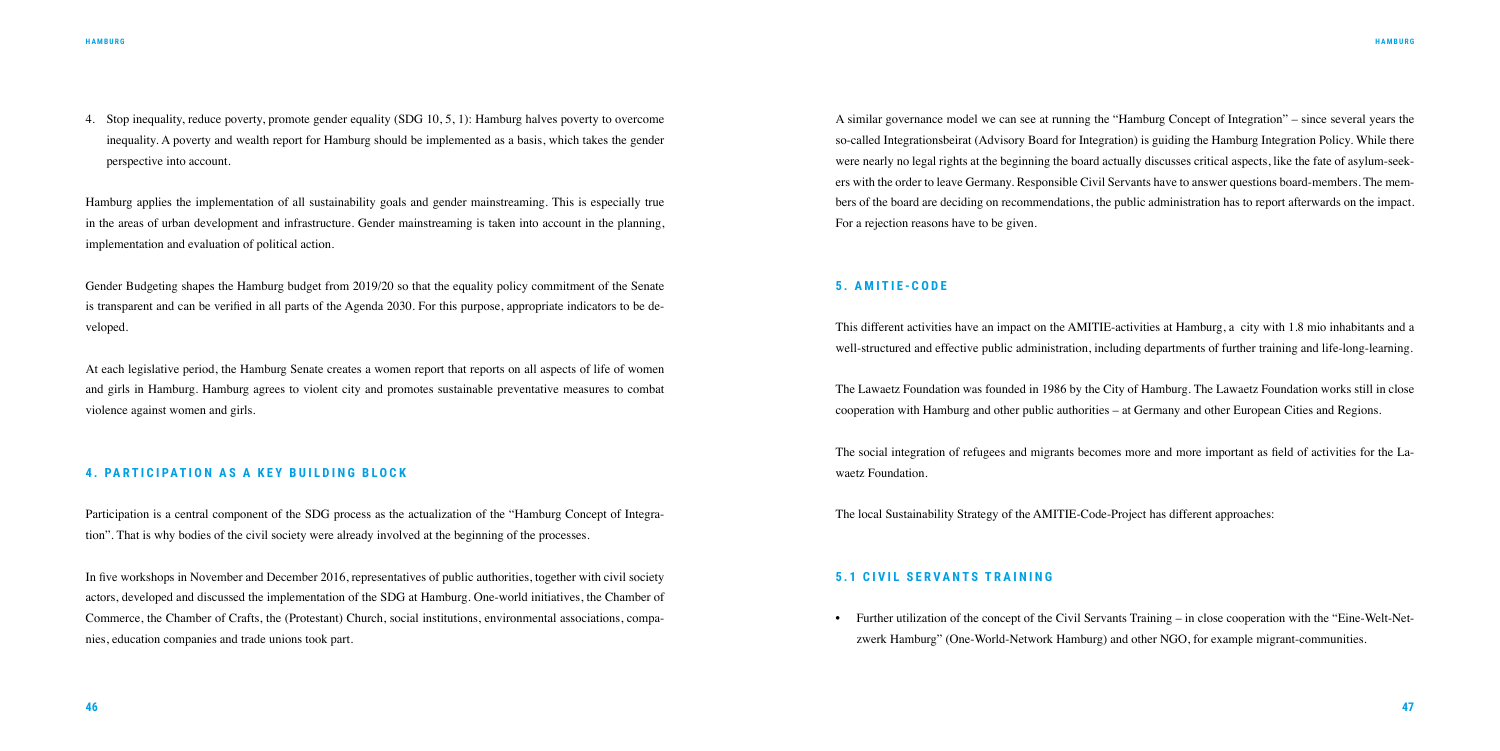• Disseminating the approach and experiences to other public training-provider at Hamburg and other German Cities, eg the Adult Learning Center (Volkshochschule Hamburg), the Center of Trainings for Social Worker of the Department of Social Affairs and Center of Further Education of the City of Hamburg, with all the Civil Servants as target-group.

An effective training will equip the participating civil servants with helpful skills and competences on migration, human rights and development that can influence the way they carry out their daily duties. The actual needs of the participants will be considered, next to the more political contents the way of cooperating with migrants and reflecting their personal and individual problems (the way of working) will be topic of the trainings.

Third parties' (eg foundations) financial support to multiply the actual concepts of the training will be applied.

development cooperation policies and its links with human rights and migration; to promote the comprehension of development implications of various contemporary phenomena (migration, climate change, food security, etc., etc.).

The first training was successful: 14 persons registered, up to twelve persons took place. The training was very practically structured, skills the participants need at their daily work were discussed and trained. The discussion of intercultural skills and competences were one main topic.

At Germany a close cooperation between public authorities and private service-providers is very widespread. Therefore it seems useful to include employees of private bodies working on a contractual basis for the City of Hamburg at the next training.

#### **5 . 2 T E A C H E R S T R A I N I N G**

Target group are schools and teachers of secondary/high schools, as multipliers of positive experiences and practices supporting cooperation between local communities from different countries.

The main objectives of the teachers' training course were to enhance the level of information on development and

The sustainability is mainly achieved by distribution of the manual to important multipliers, including the State Institute of Teachers' Education, and other important bodies. At the same time, the Hamburger Volkshochschule will check whether parts of this training can be included in our open programme, targeting the general public. The teachers of Hamburger Volkshochschule who are working in the field of Migration, Development and Human Rights will be handed a manual and invited to the final event.

#### **5 . 2 . 1 0 R E C O M M E N D AT I O N S**

From the Training for Teachers and the Training for Civil Servants, there are certain recommendations to be drawn that can and will be adressed to the relevant bodies (Integrationsbeirat, Hamburger Ratschlag, Department of Social Affairs, Department of Education, State Chancellery).

ular basis. The education of teachers, Social Workers and other educational personal should include units regarding migration, human rights, sustainability and development. A good example is already made by the University

- 1. Training for Civil Servants and Teachers is necessary and should be included in the offers to employees on a regof Applied Sciences, Department of Social Sciences.
- 2. The City of Hamburg needs to show its efforts regarding integration and sustainability to a wider population. The website www.hamburg.de is a very good start.
- 3. The City of Hamburg should consider to make a statement by joining ECCAR of "Arrival Cities". A good start has been made via associating Hamburg to ECCAR, but full membership could be the next step.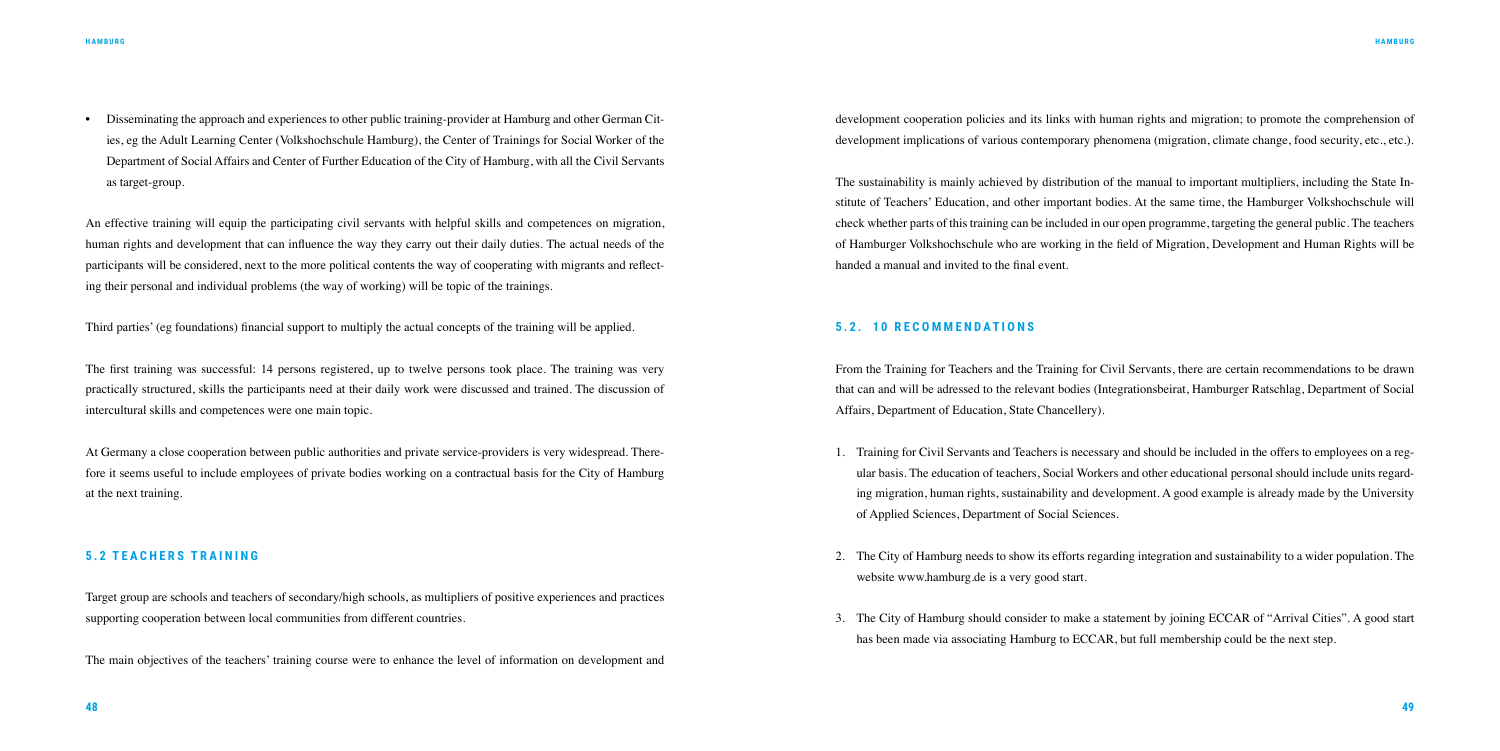- 4. Constant monitoring of integration efforts should be done and reported, positive effects should be marketed.
- 5. The City of Hamburg should join in efforts of showing good examples of integration. Therefore, AE organisations and welfare associations can be approached to support.
- 6. The City of Hamburg should subscribe to policies of sustainability and fair trade. A first step has been made by making the public spending "green", but this could be supported by policies including suppliers and the provision of services.
- 7. The City of Hamburg should consider taking up new twinning activities with cities in Africa, and making the existing twinning activities, such as to the City of Daressalam, more fruitful towards the goals of SDG
- 8. The Integrationsbeirat should be heard not only on State level, but also on the level of districts. A reporting system established can help in this regard. The Departments of Social Management are best addressed to implement activities.
- 9. The SDG reporting for Hamburg (not only Germany) should be clearly stated and kept up.
- 10. The NGOs should become more involved in all policy fields, not only integration and environment, because all political decisions have consequences for these issues. A very good start could be made by inviting NGOs to the State Parliament on a regular basis and discuss current issues. The same goes for State Departments and State Companies: regular meetings with their constituency, including migrants, should be the rule. Open hours at the Town Hall, citizens' hour and such are good measures.

# **LOURES**

# Local Action Plan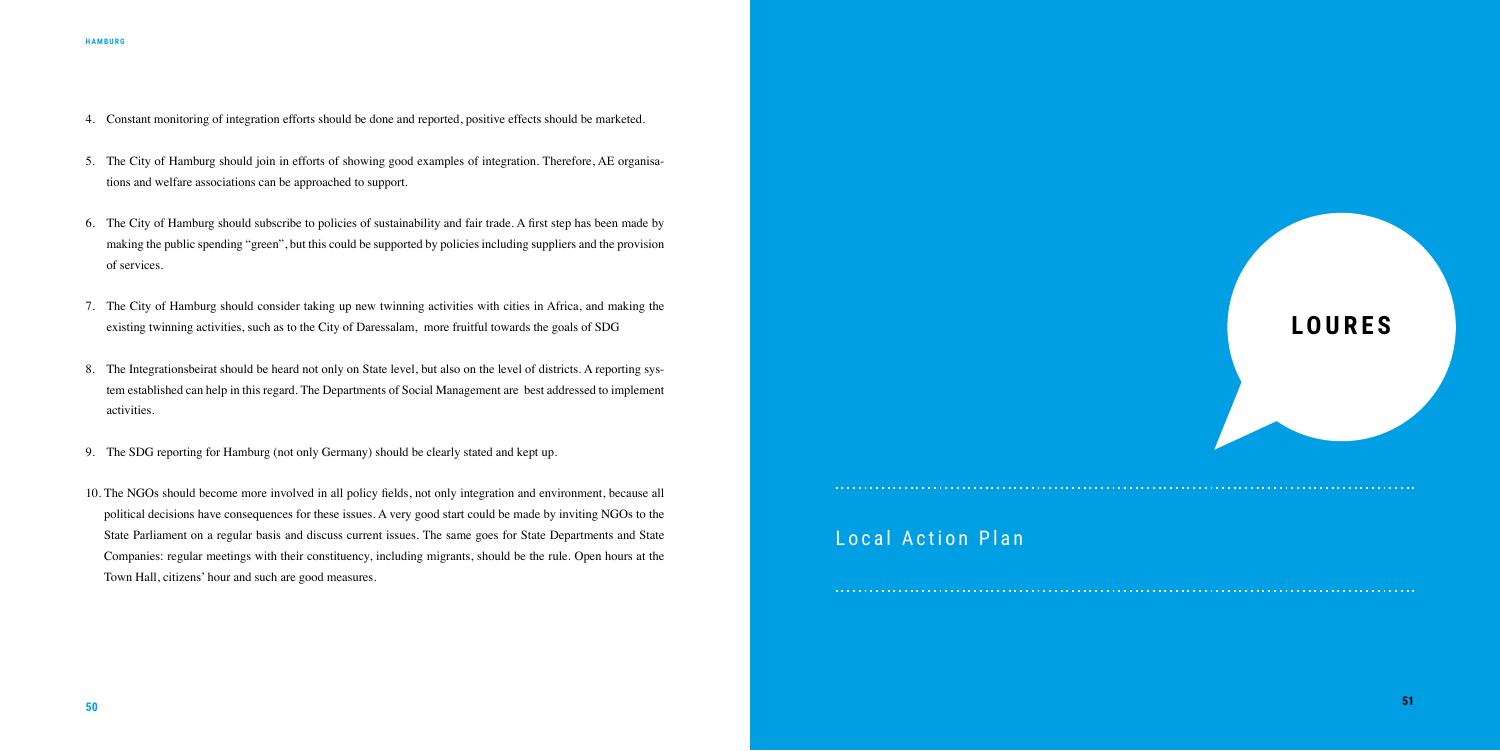#### **LOCAL ACTION PLAN**

#### **INTRODUCTION**

The role of local authorities in Global Citizenship Education along with their awareness-raising activities has been increasingly recognized. As political actors, these entities must possess full capacities to develop specific skills in crucial areas related to Development. This is the case of Education and Migration, and as their actions must lead and contribute to changes in policies and alterations in citizen's attitudes, which can positively influence national policies.

This is precisely the scope of AMITIE CODE, a Global Citizenship Education project, in the field of non-formal education, funded by the European Commission, involving 14 partners from six EU Member States.

AMITIE CODE aims to take the Migration-Development axis of awareness-raising to practice, drawing on a human rights approach.

Within the scope of the project, was carried out the training "Migrations, Human Rights and Development - Strategies for Inclusion and Social Justice", aimed at civil servants and being attended by 21 participants, mostly workers from the Municipality of Loures (Health Center Grouping, the Schools Group of Apelação, the Department of Education division of Schoool Social Action, the services of Social Security, of CLAII, of the Equality and Citizenship Unit, the Integrated Service and Social Network, the Social Intervention Team, the Libraries Division and the Culture Division and the Office of Presidency Support) but also from the Municipality of Ourém. The training led to the production of the present document.

Within this emerging challenge, there is a need for a strategic document that allows all entities to be involved, so that they can work together to build a just and inclusive society for all.

As a result of a participatory process, this document is intended to be applied over a three-year horizon 2017-2020 and is structured in three areas: non-discrimination, training and awareness raising as well as services and social structures. Within each of these areas there are concrete objectives, where and for which a set of actions is presented. While designed to have an impact that benefits the entire resident and working population, it is particularly aimed at improving the living conditions of new citizens of migrant communities which tend to have a great deal of difficulty in accessing services and , in a more general way, to see their fundamental rights fulfilled.

The aforementioned objectives define precisely what we intend to achieve with this document, being the integration of migrants into Portuguese society the basis of all the work developed in the training and its formalization.

The specific objectives presented are in line with the most discussed areas in the training, such as difficulties on the part of the various institutions in the interinstitutional articulation and difficulties of communication, frequently registered between technicians and migrants, being this a strong obstacle to integration. The creation of structures of communication is therefore a primary goal and should be included in this statement.

It is also important to emphasize the importance of intercultural and religious sharing among migrants, the local community and the various migrant communities as a facilitator of integration. The involvement of institutions is once again central. Thus there is a need to develop guidelines and conditions to support the implementation of measures that encourage such sharing.

In conclusion, the document "Municipal Plan for the Integration of Immigrants" in the Municipality of Loures, with a term of three years and which is in force until December 2017, aims at a better integration of immigrants, allowing the articulation of efforts between the municipality and local and national institutions in building inclusive communities. As the 2014-2017 Plan approaches its end; it is strongly recommended continuing the work that was began on migrants' inclusion. It is considered that the measures presented in this exhibition constitute a key contribution to the genesis of the subsequent Integration Plan outlined by the Municipality of Loures. It is therefore important to mention that it is intended the integration of the measures referred in this document in the aforementioned Immigrant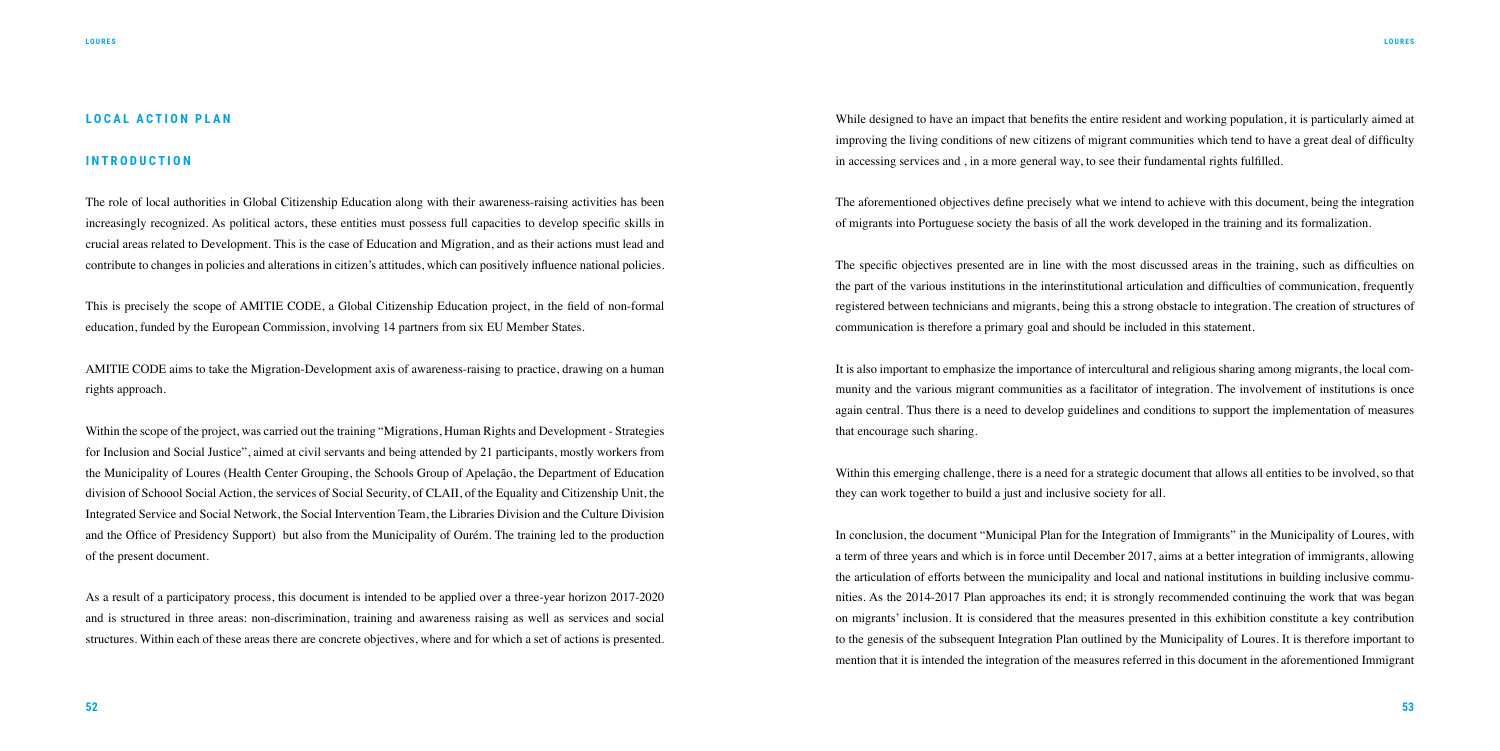Integration Plan which is in evaluation process of its first generation and being drawn up a new Plan for the period of 2018 to 2020.

#### **OBJECTIVES**

The purpose of the course undertook was to understand the main differences separating local communities from migrant communities and to identify ways of blurring them, improving local conditions for migration, cooperation and human rights, with effective policies, avoiding falling into purely administrative and simplistic assumptions. Therefore is paramount to reinforce the level of mutual knowledge, cooperation and consistency of the policies and initiatives of the Local Authorities.

It stayed clear, during this period of reflection that involved different local entities represented in the working group, the assumed need to actively engage the migrants in the whole process of intervention and change.

The overall objective of this paper is to facilitate the process of including migrants in local communities through a joint close work with each of them.

Full incorporation of Development and Human Rights is seen as crucial in effectively addressing the challenges posed by migration and in particular the widespread inequality of capabilities and opportunities.

In addition to the necessary incorporation of the principles set forth in the official declarations and documents, it is essential to be aware of the full impact of migrations in Development and Human Rights as a whole.

The need to address these issues in a coordinated and integrated way places people and the community at the center of any action or interaction, despite being national citizens or migrants.

Therefore is necessary to advocate an effective change in the way migrations, Development and Human Rights are reflected and acted upon.

 $\Box$  To design communication structures that facilitate inter-institutional dialogue among all actors involved in the

 $\Box$  To create conditions for intercultural and inter-religious sharing among migrants, local entities and the community;

#### **GENERAL OBJECTIVE**

#### **SPECIFIC OBJECTIVES**

The specific objectives of the current document are:

- process of integration of migrants;
- 
- $\Box$  To empower and raise awareness among immigrant communities and the local population to the challenges of migration and subsequent integration challenges.

#### **ADVANTAGES**

The advantages of a document of this nature rely on drawing the attention of entities, with direct intervention skills in the inclusion of migrants, to improve the workflows that will bring immediate benefits to the respective recipients, their communities and the country in which they are integrated, based on the universal principles of tolerance and respect for human dignity. The integration needs are implicit in the defence of Human Rights, as embodied in the Universal Declaration of Human Rights, from which the need for economic, social and demographic benefits of the local and immigrant population arises. Efforts to combat poverty, trafficking of human beings and smuggling must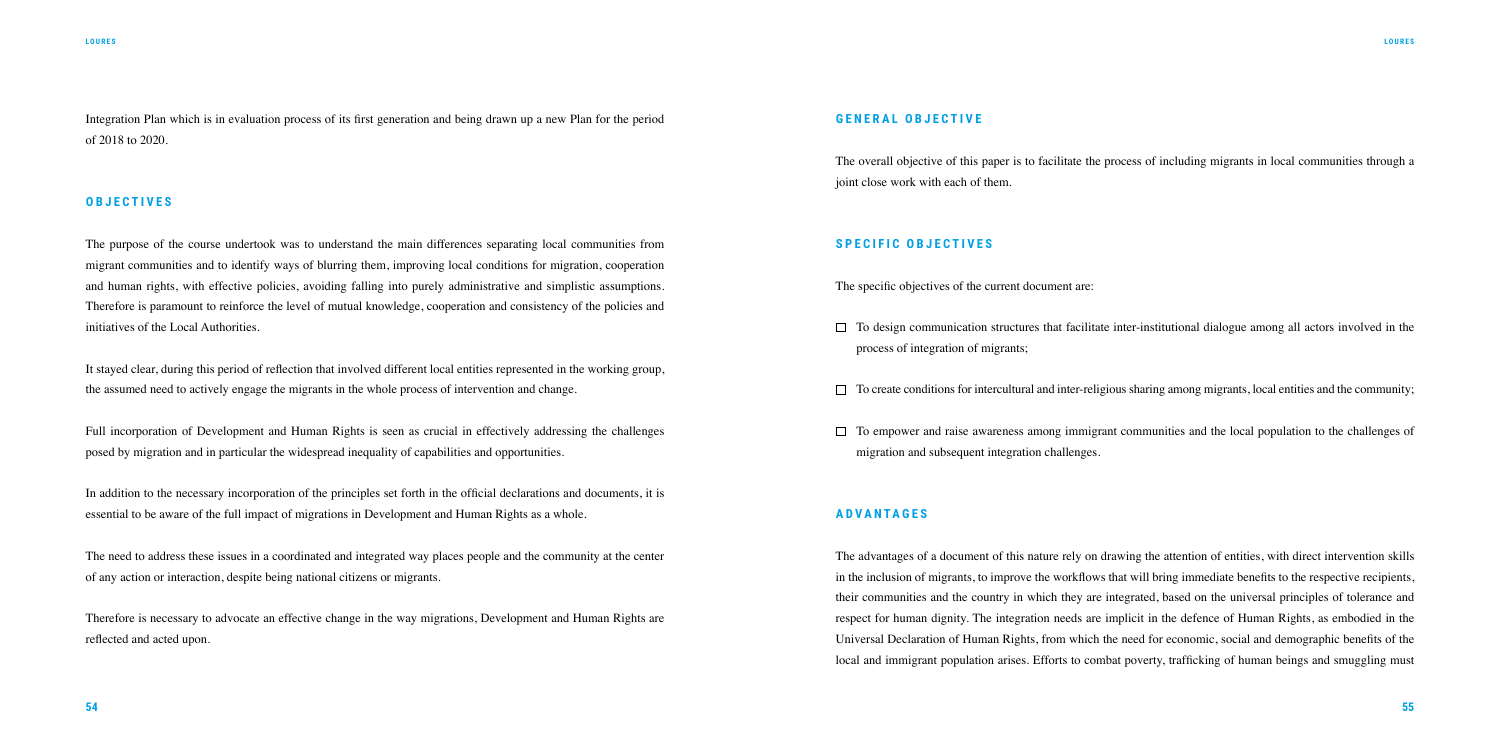therefore be stepped up since these are the most recurrent means of dealing with the existence and persistence of restrictive migration policies.

#### **P R I N C I P L E S**

The entire document is based on the Human Rights enshrined in the Universal Declaration of Human Rights, promoting a holistic and humanistic approach to dealing with issues related to migration and Development. This statement is therefore based on the fundamental principles of non-discrimination, respect for diversity and human dignity, which necessarily entails religious freedom, access to education and the right to work.

### **R E S P O N S I B I L I T I E S**

The document appeals to a wide range of public and private entities, both national and local, with different missions and objectives, to work jointly and act in a responsible, concerted and inclusive way, filling any existing gaps or failures in integration processes of all communities, namely:

**Local Authorities**;

**Health Centres:** 

- $\Box$  High Commissariat for Migrations (ACM);
- $\Box$  Institute of Employment and Professional Training;
- $\Box$  Social Security Institute;

 $\Box$  Ministry of Internal Administration; □ Public Security Police (PSP);  $\Box$  National Republican Guard (GNR); Foreigners and Borders Service (SEF);  $\Box$  Ministry of Culture; **Ministry of Education;**  $\Box$  Immigrant Associations;  $\Box$  Trade Unions and Employer Associations;  $\Box$  Portuguese Refugee Council (CPR); □ Other NGOs:

 $\Box$  Embassies and Consulates:

 $\Box$  Churches and Religious Institutions:

#### **LOURES**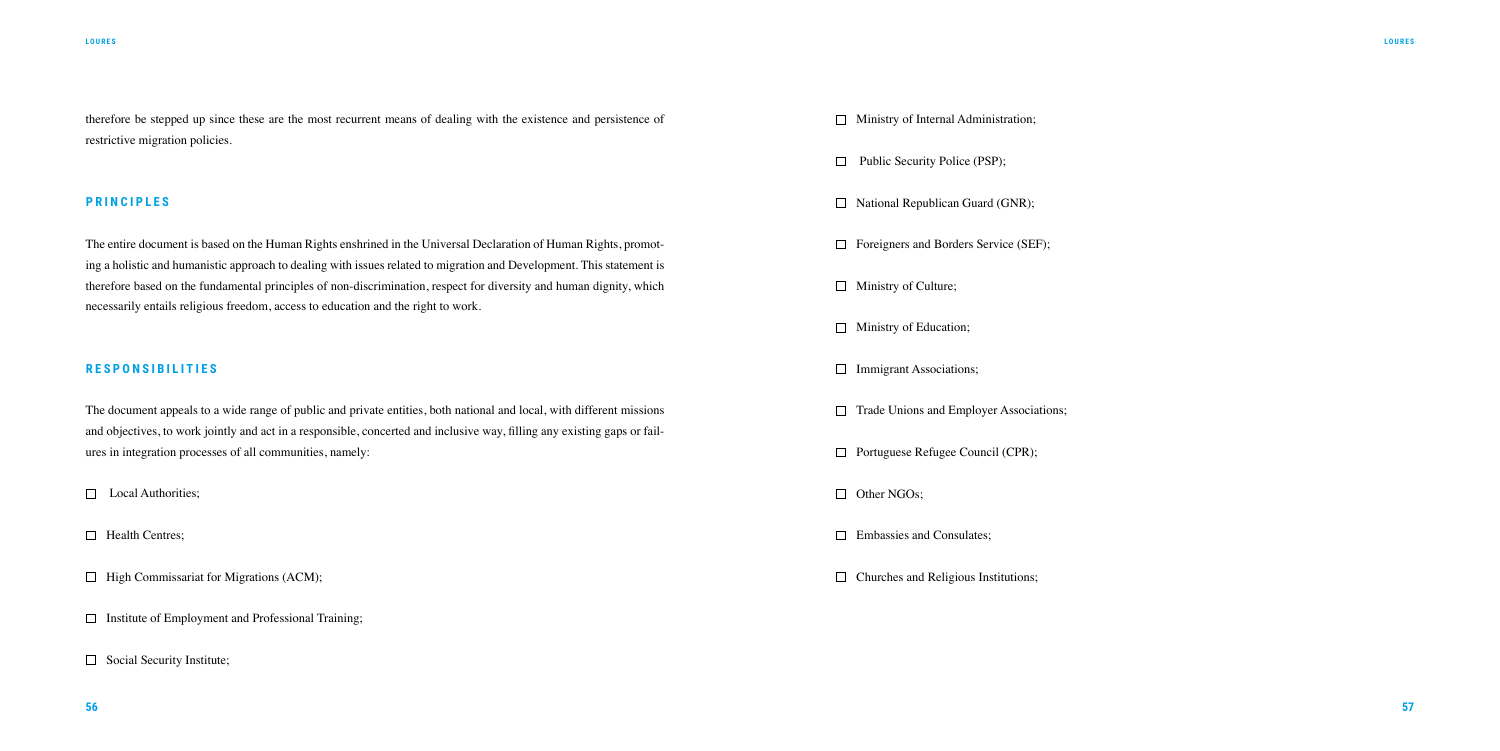#### **NON-DISCRIMINATION**

The principle of Non-Discrimination is intended to ensure that all individuals, on an equitable and fair basis, have access to the opportunities available in a society. Essentially, it requires that individuals in similar situations receive alike treatment and are not treated less favourably simply because of certain physical characteristics or ideological choices.

It is intended, with the above mentioned initiatives, to bridge the existing differences in society, regarding access to services, structures and opportunities, particularly in relation to migrant communities. The objective is to create conditions that allow for better welfare in the general population, focusing on aspects related to proximity and accessibility to services.

## **Action I** - Creation of a mediator / facilitators exchange to accompany the migrant community to services

How citizens interact with civil servants can have a decisive impact on their well-being. The relationship between migrant communities and public entities is sometimes contaminated by discriminatory attitudes as well as linguistic factors that make it difficult to perceive and understand issues that are important for the community life of migrants. Ignorance of the "other" is a multiplier agent of stereotypes and prejudices which, in turn, can give rise to discriminatory attitudes that are in line with racist and xenophobic feelings and actions. Good communication is one of the most essential and pressing aspects in order to address this type of attitudes, in order to facilitate the understanding of important issues by migrants and the local population, as well as to soften communication between the migrant community and public entities. Equally important is the sharing of information about each and every community, so as to enable a better understanding and understanding of the "other."

Linguistic and cultural difficulties are impediments to the integration and inclusion of the immigrant community within the local population. It is imperative to facilitate communication between public services and the migrant community.

The exchange will count with the contribution of Immigrant Organizations as well as with the support of the Municipality of Loures, which will function as a complement to the mediation service already implemented by this entity.

## **Action II** - Use of ICT and the digital universe as a way of accessing information / com munication platforms

The aim is to increase access to information, communication and knowledge by migrant communities through computers and internet connection, whose service is public, namely in libraries and in leisure and socialization spaces. This will allow a strengthening of the already available offer of free connection made by public entities.

#### **Action III** - Access to bio-bibliography of international authors

By providing locals and migrant communities the possibility to obtain information and knowledge the aim is to broaden horizons, giving them the opportunity to learn about writers and international works from the countries in question, broadening the knowledge spectrum in relation to the rest of the world. The follow-up sessions will be coordinated by the Network of School Libraries.

### **Action IV** - Accessibility of migrants to primary and differential health care

The aim is to raise awareness of the Ministry of Health in order to promote, within the competent entities, the access of migrants to primary and differentiated health care. These actions purport to prevent, promote and optimize the sanitary conditions of local populations and, in particular, migrant communities', which will allow better and more efficient epidemiological surveillance and better control of infectious diseases. This encompasses an early intervention in terms of psychosocial vulnerability. The concession should cover all migrants who are in Portuguese territory, in the same terms as the general population, regardless of the period of time and specific situations, making them accessible to urgent and vital consultations, examinations, treatments, transmissible diseases, maternal and child health care, reproductive health as well as vaccination in accordance with the current Immunization Program, being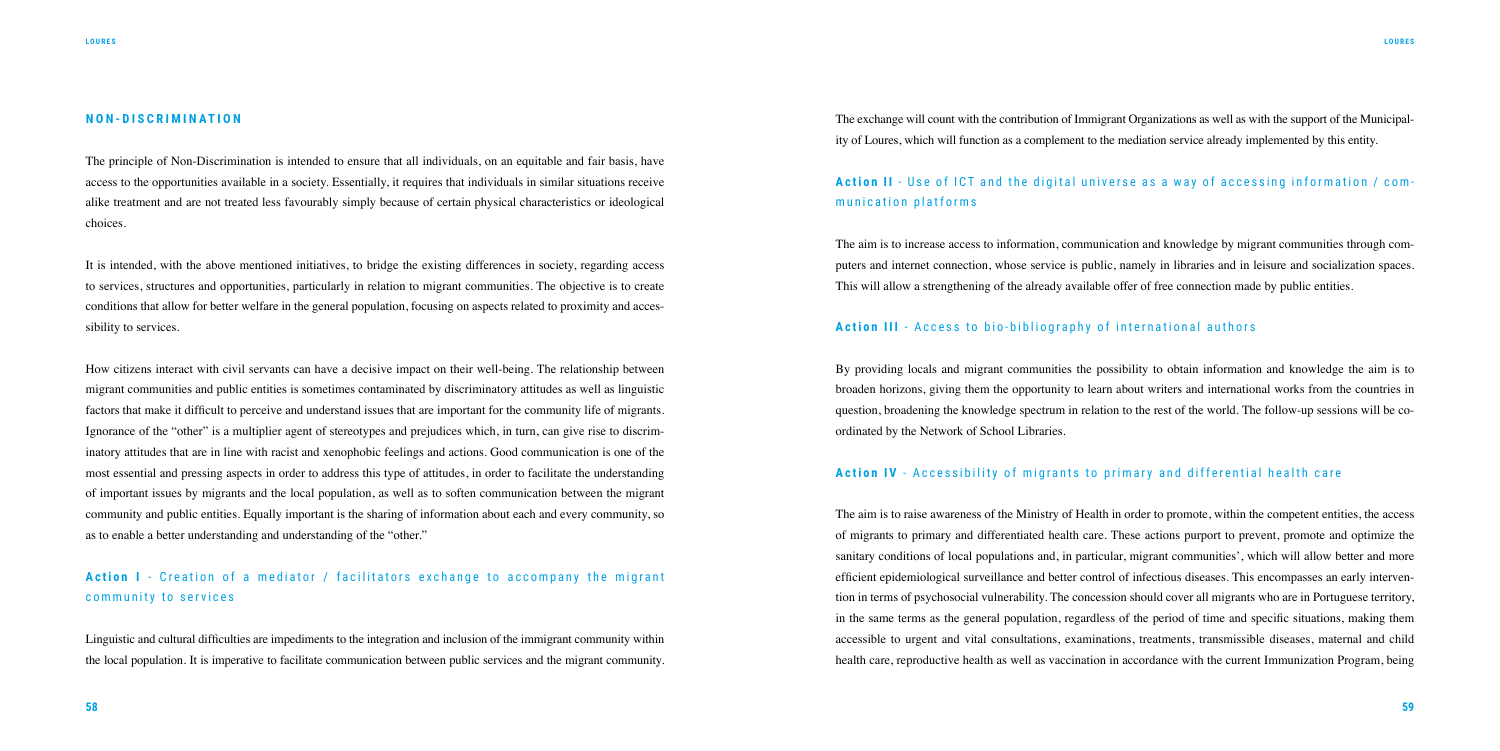as well extended to minors residing in Portugal under the terms defined in Decree-Law no. 67/2004 of March 25 and to citizens in social exclusion or economic deficiency situation as evidenced by Social Services. (Rectification of Informative Circular No. 12 / DQS / DMD of 05/07/09, Directorate General for Health).

## **Action V** - Translation and dissemination of information leaflets of the Ministry of He alth in several languages

The multilingual brochures will be available at the Loures-Odivelas Health Centres Group (ACES VII) allowing migrants, who do not speak Portuguese, to understand the information provided. The available versions will correspond to the languages identified as most relevant in relation to the number of speakers of such languages that are users of the Health Centres and Hospitals.

**Action VI** - Awareness-raising for the creation of procedures that allow health profes sionals to perform certain medical acts, referral to hospital specialties and comple mentary diagnostic tests to migrants in an irregular situation, with no cost.

In order to provide universal health care to migrants who, because of their status and condition, may be afraid or unable to use such services, it's intended to raise awareness for the provision of health care services which include citizens who can prove that, although they are not in a regular situation in the country, await the analysis and evaluation of their process by the entities in charge and are in an economic deprivation situation, thus not being required to pay moderating fees. These citizens must also be evaluated by Social Security and Social Services to prove their economic inadequacy until it can be verified by the Tax Authority through tax declaration.

#### **TRAINING AND AWARENESS**

Empowerment is a form of training that aims to direct the person into a process of education, retraining and behav-

iour change. Through training, the individual acquires characteristics of proactivity, knowledge about specific needs, search for solutions and alternatives and even be prepared to train others. It is therefore important that the public services have at their disposal qualified technicians who allow a better humanized environment and, consequently, a reduction of costs as well as the streamlining of processes. Services with trained staff are more efficient and closer to users, benefiting the local population and the immigrant communities who when receiving information in a more efficient, simple and human way, integrate more quickly and effectively in the host community. Awareness of the local population in relation to immigrants and migrations is intended to create a predisposition for a change in attitudes. The intention is the production and internalization of renewed knowledge that allows creating habits of reflection and critical thinking, making citizens more open to the experience and issues of intercultural societies.

## **OBJECTIVE: AWARENESS RAISING AND CAPACITY BUILDING OF THE LOCAL POPU - LATION ON ISSUES RELATED TO MIGRATION, INTERCULTURAL EXPERIENCES ALONG WITH THE COMMITMENT TO TRANSFORMING ACTION, BASED ON JUSTICE, EQUITY AND SOLIDARITY, IN ORDER TO DESIGN AND IMPLEMENT STRATEGIES THAT PRO-MOTE INCLUSION**

### **Action I** - Creation and dissemination of the "Calendar for Integration"

This calendar will include activities to be developed in a concerted and defined periodicity, aiming to inform the local population about the different cultures of immigrants in the community. This should take place in public places of easy access like libraries, museums, houses of culture, galleries, gardens and municipal parks, among others.

### **Action II** - Promotion of intercultural moments

The intercultural moments are inserted in different fields, including for example music and gastronomy, promoting the sharing of culinary and cultural customs and traditions, aiming to combat the disinformation of the local popula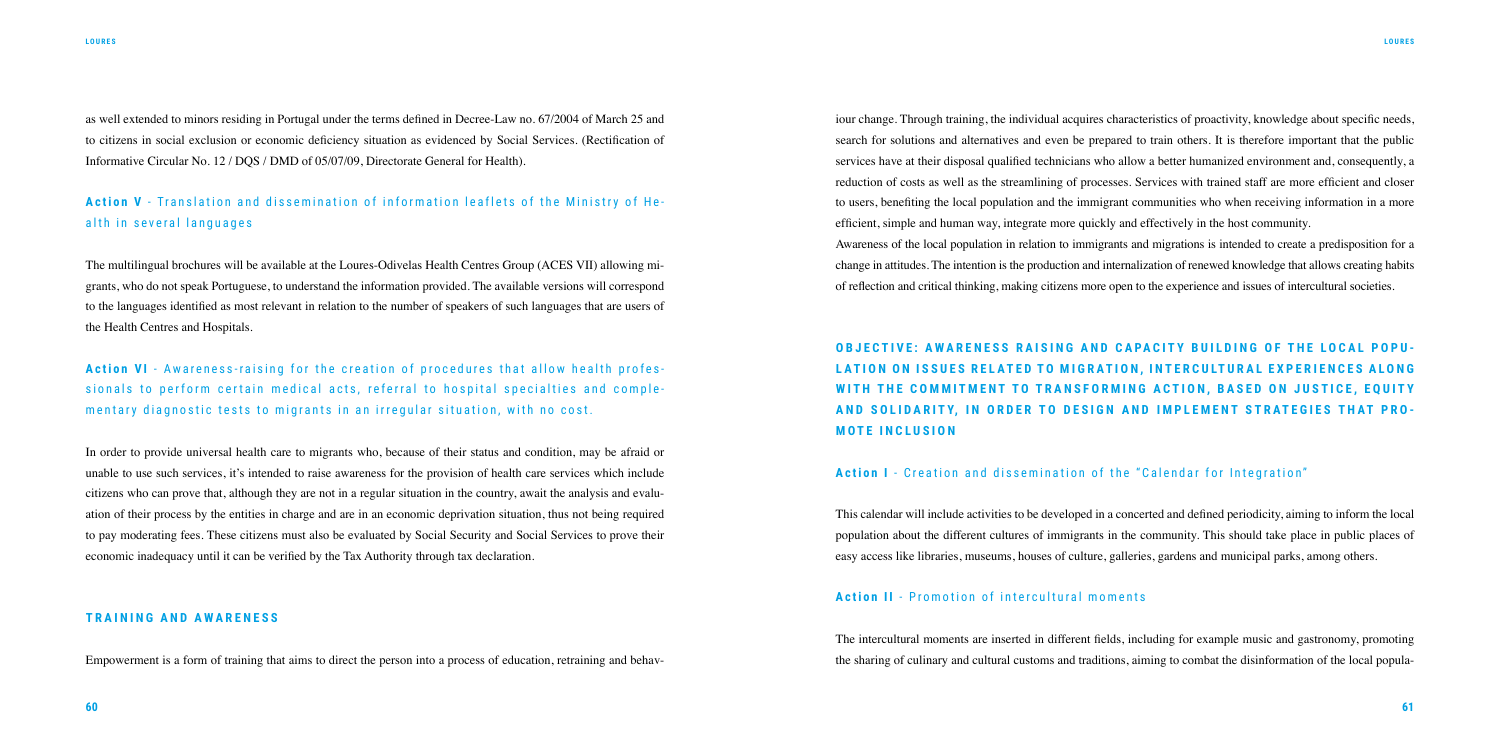tion on the idiosyncrasies of different peoples and their traditions.

**Action III** - Information, awareness and ongoing training on Migrations to public service professionals

These actions are specially referred to health and social technicians, the teaching staff and educational action team of the schools, as well as all public service professionals. It is intended that they acquire knowledge about migrations and the various issues related to interculturalism, viewing to reduce the stigma of migration. It is expected an improvement in customer service thanks to this action.

In the field of Education, it is intended to train and raise awareness among faculty and school staff to deal with migrant families and migration issues. Through training actions, the participants acquire inter-cultural and inter-religious skills that allow them to deal more effectively with situations related to migrant students or families, enabling them to act as multipliers of good practices and knowledge about migration in the educational context.

## **OBJECTIVE: EMPOWER THE MIGRANT POPULATION THROUGH THE ACOUISITION OF SKILLS THAT ALLOW BETTER INSERTION IN THE LABOUR MARKET AND INCLUSION IN THE LOCAL COMMUNITY**

#### Action VI - Carrying out vocational training courses for migrants

#### **Action IV** - Promotion of school clubs about intercultural issues

## Action VII - Creation and dissemination of Portuguese language courses for the migrant population

The creation of school clubs that raise awareness and promote work on intercultural issues enables students to acquire knowledge that allows them to create habits of reflection and critical thinking, making them more receptive to the experience and issues of multicultural societies.

#### **Action V** - Awareness actions / workshops for parents, guardians and students

The creation of these awareness-raising activities in schools aims to raise awareness among parents, guardians and students regarding issues related to migration and the sustainability of an intercultural society based on values of sociability. The aim is to empower migrants in order to acquire specific skills for integration into the labour market.

Courses focusing on norms and uses of the Portuguese language for speakers of other languages will be widely disseminated, particularly within the migrant population, and will be made available at all levels. If it is necessary, it's possible to undertake these courses in more places in addiction to those already existing.

#### **SOCIAL SERVICES AND STRUCTURES**

Effective inclusion of migrant communities in the host society depends to a large extent on fruitful action by public services and social structures. Efficient communication and articulation between them will benefit the local user, especially the immigrants who lack the means and instruments of support to carry out the procedures required to qualify for citizenship status. Cooperation and the creation of synergies between entities increase opportunities for prosperity among the local population, in particular immigrant communities.

### **Action I** - Information on employment exchange

In order to make the local employment exchanges known to the migrant community, it is intended that an easy access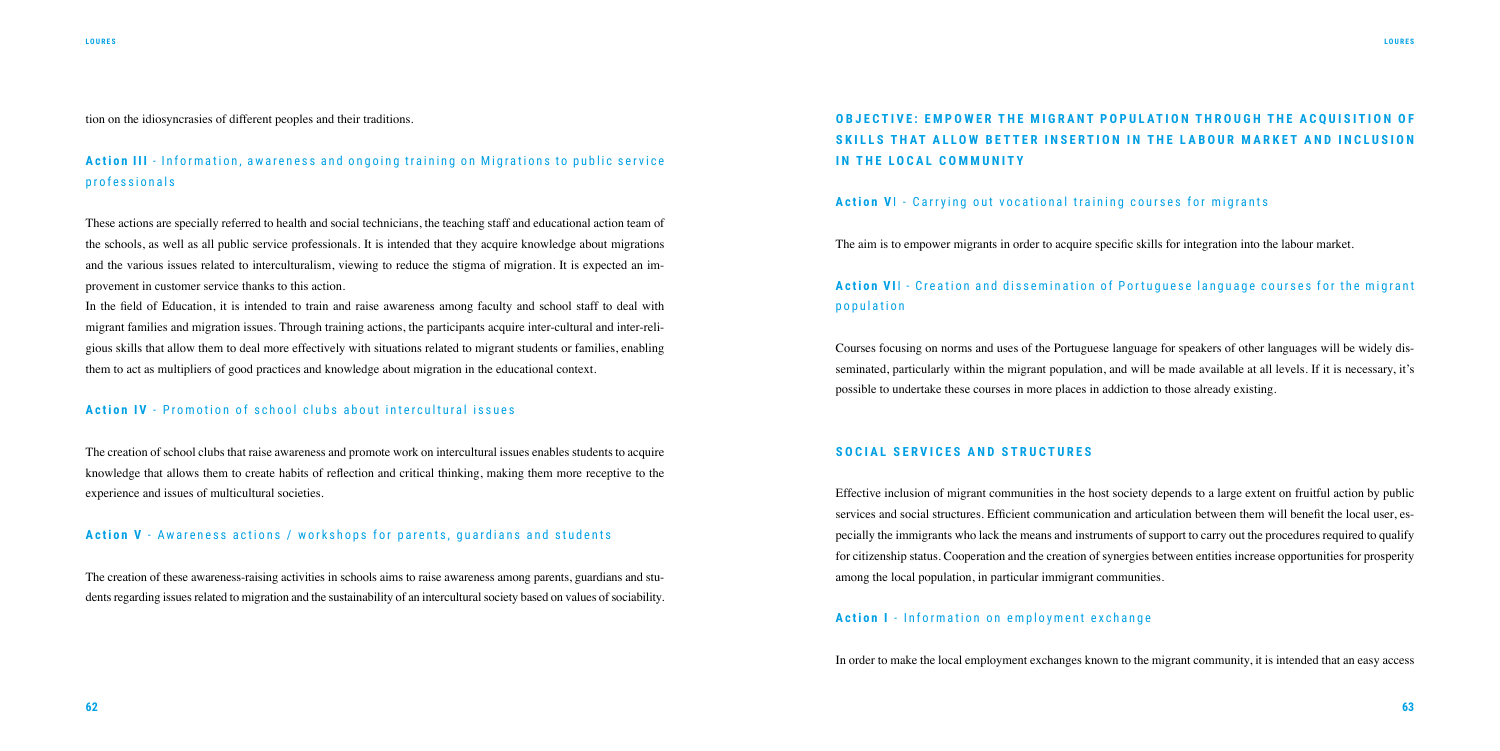platform is available, integrating the entities that are looking for employees as well as job opportunities.

## Action II - Disclosure of the "Loures Investe"

This municipal agency is the only interlocutor between the investor and the Town Hall. It integrates cabinets that are able to accompany the migrant throughout the process of creating a company, providing information and support.

Action III - Strengthening the dissemination of job offers among migrant communities

#### **OBJECTIVE: TO IMPROVE INTRA-MUNICIPAL ARTICULATION AND COMMUNICATION**

**Action I** - Articulation between integrated services (Loures Municipal Council and So cial Security) and the Employment Centre for follow-up of proximity in job search and insertion

> Guidelines and Recommendations for Local Authorities Working with Newcomers (Immigrants)<sup>10</sup>

#### **Action II** - Inter-entity dissemination of training actions

Better communication between services is desirable so that they are all aware of the initiatives and structures available in order to streamline processes. The aim is to promote a simplified and rapid communication of existing training actions in the teaching of Portuguese to non-speakers, as well as other training offered to migrants.

#### **Action III** - Optimization of the articulation between services

This coordination aims to foster external as well as internal responses within the Social Service and the Citizen's Office, with the collaboration of the Loures Municipal Council, the High Commission for Migration and Social Security.

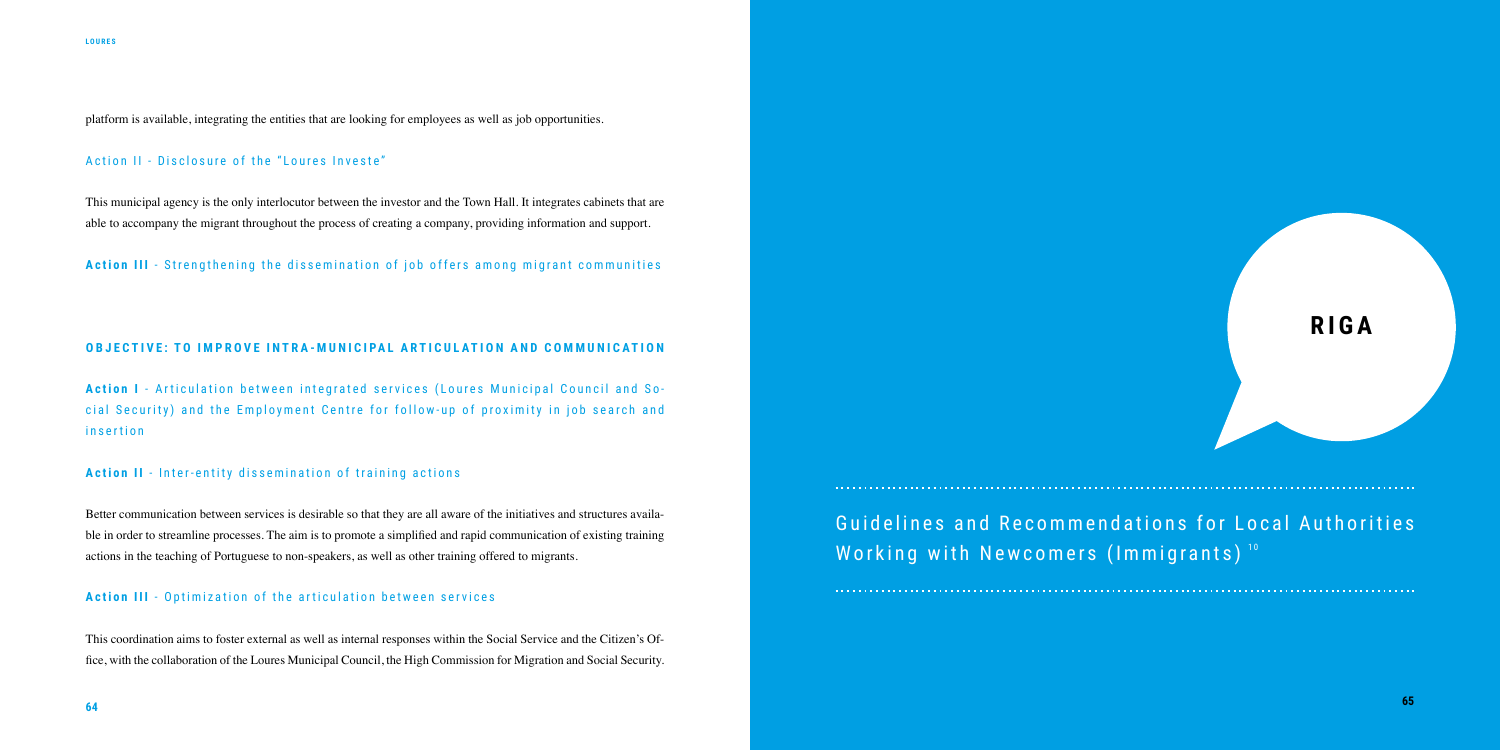<sup>10</sup> These Guidelines were developed in the framework of international project *AMITIE CODE - Capitalizing On DEvelopment.* The project is co-financed by the European Commission as part of programme "Non-State Actors and Local Authorities - Raising Public Awareness of Development Issues and Promoting Development Education in the European Union". In Latvia the project is implemented by the Department of Education, Culture and Sports of the Riga City Council and the Latvian Centre for Human Rights. The part of co-financing by the Latvian Centre for Human Rights, covering its participation in developing the Guidelines, is financed by the Society Integration Foundation from the State budget resources in the framework of "Programme for Co-financing NGOs".

#### **INTRODUCTION**

Although on the background of other EU Member States the number of migrants in Latvia is quite small, migration processes affect Latvia increasingly more: inhabitants of this country move for permanent residence to other countries, and people from other countries choose Latvia as their place of residence. Each year the number of immigrants (newcomers) from the European Union and other (third) countries grows. Students, employees, investors, family members of nationals of the Republic of Latvia and of foreigners, as well as refugees, persons with alternative status, stateless persons, etc. are among the newcomers. The majority of newcomers live in Riga, and the municipality of Riga is more frequently faced with the need to resolve various issues pertaining to social and economic inclusion of newcomers. In this context, improving knowledge and skills needed to work with newcomers, including refugees and persons with an alternative status, becomes relevant for social workers and other civil servants.

> <sup>11</sup> All information provided herein was valid for 1 June 2016. It is recommended to check the updates of the normative regulation mentioned in the document.

The aim of this document is to provide recommendations for local authorities in planning local policy for integration and inclusion of immigrants and to help civil servants, in particular – social workers, as well as other professionals in working with newcomers (persons with residence permits, refugees and persons with an alternative status). The Guidelines were elaborated on the basis of proposals made by social workers of Riga municipality during training seminars "Migration, Human Rights and Development", held in the framework of project "AMITIE CODE" in May and October of 2016, as well as knowledge and experience of experts involved in the project.

The Guidelines comprise description of the situation – categories of newcomers, their needs and rights; challenges in working with newcomers, possible solutions and recommendations for municipality and civil servants; forms of involvement of various institutions and organisations/ kinds of assistance in working with newcomers, including contact information on where to turn to in various situations . 11

#### **DESCRIPTION OF THE SITUATION**

#### Groups of newcomers/ immigrants

Part of migrants stay in Latvia for a short period, arriving without a visa or on the grounds of a visa. If a citizen of another state resides in the country for more than 90 days within half a year, the Office of Citizenship and Migration Affairs (hereinafter – OCMA) adopts a decision on issuing a temporary residence permit or a permanent residence permit. Citizens of the European Union, the European Economic Area (EU/EEA) or the Swiss Confederation are issued a registration certificate or a permanent residence permit, depending upon the length of their stay in Latvia. Foreigners with a residence permit, registration certificate or permanent residence certificate are considered as being inhabitants of Latvia and information about them is included in the Population Register of the Republic of Latvia.

Pursuant to the data provided by OCMA, on 1 January 2017, 52, 189 persons with permanent residence permits and 38,193 persons with temporary residence permits lived in Latvia, they had entered the country due to various reasons – employment, family reunion, studies, or other reasons. The majority of newcomers are **third country nationals or persons, who are not citizens of EU/EEA or the Swiss Confederation**; however, the number of citizens of the European Union is also growing.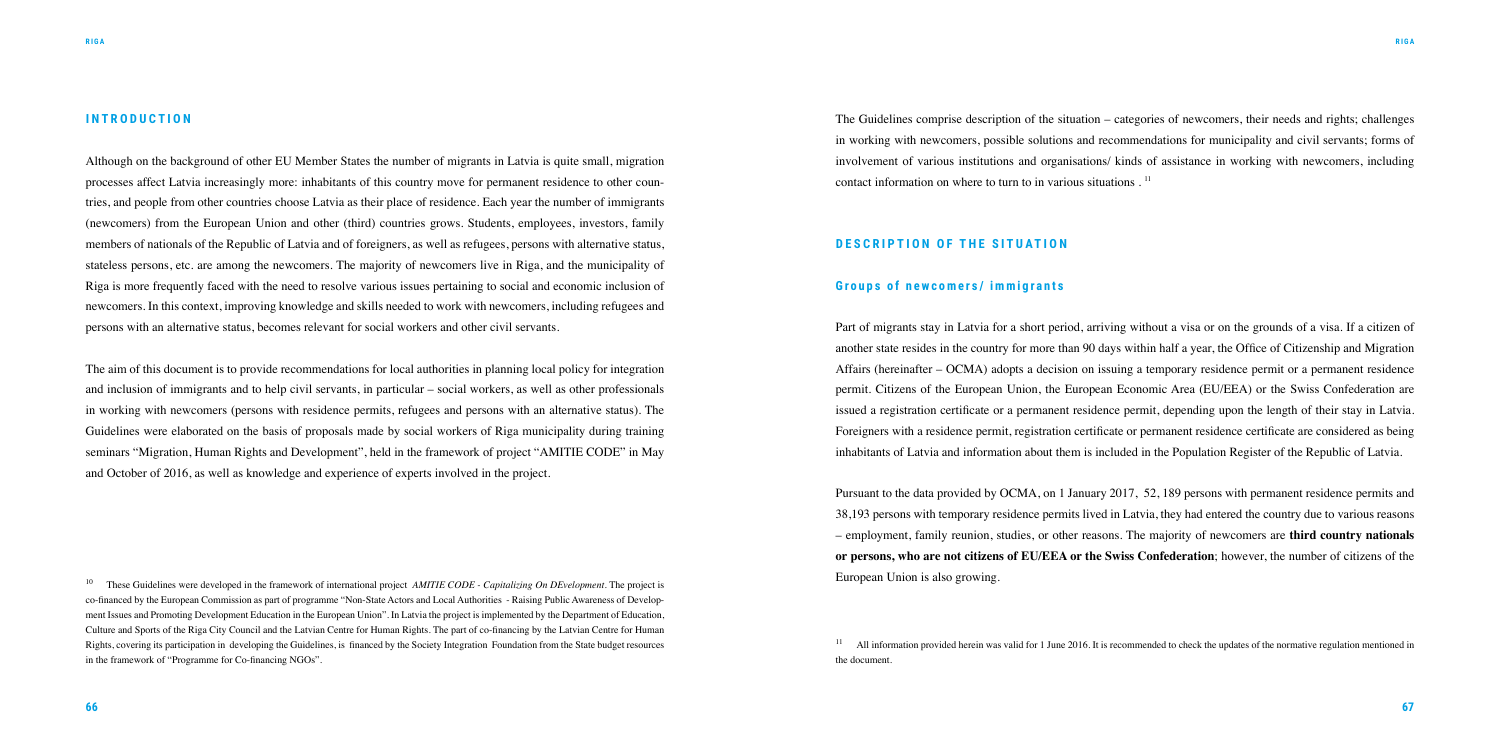#### **Who are newcomers /immigrants in Latvia?**

**Persons with a permanent residence permit** – children and spouses of citizens and non-citizens of the Republic of Latvia and of foreigners, persons, who come to Latvia for family reunification, foreign citizens residing permanently in Latvia, EU permanent residents, refugees, etc. As of 1 January 2017, 47,703 third country nationals resided permanently in Latvia (mainly – citizens of Russia, Belarus, and Ukraine), and – 4,486 citizens of EU/EEA and the Swiss Confederation, from 99 countries in total.

**Persons with a temporary residence permit** – persons, who entered Latvia for purposes of employment and studies, investors, family members of citizens and non-citizens of the Republic of Latvia, persons with an alternative status, stateless persons, etc. As of 1 January 2017, 26,262 third country citizens (mainly from Russia, Belarus and Ukraine) and 11,931 citizens of EU/EEA and the Swiss Confederation resided in Latvia with a temporary residence permit.

*Source: OCMA, http://www.pmlp.gov.lv/lv/sakums/statistika/uzturesanas-atlaujas.html.* 

Due to aggravation of military conflicts and deterioration of human rights situation in countries of the Middle East and Africa, in recent years the number of people looking for asylum in the EU has increased. According to OCMA data, since 1998, when asylum procedure started operating in Latvia, more than 2,000 persons have requested asylum; refuge status has been granted in total to 118 persons, but the alternative status – to 255. At the beginning of 2017 95 refugees and 213 persons with alternative status were included in the Latvian Population Register; the status of a refugee or alternative status has been granted to persons from Iraq, Syria, Afghanistan, Eritrea, Kazakhstan, Russia, Iran, Uzbekistan, and other countries.

**Person with an alternative status** – a person, who cannot be recognised as a refugee pursuant to the Geneva Convention of 1951, but according to international treaties, the EU law, they need protection, if a person in its country of citizenship is under the threat of capital or corporal punishment, torture, inhuman or degrading treatment or punishment; also if the person is under severe and individual threats to his or her life or health due to extensive violence or armed conflicts.

In the framework of the EU Relocation Programme, Latvia must receive 531 asylum seekers from Greece and Italy, as well as 50 persons from Turkey in the framework of Resettlement Programme in the period from 2016 to 2017. Until the middle of 2017 more than 300 persons have been received in Latvia – nationals of Syria, Iraq, and Eritrea.

**Refugee** – a person, to whom the status of a refugee has been grated in the procedure defined in the Asylum Law and pursuant to the Geneva Convention of 1951. The refugee status is granted to persons, who validly fear persecution due to their race, religion, ethnicity, and affiliation with a particular social group, or their political views.

**Asylum seeker** – a third country national or a stateless person, who has expressed the wish to acquire the status of a refugee or the alternative status in the procedure established in the Asylum Law. A person is granted the status of an asylum seeker until OCMA adopts a decision on granting or not granting the status of a refugee or alternative status.

*Source: Asylum Law https://likumi.lv/ta/id/278986-patveruma-likums* 

180 stateless persons live in Latvia – persons, who in accordance with the Convention on Statelessness of 1954 do not have citizenship of any state, for example, because they did not replace the passport of the USSR in due time or due to other reasons, when no other state has granted citizenship to them and they do not meet the criteria for obtaining the status of a non-citizen of Latvia.

#### 1.1. **THE RIGHTS AND NEEDS OF NEWCOMERS**

In working with newcomers, differences in the scope of rights of various categories of newcomers must be taken into consideration. For example, the rights of EU/EEA citizens to education, employment, social guarantees and health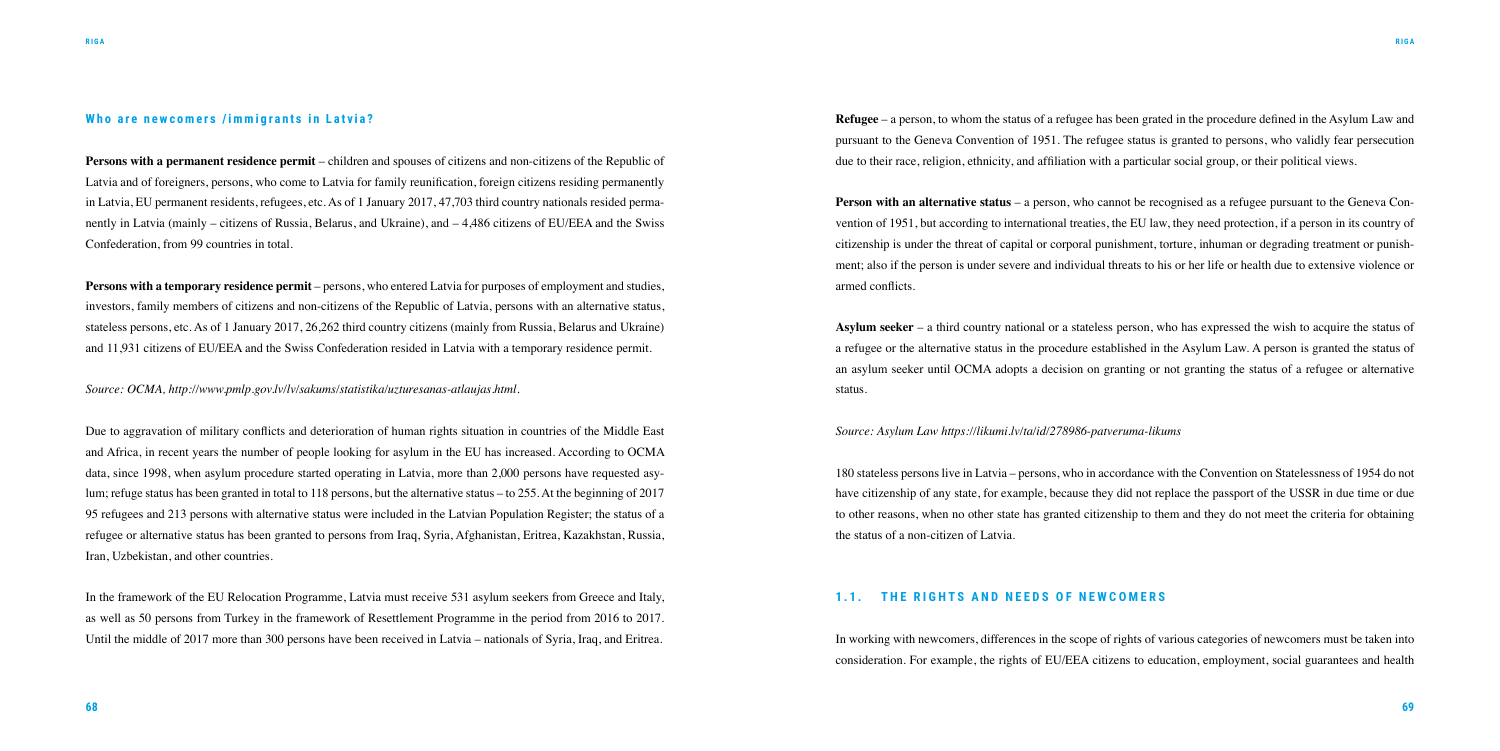care are mainly similar to those of RL citizens. Whereas third country nationals with a temporary residence permit have a significantly smaller range of services paid for by the state compared to foreigners with a permanent residence permit, as well as refugees and persons with alternative status. Asylum seekers are a special category, providing for their rights and needs is first of all the competence of state institutions (OCMA, the State Border Guard, etc.), whereas local governments are responsible only for performance of some functions (for example, appointing guardians to minors). However, all newcomers, like any person, needs to process documents, satisfy basic needs (water, food, etc.), have housing, health care, education and employment, etc. possibilities, therefore local authorities' need to prepare for contacts with various representatives of newcomers, who request information and/ or assistance increases.

#### **PROCESSING DOCUMENTS**

Residence permits, which give the right to legally reside in Latvia and to receive various services, is issued to foreigners by OCMA.

**A third country national** may apply for a **permanent residence** permit or the status of a long-term EU resident in Latvia, if he/she has continuously (with exceptions provided for in the Immigration Law) in Latvia for five years with a temporary residence permit, as well as in other cases (for example, a minor child of or a child in the custody of a citizen or a non-citizen of Latvia or of a foreigner, who has received a permanent residence permit, as well as other family members in accordance with conditions set in law). **The term of a temporary residence permit** depends upon the purpose of entry. <sup>12</sup>

**Asylum seekers** have **a personal document of an asylum seeker**, issued by the State Border Guard (hereinafter –

SBG), which gives the right to reside in Latvia until the moment, when the final decision on granting a refugee or alternative status has been adopted. The decision on granting a refugee or alternative status is adopted by the Asylum Affairs Division of OCMA, but in an appeal case – the District Administrative Court (final instance). In the appeal stage asylum seekers, upon their application to OCMA or SBG, have access to state guaranteed legal assistance, which is provided by the Legal Aid Administration.

*More information about asylum seekers' rights may be found in the brochure published by the Latvian Centre for Human Rights (hereinafter LCHR) "Everyone has the right to seek asylum" (In Russian, English and other languages): http://cilvektiesibas.org.lv/en/publications/information-leaflet-for-asylum-seekers-you-could-b-388/ or on site www. beglis.lv / www.refugees.lv* 

**Refugees** are issued **a permanent residence permit and a travel document**, which simultaneously is also a personal identity document.

**Persons with alternative status** are issued **a temporary residence permit for one year**, with the right to request extension. If a person with this status does not have a valid personal identification and travel document and if it is impossible to receive it, a person is issued a travel document.

**Stateless persons** have **the right to apply for a temporary residence permit for up to five years**, as well as to receive a travel document for two years.

The persons, who have been granted a refugee or alternative status, upon receiving a travel document and a residence permit for the first time, are released from paying the state fee.

*More about processing documents may be found from OCMA (http://www.pmlp.gov.lv/lv/ - section "Services")* 

<sup>12</sup> See in more details: http://www.pmlp.gov.lv/lv/sakums/pakalpojumi/iecelosana-lv/uzturesanas-atlaujas/uzturesanas-termins.html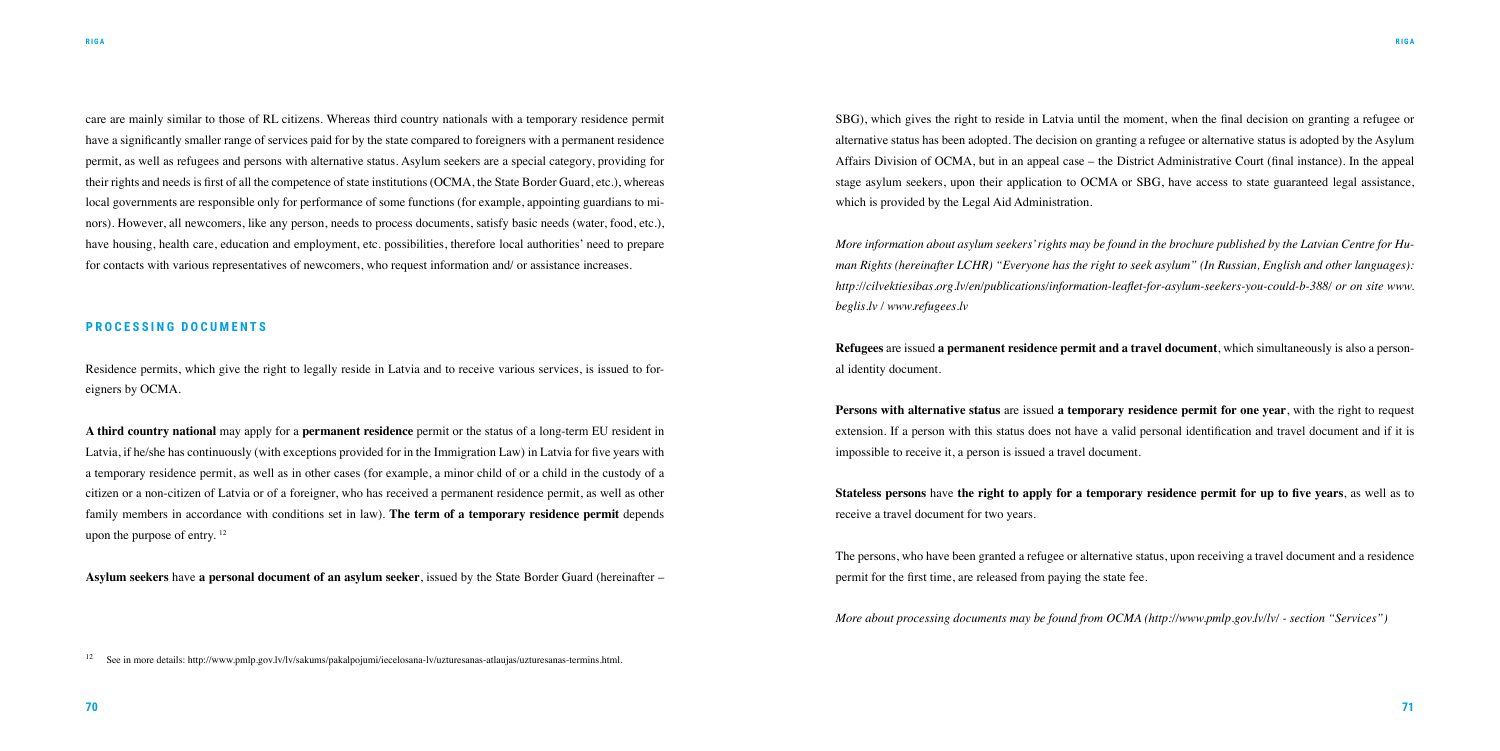#### **HOUSING AND ACCOMMODATION**

Foreigners **with a permanent residence permit (including refugees) or who have been granted the status of a long-term resident of the EU in Latvia, as well as citizens of EU/EEA and the Swiss Confederation, as well as their family members** have the right to receive social services and social assistance, including in issues of housing, in the same scope as the citizens and non-citizens of Latvia (*see Section 3 of the Social Services and Social Assistance Law*).

Regulatory enactments do not provide for state or local authority assistance in matters of housing to **foreigners with a temporary residence permit**.

**Asylum seekers** have the right to reside in the Centre for Asylum Seekers in Mucinieki (hereinafter – ASC), abiding by the internal regulations of the Centre, as well as in other places within the territory of Latvia. A part of asylum seekers is at the Accommodation Centre for Detained Foreigners of SBG, when their documents are being verified or if there is a possibility of fleeing.

**A person, who has been granted a refugee or alternative status**, must leave ASC. In such a case social workers and social mentors help to find housing, as well as to solve other everyday issues. Pursuant to the action plan approved by the Government, for relocation and receiving in Latvia persons in need of international protection, since April 2016 services of social workers and social mentors are available for individual work with asylum seekers and persons with a refugee or alternative status. From 1 December 2016 until 31 May 2018 these services are provided by association "Shelter "Safe House"" in the framework of procurement by the Society Integration Foundation.

In difference to refugees, possibilities of **persons with an alternative status** to receive social assistance are more limited: they have the right to services of shelter and night shelter, as well as a housing allowance, which may be granted by the social services of a local authority in the procedure and in the amount that has been set for inhabitants of the particular local authority (see other rights of these person in Section "Social Support").

<sup>13</sup> Cabinet of Ministers Regulation of 13 October 2015 No. 591 "Procedures for Enrolling Students in and Discharging from General Educational Institutions and Special Pre-school Educational Groups, and also for Moving Them up into the Next Grade".

#### **EDUCATION**

Regulatory enactments of the Republic of Latvia guarantee the right to basic and secondary education free of charge **to all children, irrespectively of their status** *(Article 112 of the Satversme [Constitution], Section 11 of the Protection of the Rights of the Child Law, Section 3 of the Education Law, Section 41 of the General Education Law)*. Pursuant to Cabinet Regulation No. 591, a child's personal identity code and documents certifying his or her previous education is not a pre-condition for enrolling a child into institutions of general education. 13

**Minor asylum seekers, refugees and persons with an alternative status** are ensured the possibility to acquire education in the official language of the state at a state or local authority institution of education.

For minor **asylum seekers**, depending upon his/ her place of accommodation, the institution of education is determined by the Ministry of Education and Science (hereinafter – MES), on the basis of information submitted to it by OCMA or SBG, upon a request by the minor's parents or representative. Minor asylum seekers are ensured educational possibilities within three months, and they have the right to complete general education that they have started acquiring after they have reached the age of 18. MES provides financial support to institutions of education, which enrol minor asylum seekers (but not refugees, who have acquired this status, or persons with an alternative status) and elaborates individual plans for their education.

Pursuant to the Education Law, a foreigner or a stateless person pays for acquiring programmes of higher education in accordance with conditions set by the respective institution of education.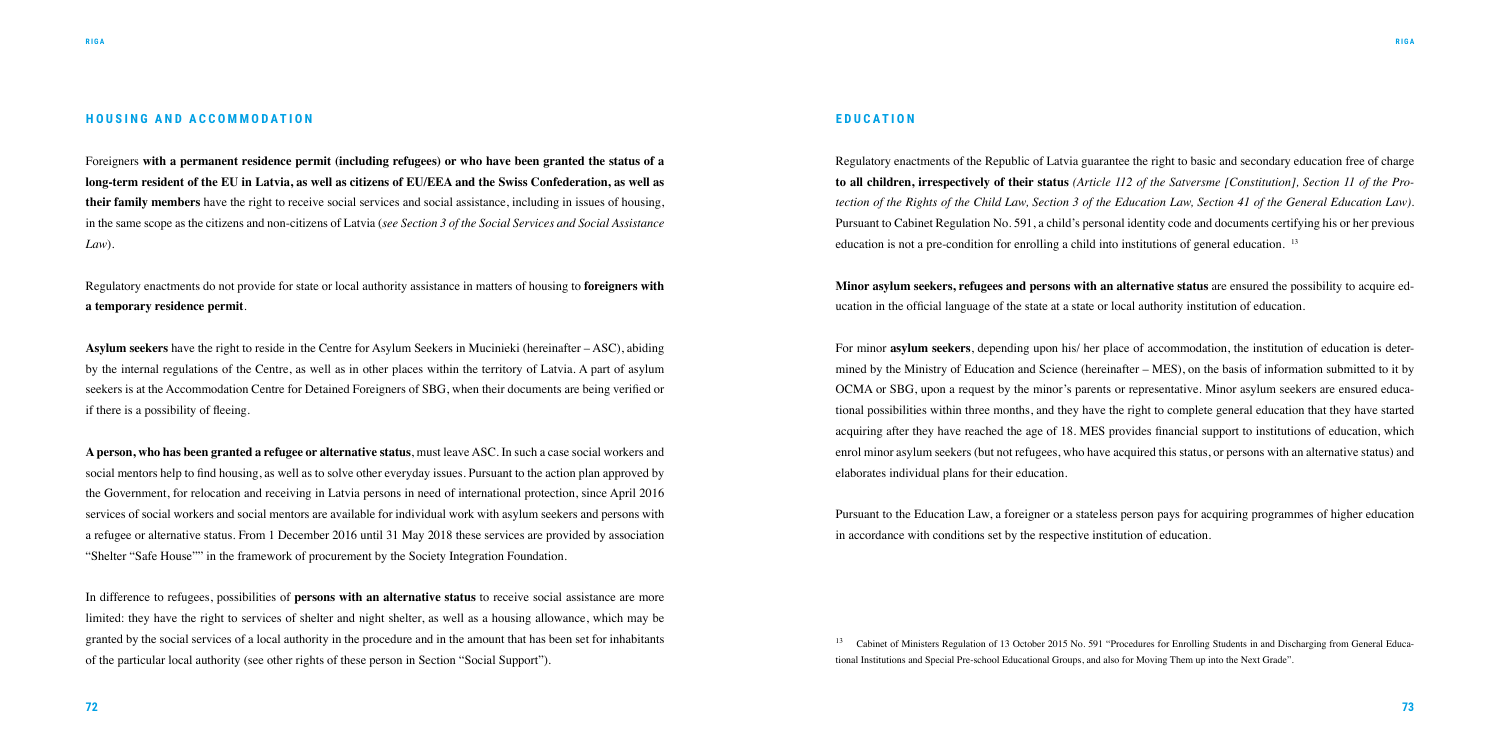#### **ACQUISITION OF THE LATVIAN LANGUAGE**

Knowledge of Latvian is one of the primary needs for inclusion of newcomers in labour market and society. Latvian language proficiency at A2 level is also a pre-condition for acquiring permanent residence permit and the status of a long-term resident of the EU. Newcomers have the option to learn the Latvian language by their own means or by using e-materials and resources of the Latvian Language Agency (hereinafter – LLA) (www.valoda.lv).

Every year the Department of Education, Culture and Sports of the Riga City Council supports organisation of freeof- charge Latvian language courses **for inhabitants, who have declared their official place of residence in Riga**.

*More about courses of the official language from the homepage of the Department www.iksd.riga.lv (section "Project Competitions")*

Latvian language courses to **asylum seekers** at ASC are ensured by LLA.

**Refugees and persons with an alternative status** may learn the Latvian language by registering at the State Employment Agency (hereinafter – SEA) (see Section "Employment"). *Find more about possibilities to learn the Latvian language from the homepage of association "Shelter "Safe House""* (http://www.integration.lv/lv/macies-latviesu-valodu)

#### **E M P L O Y M E N T**

**Citizens of the EU/EEA and the Swiss Confederation, as well as persons with a permanent residence permit or long-term residents of the EU** have unlimited access to Latvia's labour market. Likewise, **a number of other categories of foreigners** has the right to work with any employer without any restrictions, for example, spouses and minor children of citizens and non-citizens of Latvia and of foreigners, who have received a permanent residence permit, as well as investors, persons with an alternative status and their family members, stateless persons, etc.

A part of foreigners receives a temporary residence permit for employment purposes upon invitation of a particular employer, it is also granted to individual merchants, self-employed persons, members of boards and councils, etc. Employment possibilities of these foreigners are linked to the purpose of their residence. Full-time foreign students also have the right to work, with certain limitations (20 hours per week).

*Find more about employment of third country nationals from the homepage administered by association "Shelter "Safe House"": http://www.integration.lv/lv/darbs*

**An asylum seeker** has the right to start working only if he, within six months after submitting an application, has not received a decision by OCMA on granting a refugee or an alternative status and this has not happened due to his fault (Para 23 of Section 9 95) of the Immigration Law). Usually OCMA adopts the respective decision within a shorter period of time, and asylum seekers do not work.

**A number (but not all) categories of newcomers** have the possibility to receive support in case of unemployment, by using services of the SEA. Among them are persons with a permanent residence permit, spouses of citizens, non-citizens of the Republic of Latvia and of persons with permanent residence permit, who have a temporary residence permit, citizens of the EU/EEA and the Swiss Confederation and their family members, who legally reside in the Republic of Latvia, persons, who have been granted an alternative status and their family members, who have a temporary residence permits, refugees and their family members, who have permanent residence permit, etc. *(Section 2 of the Support for Unemployed Persons and Persons Seeking Employment Law)*.

Since the beginning of 2016 SEA, in the framework of a project, provides support to refugees and persons with an alternative status, by profiling them to identify their possibilities to integrate in the Latvian labour market and SEA services suitable to them by offering Latvian language learning course without an intermediary language, as well as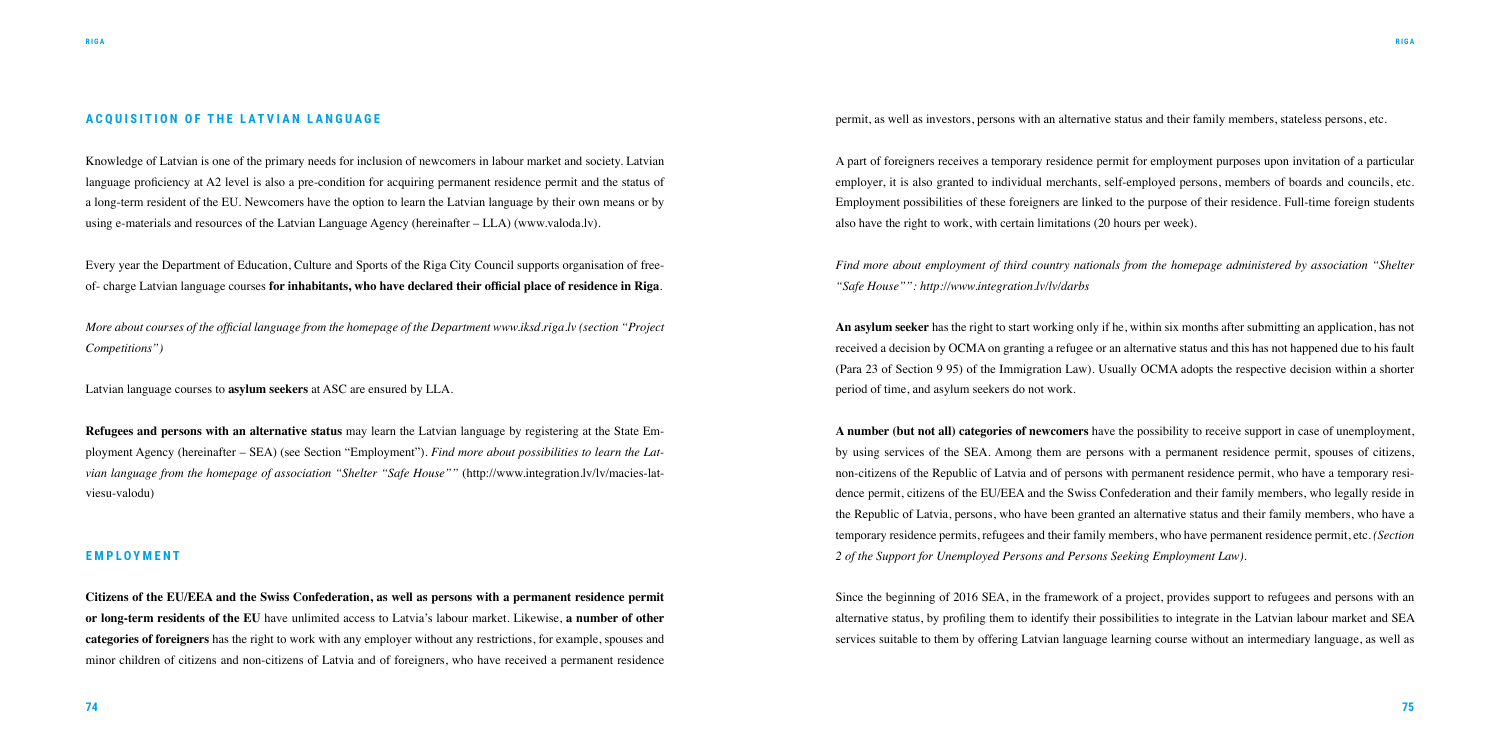other support measures.14 Assistance to refugees and persons with an alternative status in solving employment-related issues is provided also by social workers and social mentors in the framework of procurement by association "Shelter "Safe House"", by developing and implementing individual socio-economic integration plans.

#### **H E A LT H C A R E**

Similarly to citizens and non-citizens of the Republic of Latvia, also **citizens of the EU/EEA and the Swiss Confederation, who reside in Latvia as employed or self-employed persons, as well as their family members, foreigners, who have a permanent residence permit, refugees and persons, who have been granted an alternative status**, may receive medical treatment services that are paid for by the state *(Section 17, the Medical Treatment Law)*.

 In the majority of cases health care services, paid for by the State, including emergency medical care, is not accessible to **persons with a temporary residence permit** (but is provided to persons with an alternative status).

*Find more about accessibility of health care from the homepage administered by association "Shelter "Safe House""*  (http://www.integration.lv/lv/sociala-aizsardziba).

#### **A S Y L U M S E E K E R S**

Emergency medical assistance, obstetric assistance, dental assistance in acute cases, primary health care, psychiatric assistance and medical assistance to minors, as well services envisaged in cases provided for by the Epidemiological Safety Law and medications required for treating tuberculosis are provided to **asylum seekers** and are paid for from

<sup>14</sup> See in greater detail homepage of SEA: http://www.nva.gov.lv/index.php?cid=433&mid=551.

the state budget *(Cabinet Regulation No. 1529 "Procedure for Financing and Organisation of Health Care")*. Initial examination of asylum seekers is performed in ASC or in the accommodation centre for detained foreigners, if the asylum seeker has been detained.

The Asylum Law and international standards provide that upon receiving **asylum seekers**, the needs of particularly vulnerable persons must be assessed and taken into consideration. Minors, disabled persons, retirement age persons, pregnant women, single parents with a minor child, victims of human trafficking, persons, who due to their health status require special care, persons with mental health disorders, persons, who have suffered from torture, rape or other kind of severe psychological, physical or sexual violence, etc. belong to these groups.

#### **SOCIAL SUPPORT**

**The circle of persons, including categories of newcomers, who are entitled to state allowances, social services and social assistance**, is defined by a number of laws: the Support for Unemployed Persons and Persons Seeking Employment Law (Section 2), Law on State Social Allowances (Section 4), the Social Services and Social Assistance Law (Section 3).

*Find more about accessibility of social security system to third country nationals from the homepage administered by association "Shelter "Safe House"":* http://www.integration.lv/lv/sociala-aizsardziba

**Refugees** have the same rights to state allowances, social services and social assistance as citizens and non-citizens of the Republic of Latvia.

**Persons with an alternative status** have the right to receive an allowance for ensuring the guaranteed minimum income level, services of a shelter and night shelter, as well as information and advice form social services. Children, who have received an alternative status, have the right to receive social care and social rehabilitation services. Mu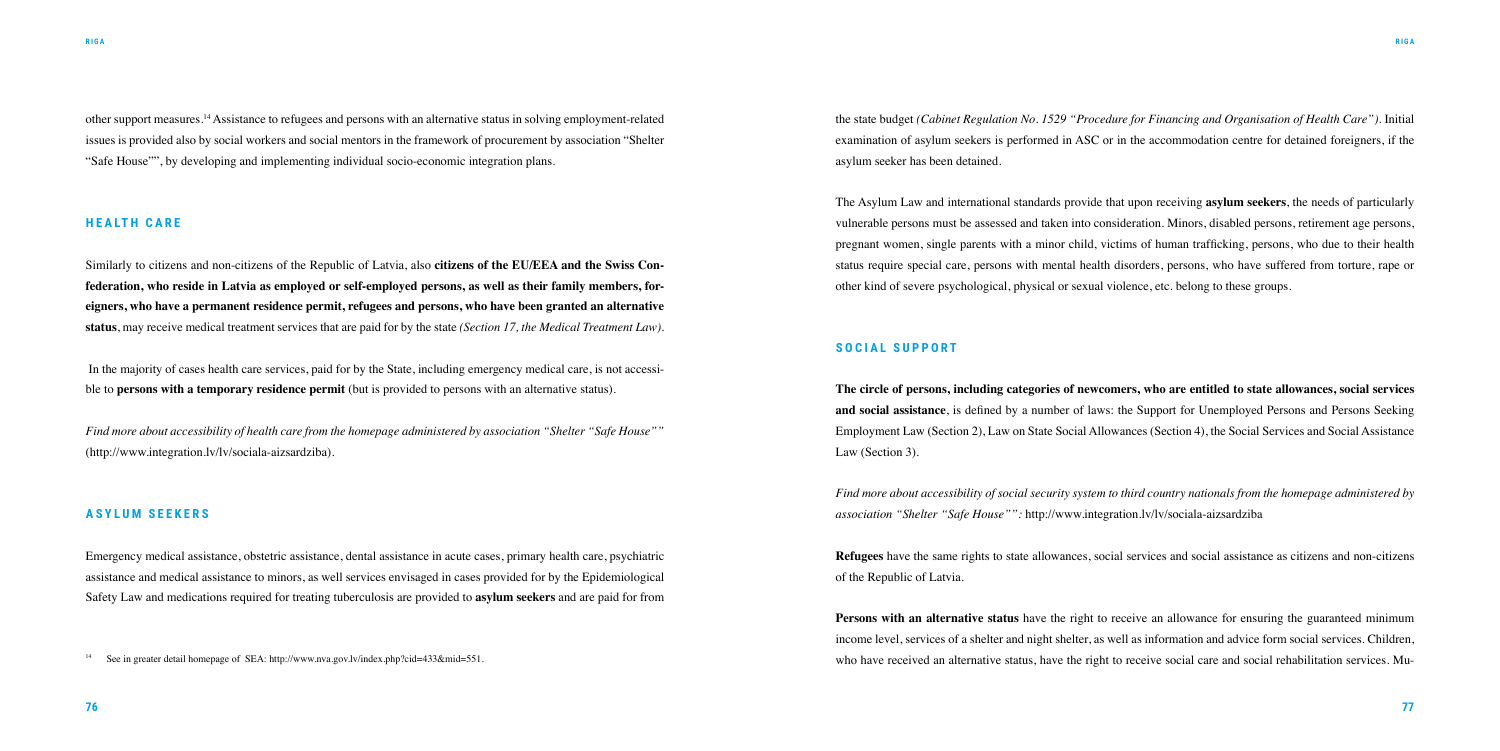nicipal social services have the right to grant a housing allowance to a person, who has been granted an alternative status, in the procedure and in the amount that has been set for inhabitants of the respective local authority *(the Social Services and Social Assistance Law, Section 13 (1<sup>1</sup> )*.

**Refugees and persons with an alternative status** after they have obtained the status receive state allowance (adults – EUR 139 per month; each successive member of the family – EUR 97; minors – EUR 97).

If **a refugee or a person with an alternative status** has insufficient means for existence, he has the right to a singe financial support and allowance for covering residence costs. **Single allowance** is paid by OCMA, upon receipt of respective application. An individual may apply in person for receiving this allowance within a month from the date, when the decision on a person's status is adopted.

A refugee is entitled to allowance for covering residence costs for 10 months within the period of 12 months from the day, when the refugee status was granted. A person with an alternative status has the right to receive the allowance for seven months within the period of 12 months from the day when the status was granted. If a refugee or a person with an alternative status works, the allowance is paid no longer than for three months after the person has acquired the status of an employee or a self-employed person. To receive the allowance, a refugee or a person with an alternative status must be employed or registered with SEA as an unemployed person or a person seeking employment and must fulfil respective obligations (with some exceptions), among them – participate in programmes for official language acquisition. *(Information about support to refugees and person with an alternative status see Section 53 of the Asylum Law)* 

**Asylum seekers**, who are not detained and who have no access to financial resources, receive EUR 3.00 per day from the state budget resources. Asylum seekers do not receive social support from a local authority, except unaccompanied minors (see below).

#### **UNACCOMPANIED MINORS**

In recent years unaccompanied minors arrive in Latvia every year – some of them are asylum seekers, but others are in the process of expulsion. An unaccompanied minor is a third country national or a stateless persons, who is below the age of 18 and has arrived or stayed in Latvia unaccompanied by a person, who is responsible for him (a father, a mother, a guardian) until the moment, when the responsible person resumes fulfilling duties with respect to him *(Article 1, part 7 of the Asylum Law)*.

In personal and financial relations an unaccompanied minor is represented by the orphans' court or a guardian appointed by it, or the head of a childcare facility. A minor unaccompanied asylum seeker, in accordance with a decision by an orphan's court, can be accommodated at ACAS, in a foster family or a childcare facility, assessing the best interests of a child. Expenses of a local authority related to placing a child in a foster family or in a childcare facility are covered from the state budget resources *(see parts 6–11 of Section 9 of the Asylum Law)*.

*More information about the role of orphans' court and local authorities in receiving minors and other information can be found in informative report by the Ministry of Environmental Protection and Regional Development "On the Impact of Measures for Social-economic Inclusion of Refugees and Persons with an Alternative Status upon Municipal Budgets": http://tap.mk.gov.lv/lv/mk/tap/?pid=40393118&mode=mk&date=2016-09-20.* 

#### **INFORMATION ABOUT THE STATE**

Upon arriving in Latvia, newcomers need information both about Latvia and about their obligations and rights. Third country nationals, including refugees, persons with an alternative status and asylum seekers, who are legally residing on the territory of Latvia may turn to the Information Centre for Immigrants that was established in 2016. Functioning of the Centre is ensured by the association "Shelter "Safe House"" as part of a project. The Information Centre for Immigrants is available in Riga and four regions of Latvia, it functions as a one-stop-shop, providing information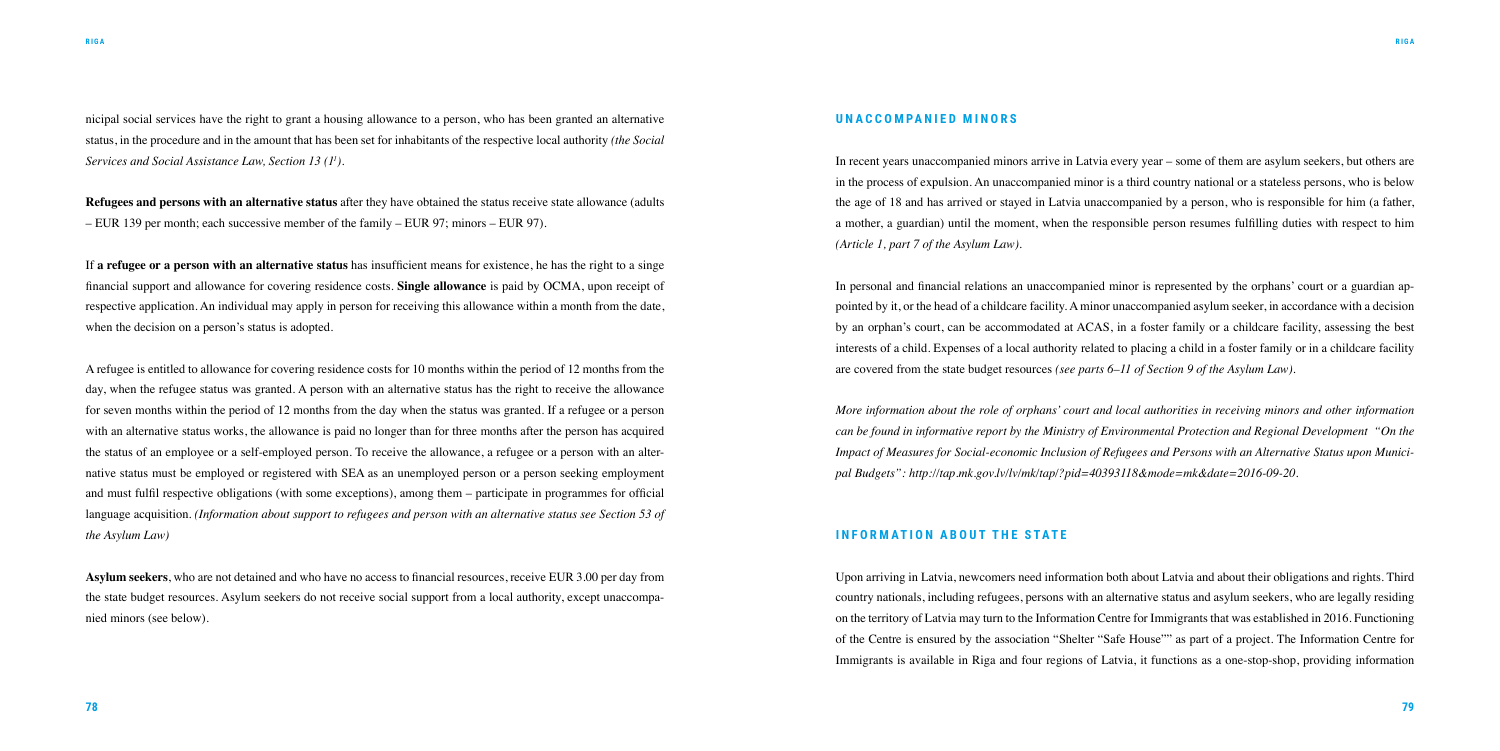and support to clients, for example, on issues of employment, education, housing, etc., to service providers and inhabitants of Latvia, as well as providing interpretation services in languages that are less frequently found in Latvia – Arabic, Kurdish, Farsi, Dari, Tigrinya, Uzbek, Pashto, etc.

Find more information on the site of the Information Centre for Immigrants: www.integration.lv

SEA also has implemented informative measures for refugees and persons with an alternative status on labour market in Latvia, for example, by publishing a brochure "First Steps towards a Job".<sup>15</sup> Diverse information on daily life is provided also by associations "TREPES" and "Gribu palīdzēt bēgļiem", the activities of which are mainly based upon the work of volunteers. Associations also implement various projects for integrating immigrants.

- to facilitate and support employees in learning various foreign languages, also such that are less frequently encountered in Latvia, but are widespread globally (for example, Arabic, French);
- <sup>15</sup> http://www.nva.gov.lv/index.php?cid=433&mid=551

#### **CHALLENGES IN WORKING WITH NEW ARRIVALS AND POSSIBLE SOLUTIONS**

#### **1.2. COMMUNICATION**

In working with newcomers we encounter cultural, religious and linguistic diversity. Many newcomers in Latvia speak English or Russian. **Language barrier** is particularly relevant in contacts with speakers of languages that are rare in Latvia (Arabic, Farsi, Dari, Pashto, etc.). Quality of translations and accessibility of interpreters may also be a problem.

#### **Recommendations and proposals for overcoming the language barrier**

#### To municipality:

if the client speaks one of the languages that are rare in Latvia, you can seek assistance from association "Shelter "Safe House"", which in the framework of project "Information Centre for Immigrants" assists to ensure communication of third country nationals, including refugees and persons with an alternative status, with various institutions *(more information from the homepage of association: http://www.patverums-dm.lv/lv/tulkosanas-pa-*

- to ensure that institutions of local authorities have employees that are proficient in several foreign languages;

- 
- to assess ensuring accessibility of interpreters to employees of local authorities in the long-term.

### To civil servants:

acquaintances that could help to communicate. However, you should be very careful, if the issues to be discussed

- check, whether you and the client have understood each other (for example, by asking repeatedly, what the client

- in case, if it is impossible to provide interpretation, ask the client, whether he/ she has other family members or are of personal nature, for example, linked to domestic violence or the like;
- has understood);
- *kalpojumi)*; http://www.integration.lv/lv/informacija-pakalpojumu-sniedzejiem.

Successful and effective communication may be hindered by **stereotypes** (general, simplified opinions (positive or negative) about a certain social group and its members, for example, *"migrants are uneducated", "migrants do not want to work", "refugees will be unable to integrate in Latvia because of cultural differences"*) and **prejudices**<sup>16</sup> (objectively unfounded stereotypes about a certain group of people or social phenomena with a strict and inexorable attitude; for example, *"Muslims are dangerous", "Arabic men are aggressive", "refugees threaten our freedom"*). **Fear from contacts** with representatives of other cultures and religions predominantly arises from lack of experience in such contacts and lack of knowledge about diversity of cultures and religions. Research reveals that intolerance and

16 Se more about stereotypes and prejudices: Latvijas Cilvēktiesību centrs. Mediji un daudzveidība, 2011, http://cilvektiesibas.org.lv/lv/publications/mediji-un-daudzveidiba-materials-zurnalistiem-un-z/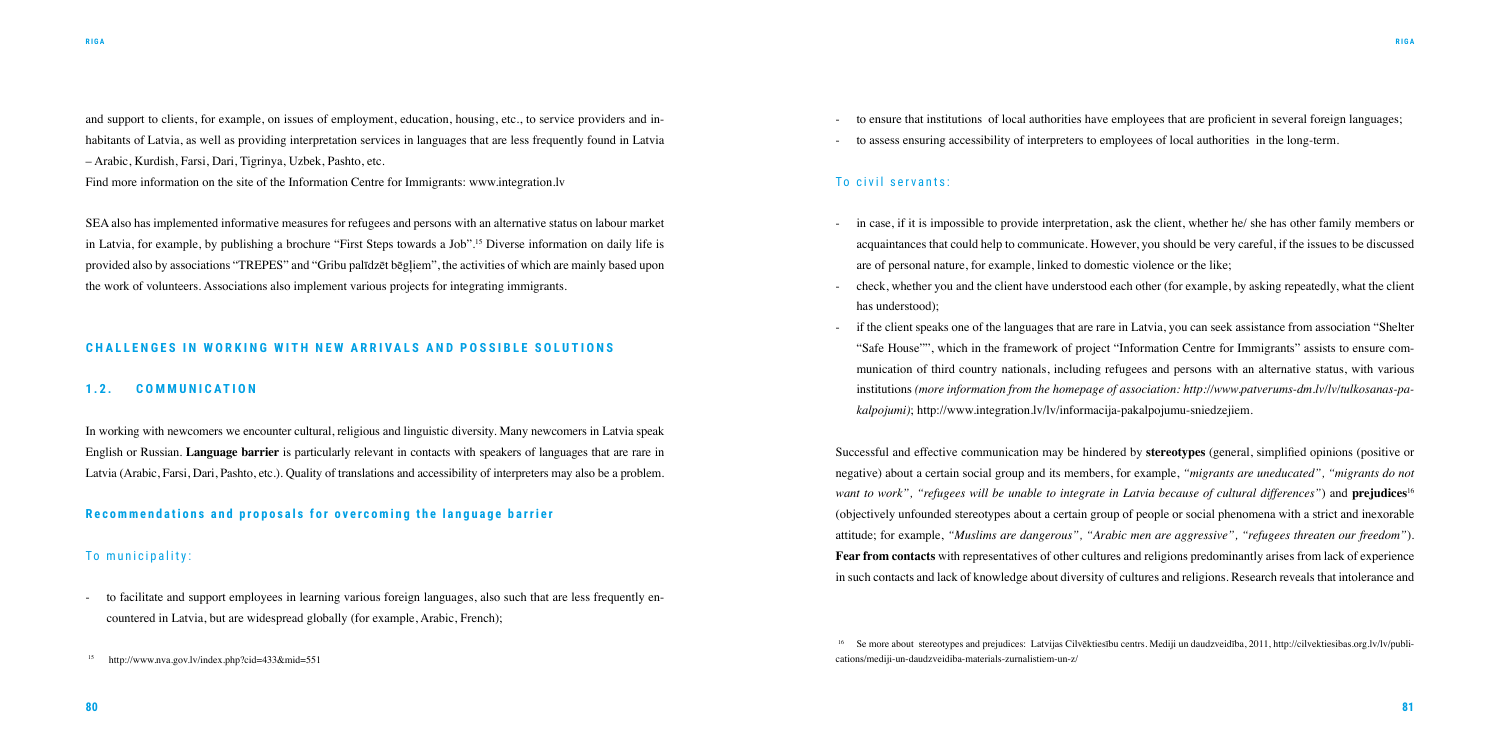high social distance is most prevalent *vis-à-vis* visually different persons, whose ethnic or religious affiliation differs from the majority of population, in particular, black persons, Roma, Jews ,and Muslims. <sup>17</sup>

#### **Recommendations and proposals for overcoming stereotypes and prejudices**

#### To municipality:

- to support employees of a local authority in improving, expanding and developing their intercultural communication skills, by offering and supporting opportunities to attend relevant training courses, events of intercultural dialogue (conferences, seminars, events with participation of newcomers, etc.).

#### To civil servants:

<sup>17</sup> Eurobarometer: Discrimination in EU In 2015:http://ec.europa.eu/commfrontoffice/publicopinion/index.cfm/Survey/getSurveyDetail/ search/discrimination/surveyKy/2077 Eurobarometer: Discrimination in EU In 2015:http://ec.europa.eu/commfrontoffice/publicopinion/index. cfm/Survey/getSurveyDetail/search/discrimination/surveyKy/2077 ; SKDS, Social Integration in Riga, 2014:http://www.iksd.riga.lv/upload\_file/ Sports\_pievienotie/0\_2014/09\_2014/Atskaite\_Riga\_IKSD\_052014.pdf.

- to remember that migrants and their groups are very diverse and that each case should be dealt with individually;
- to become better acquainted with countries that have other cultures, religions, clients' countries of origin, including dealing with human rights issues in different countries (for example, using data base http://www.refworld. org/ in English, as well as by seeking advice of non-governmental organisations (hereinafter – NGO);
- to improve intercultural communication skills, ensuring equal treatment of representatives of various cultures and religious and treating without prejudice certain differences, for example, by encouraging a Muslim woman to sit down and talk about her problems, if necessary, in the absence of her husband; by asking a client, whether he/ she has no objections against a particular interpreter, and whether they might have any proposals (for example, the factor of gender, religion or dialect may restrict a client's openness); avoiding a prolonged eye-contact with a Muslim client;

- to understand that not every Muslim man will be able to greet a woman with a handshake, etc.
- advice from a responsible employee of association "Shelter "Safe House"".

- to form better awareness of the situation of a client, who is a refugee or a person with an alternative status, to seek

It must be kept in mind that newcomers come to environment that is unknown to them and in the majority of cases do not have good knowledge of Latvia's law, rules, their rights and obligations. Although migrants have been provided various information, we cannot expect everyone to have exactly the same perception and attitude as we have, understanding of laws and regulations and high level of education. Upon moving to a foreign country, migrants have to overcome **culture shock** and adapt to a new environment. It must be taken into consideration that newcomers may have different social, economic, and political views, perception and understanding of what is "good and evil", "much and little", etc. <sup>18</sup>

### **Recommendations for promoting effective communication and adapting of newcomers:**

#### To municipality:

including religious ones, and organisations supporting them (for example, associations of volunteers), who might provide assistance to employees of a local authority in getting to know various cultures and religions, but to

- to promote long-term cooperation between local authority institutions and local communities of newcomers, newcomers – in helping in their contacts with a local authority;
- to promote sharing of experience with civil servants from other countries in their work with newcomers.

<sup>18</sup> From training materials of expert Samarie Wijekoon Löfvendahl "Interview Techniques" (2007), materials of LCHR.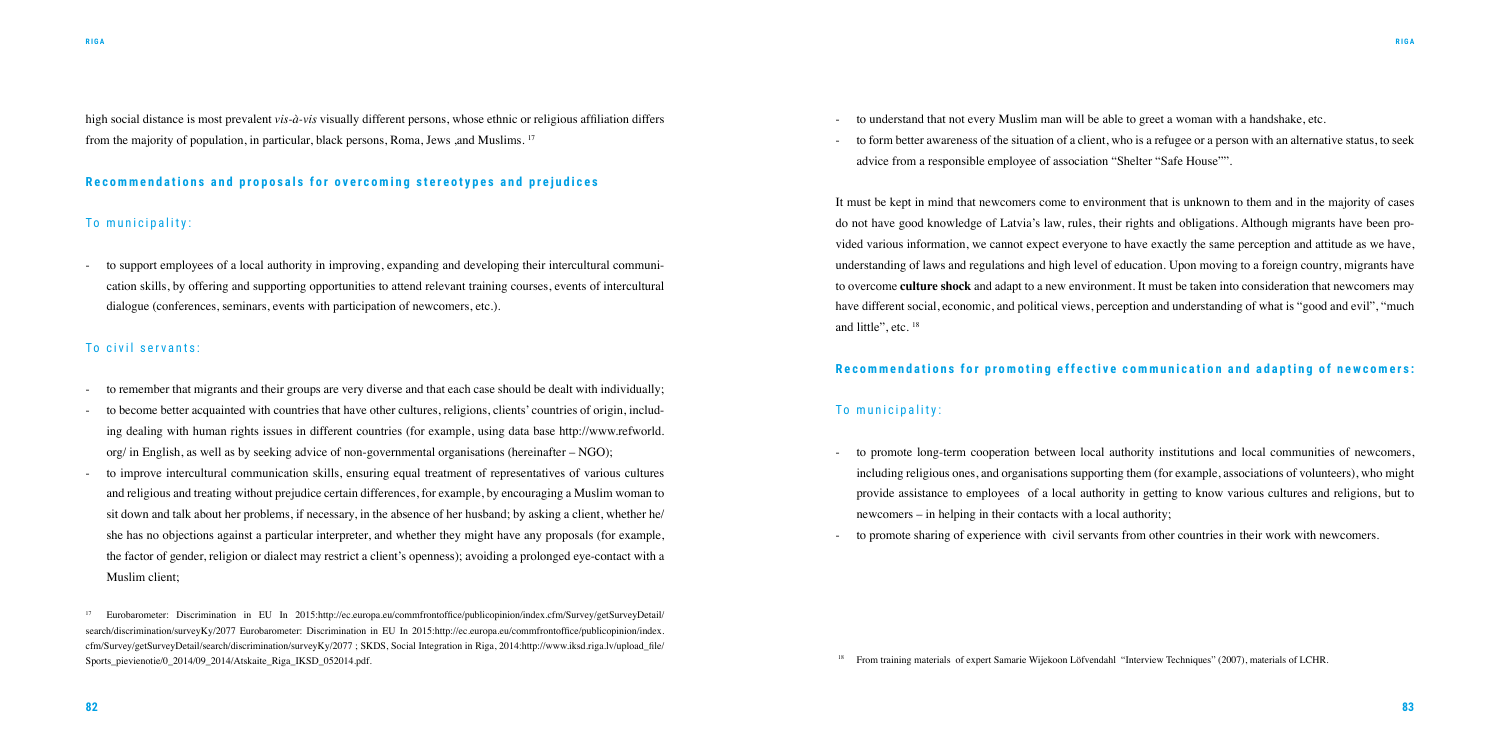- check the legal status of the client (a residence permit, a refugee or an alternative status, etc.), and for how long the client has been residing in Latvia;
- if necessary, inform the client about possibilities to obtain information and advice from state institutions and NGO (see Section 3);
- show interest in the client's expectations and perceptions regarding solution to his problems;
- explain to the client the existing order in Latvia, expressing interest or understanding of the order in the client's country of origin, which will facilitate the client's adaptation;
- if necessary, explain repeatedly to the client his rights, obligations and possibilities;
- to word questions clearly;
- if necessary, ask additional questions.

#### To civil servants:

Perception of information and communication may be affected also by **post-traumatic stress syndrome**, which is predominantly typical of asylum seekers, refugees, and persons with an alternative status. Many of them have suffered from violence, torture, or have witnessed it. Women are at high risk of suffering from domestic violence, and in such a case assistance of a psychologist or a lawyer may be required. A social worker is one of the few people that this person meets in Latvia to discuss and solve his problems. Therefore it is important to create a feeling for the client that you want to help him/ her. Post-traumatic stress syndrome may be characterised by emotional stress, anxiety, crying, cutting oneself off, fear, panic attacks, memory disruptions, difficulties to concentrate, sorrow, depression, low self-esteem, insomnia, eating disorders, focusing upon past events, and inability to plan the future. It is easy to misunderstand persons with these symptoms and judge about their unwillingness to co-operate and provide true information.<sup>19</sup>

- if necessary, to inform the person about accessible services of psychologists and lawyers, offered by association if a person has mental health disorders, assistance can be sought from the resource centre for people with mental

- to develop skills to recognise post-traumatic stress syndrome;
- to maintain enabling, positive attitude and climate, preferably, in confidential atmosphere;
- to listen to the client attentively and actively, expressing interest and encouraging to speak;
- to speak unhurriedly, to clarify issues in conversation;
- to avoid a conversation that might create associations with an interrogation;
- avoid asking questions that pertain to traumatic experience, if it is not directly linked to provision of services;
- "Shelter "Safe House", crisis and consultation centre "Skalbes", resource centre for women "Marta", etc.;
- 

<sup>19</sup> NSW Refugee Health Service, STARTTS, Working with Refugees. A Guide for Social Workers, Sydney, Australia, 2014, https://www.swsl-<br>disabilities "ZELDA", which provides free-of-charge legal advice to inhabitants on the hd.nsw.gov.au/refugee/pdf/NSW\_REFUGEE\_STARTTS.pdf.

## Recommendations and proposals for reducing the impact of post-traumatic stress s y m p t o m u p o n c o m m u n i c a t i o n

## To municipality:

- to facilitate development of local authority employee's skills to work with clients who have post-traumatic stress syndrome, by supporting their participation in training, seminars and other events on this topic;
- people with mental disabilities "ZELDA" , etc.
- to prepare guidelines for employees on how to recognise post-traumatic stress syndrome and on working with clients ,who have psychological problems.

- to promote and consolidate cooperation and sharing of experience between employees of local authority institutions and various organisations that provide support to people with psychological and mental disorders, for example, crisis and consultations centre "Skalbes", resource centre for women "Marta", resource centres for

#### To civil servants: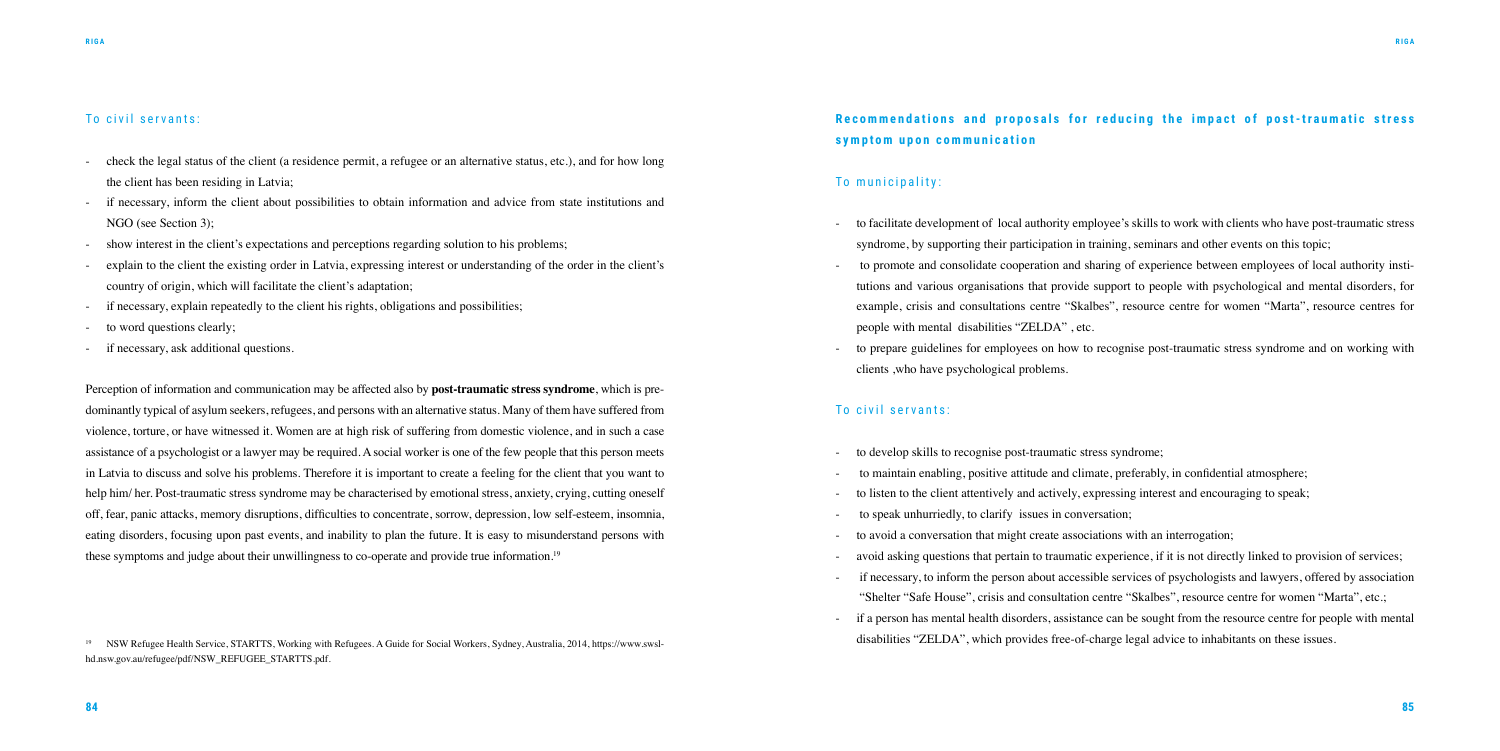#### **1.3. DOCUMENTS**

Due to different reasons newcomers sometimes are not sufficiently informed about the procedure of processing various documents (residence permits, opening of bank accounts, acquiring education, documents linked to family reunification, etc.) or they need additional explanations and practical assistance. Processing of documents may be hinder by other factors: lack of financing to pay the state fee for issuing or extending residence permit; lack of resources for translation; sickness, a situation, in which the employer does not arrange necessary documents for extending a temporary residence permit of a foreigner, who has arrived in Latvia for the purpose of employment, etc. The issue of legalising his status is of particular importance to a foreigner. OCMA or SBG may issue a removal order or a decision on coercive expulsion to persons, who have not processed or extended their residence permits in due time, reside in the country illegally.

Likewise, successful resolution of a client's issues may be hindered by documents in foreign languages, as well as absence of some documents (including, for example, documents that certify education, qualification, status of health), which is most often encountered by asylum seekers, refugees, and persons with an alternative status. Quite frequently these persons leave their countries without their documents or lose them on their way. Not all newcomers know, what documents are needed to resolve their situation in a local authority.

#### **Recommendations and proposals to facilitate newcomers' access to various documents**

### To municipality:

- to strengthen cooperation between employees of a local authority and state and local authority institutions, which are responsible for processing and issuing documents (OCMA, SEA, institutions of education, health care facilities, etc.), as well as NGO that work with newcomers (association "Shelter "Safe House"", the LCHR, etc.)

### To civil servants:

- to provide assistance to refugees and persons with an alternative status in document related matters in co-opera-

- tion with the social mentor;
- recommend to clients turning to association "Shelter "Safe House"" or OCMA for advice on matters related to receipt of residence permits and processing of other personal identity documents;
- if possible, inform the client or the social mentor about necessary documents and ask to bring them along;
- to ask the client, if it is possible to ask relatives or friends to send the necessary documents from abroad;
- if a foreigner for justified reasons has not received residence permit in due time or has not legalised his status otherwise, recommend to him/ her to settle this matter as soon as possible, by turning to OCMA, if necessary, involving a lawyer or an advocate, or LCHR;
- if the foreigner has no legal grounds for residing in Latvia and he wants to return to his country voluntarily, inform him about the possibility to turn for support to the International Organisation for Migration (IOM).

#### **1.4. ACCESS TO HOUSING**

Recently, in particular in connection with the EU programme for refugee relocation, the issue of a problematic situation that refugees and persons with an alternative status face in the field of housing has gained relevance. In difference to economic migrants, who purposefully plan their move to a foreign country and resources necessary for it, asylum seekers leave their country forced by circumstances, in the majority of cases they become fully dependant upon assistance provided by the hosting state (state allowances and assistance provided by a local authority) until they adapt to new circumstances and are able to earn subsistence themselves.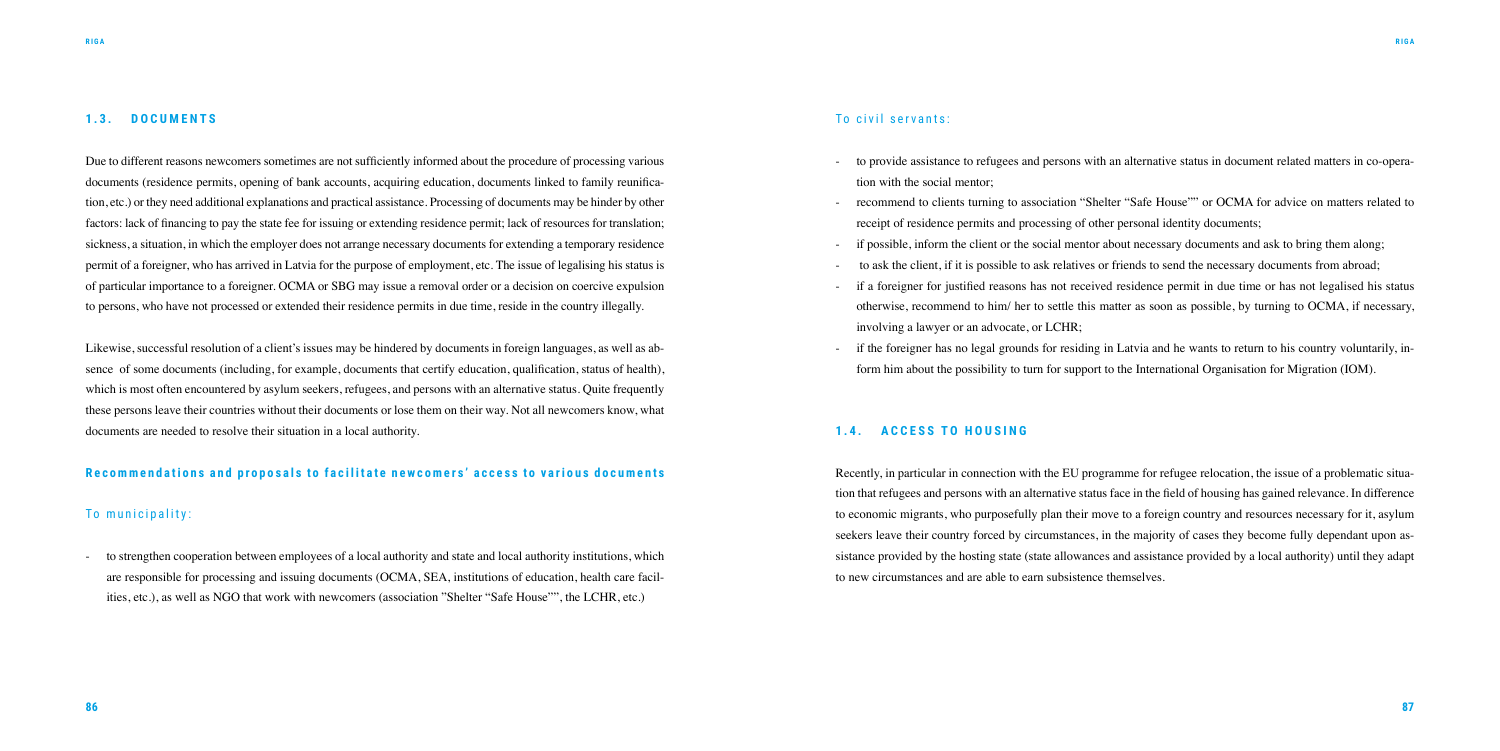Research<sup>20</sup> and practice show that the amount of state allowance (EUR 139, see Section 1) is not sufficient to pay down payment for renting an apartment, especially the first rent payment, and to provide for basic needs, including food. Sometimes fellow men and volunteers help these people to cover basic expenses. Moreover, refugees and persons with alternative status need practical assistance in looking for an apartment, drawing up a contract on renting, in negotiating with the owner, etc.

According to information at the disposal of LCHR and association "Shelter "Safe House"", newcomers, including refugees and persons, who have been granted an alternative status, are hindered in finding housing by stereotypes and prejudices prevailing in society, which lead to discrimination – unfoundedly differential treatment. Discrimination is manifested also in situations, when the landlord refuses to rent an apartment upon finding out that the tenant is a foreigner, a refugee, a person with a dark skin colour, a Muslim, etc. Regulatory enactments of the Republic of Latvia<sup>21</sup> prohibit discrimination with respect to publicly accessible goods and services, including provision with housing, on the grounds of race, ethnicity, and other grounds.

if newcomers have encountered discrimination in the field of housing, to inform them about the possibility to submit a complaint and seek legal assistance, by turning to the Ombudsman's Office or to LCHR (on the homepage

### **Recommendations and proposals to facilitate newcomers' access to housing**

#### To municipality:

- to assess possibility to offer to refugees or persons, who have obtained an alternative status, temporary housing (half-way homes) shortly after leaving ASC and before finding appropriate housing;
- to promote anti-discrimination measures and measures for decreasing prejudices, initiatives and public awareness campaigns.

## To civil servants:

<sup>21</sup> Law on Prohibition to Discriminate Natural Persons - Economic Operators, Consumer Rights Protection Law. More information about discrimination in various fields can be found on the homepage of LCHR: http://cilvektiesibas.org.lv/lv/database/.

tives, cooperating with social mentors; to assess possibilities to grant housing allowance to refugees and persons with an alternative status during their first stage of living in Latvia, on the basis of binding regulations of local

- to help refugees and persons with an alternative status in finding appropriate housing, by offering cheaper alternagovernments;
- of LCHR on-line complaint form is available http://cilvektiesibas.org.lv/lv/database/report-discrimination/).

#### 1.5. **ACCESS TO EDUCATION**

Often finding schools for minors cause various issues and uncertainty. Although cultural diversity in Latvia's schools is increasing,<sup>22</sup> complications may arise, if schools have no experience in receiving foreigners, in particular, if a child speaks one of the languages that are rare in Latvia or if the child has a very different level of knowledge. A number of schools have already gained this experience,23 and schools themselves adjust learning to students' needs. Schools may face uncertainty also in connection with ensuring acquisition of general education to a child, who is in the process of return or who lacks necessary documents. However, also in this case a child's rights to basic and secondary

<sup>20</sup> UNHCR study "Integration of Refugees in Latvia: Participation and Empowerment", October 2014 – January 2015, http://www.emn.lv/ wp-content/uploads/UNHCR\_Integration-of-refugees-in-Latvia.pdf.

<sup>&</sup>lt;sup>22</sup> According to MES data, at the beginning of school year 2016/2017, 518 third country nationals from the US, Azerbaijan, Belarus, Chile, China, Georgia, Indonesia, Iraq, Israel, New Zealand, Kazakhstan, Moldova, Russia, Syria, Taiwan, Thailand, Turkey, Ukraine, Uzbekistan attended Latvia's schools of general education.

<sup>23</sup> For example, Riga Secondary School No. 15, Riga Ukrainian Secondary School, Natalija Ddraudzina's Secondary School, Riga Rainis Evening Secondary School No. 8, Basic School of Zaķumuiža, etc. See also research: Izglītības attīstības centrs, Rīgas domes izglītības, kultūras un sporta departaments, Situācijas izpēte par jauniebraucēju un reemigrantu bērnu iekļaušanos Rīgas vispārizglītojošajās skolās, 2014.gads, http:// www.iksd.riga.lv/upload\_file/IKSD\_pievienotie/0\_2014/2014\_05/Situacijas%20izpete%20jauniebr\_Rigas%20sk\_2014.pdf.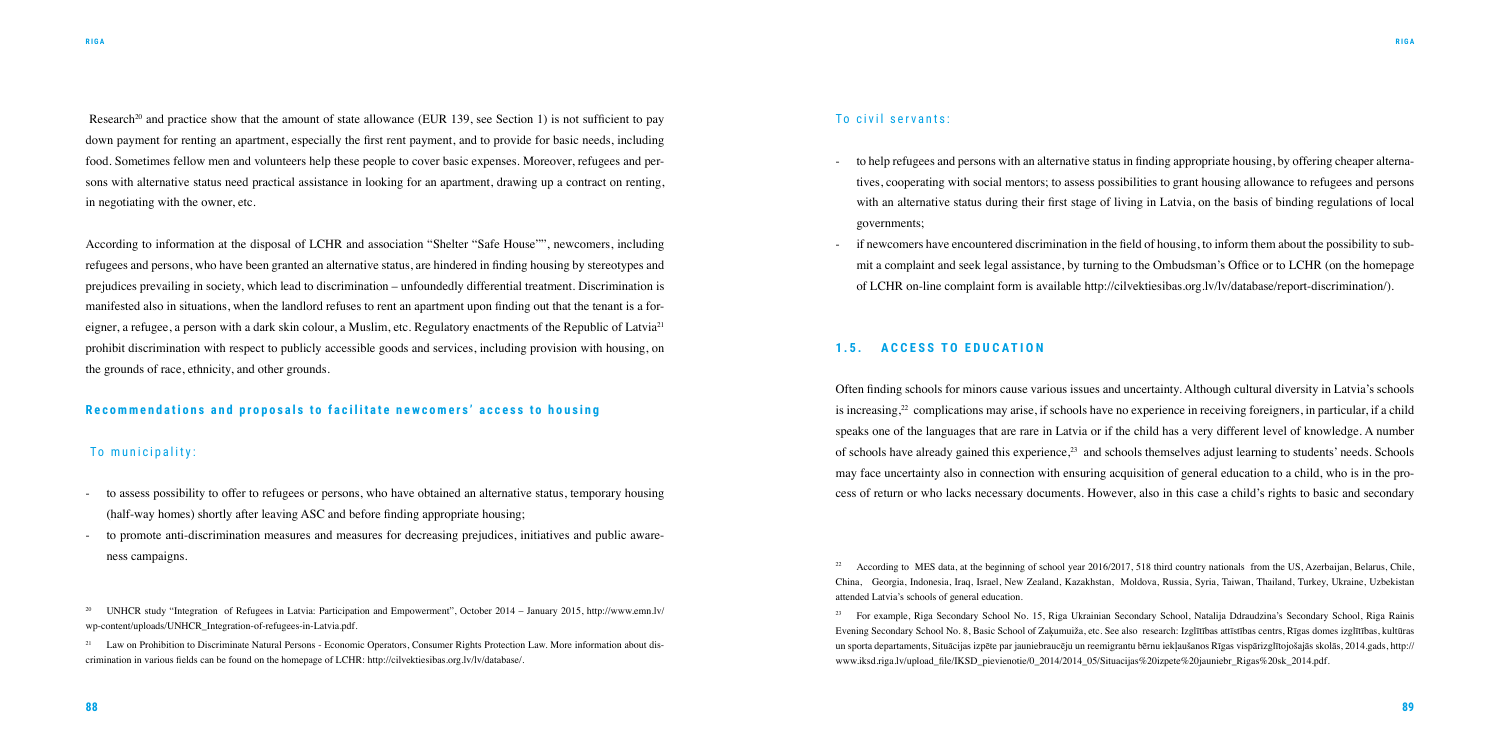education free-of-charge must be ensured.

In working with children of asylum seekers, refugees and persons with an alternative status, it must be also taken into consideration that parents' emotional support to children or fulfilment of parental duties may be restricted due to adaptation or traumatic experience, as well as due to involvement in solving various everyday life issues.24 Involvement of children's parents and representatives in children's education may be limited also due to language barrier.

### **Recommendations and proposals for promoting a child's right to access to education**

#### To municipality:

- to promote the skills local authority school administrations and teachers in working with newcomers (organisation of educational process, intercultural communication, knowledge of foreign languages) with help of training courses, seminars, and methodological materials.

#### To civil servants:

- it is possible to receive advice on experience of schools in receiving newcomers from the Department of Education, Culture and Sports of the Riga City Council, as well as from NGOs (the Education Development Centre, the Latvian Language Agency);
- if complications arise, for example, if a child is not enrolled in school because of his status or lack of documents, turn to the Department of Education, Culture and Sports of the Riga City Council, the Ombudsman's Office, or

<sup>24</sup> Oueensland Program of Assistance to Survivors of Torture and Trauma, Students from refugee and displaced backgrounds – a handbook for schools, 2007, http://qpastt.org.au/tbcwp1/wp-content/uploads/2014/05/handbook-2007-updated-2014.pdf.<br>
25 BISS, Trešo valstu pilsonu portrets Latvijā, 2015, http://www.sif.gov.lv/images/files/SIF/tres-valst-pils-port/Grama

NGO (for example, LCHR);

#### - on issues of child education cooperate closely with parents/ guardians of children, social mentors and institutions

of education.

#### **1.6. EMPLOYMENT**

Research and practical experience show that many newcomers belonging to various ethnicities face serious problems in finding jobs and in inclusion into Latvia's society because of insufficient Latvian language skills, qualification that does not comply with requirements of the Latvian labour market, an also because of stereotypes and prejudices prevailing in society.

The data of survey **of third country nationals** with temporary residence permit, conducted by the Baltic Institute of Social Sciences,25 show that 40% of newcomers work (most often as employees; they are also self-employed or owners/co-owners of companies); approximately half of them work in another profession,  $23\%$  – in their own profession (in the field of trade, catering or tourism; education and health; field of transport, logistics and communication); 2/3 receive a salary that is below the national average. 90% of those who do not work, want to work. New arrivals mention lack of Latvian language knowledge, difficulties in finding work in their profession, and low salaries as the main reasons of unemployment. Many newcomers are not informed about services in Latvian language training, as well possibilities for looking for work.

**Refugees and persons with an alternative status** experience particular problems in finding work. Although opportunities to learn the Latvian language are accessible to asylum seekers since their arrival in Latvia, the language proficiency level that they attain in the majority of cases is insufficient, so that in a couple of months time, when they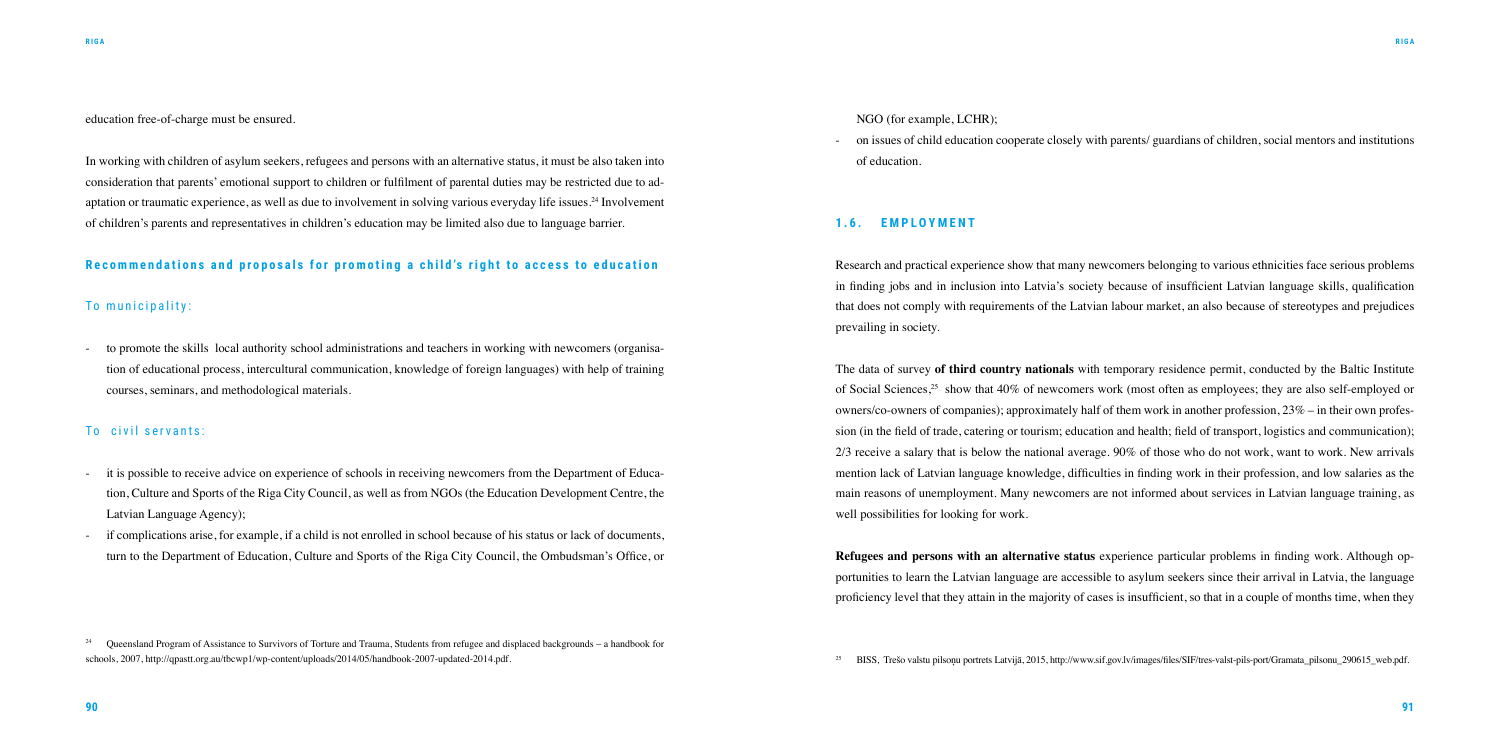are granted a refugee or alternative status they would be able to start working or acquire a vocation. The situation is made more complicated by a number of other factors: qualifications/ diplomas obtained abroad are not recognised in Latvia (the current procedures for recognising diplomas and professional qualifications are not always accessible to these persons due to lack of documents and finances; however, other methods for assessing skills, for example, verifying skills in practice, are not used), lack of social networks (relatives, acquaintances), acute need to solve issues linked to housing, family, children, providing for basic needs, employers' unwillingness to employ foreigners, cultural differences (for example, many female refugees have low level of education and they lack work experience, which is linked to religious or cultural traditions), etc.

in cooperation with SEA, employers, entrepreneurs and NGOs to support measures that facilitate employment and professional training of newcomers, including Latvian language training; development of cooperation with employers, creating internship places and jobs.

## **Recommendations and proposals for facilitating employment of newcomers**

#### To municipality:

- to help new comers to contact SEA or refer to it;
- to deal with employment issues of refugees and persons with an alternative status in cooperation with social mentors and SEA, informing clients about the brochure published by SEA "First Steps towards a Job";
- in some cases to inform newcomers about their possibility to turn to association "Shelter "Safe House"" to receive information and advice on employment issues;
- in cases of discrimination to inform clients about the possibility to submit a complaint to the State Labour Inspectorate, the Ombudsman's Office, LCHR, also by using on-line form of complaint: http://cilvektiesibas.org.lv/lv/ database/report-discrimination/).

#### To civil servants:

- vulnerable group (see Section 1 "Health Care") and to take his needs into consideration;
- seek advice from the National Health Service on patients' rights, organisation and financing of health care, pro-

#### **1.7. H E A LT H**

New arrivals' access to health care services may be hindered by language barrier, lack of understanding on part of medical personnel about newcomer's rights and needs, as well as lack of finances for treating diseases, in particular, if medications must be bought or examinations and operations are needed. Third country nationals (also children) **with a temporary residence permit** may end up in a particularly complicated situation, because they have no access state guaranteed health care services. Also **refugees and persons with an alternative status** frequently lack resources for purchasing medication and treating chronic diseases.An important factor, which influences accessibility of health care services, is awareness. Research shows that many newcomers are not informed about health care services, as well as social and legal protection. 26

### **Recommendations and proposals for facilitating accessibility of health care services**

#### To municipality:

- to develop dialogue and cooperation with the Ministry of Health and health care institutions to find solutions to - to improve skills of medical workers in working with newcomers, including intercultural communication skills.

- newcomers' problems in the field of health care;
- 

#### To civil servants:

- in adopting a decision on providing social support, to assess, whether a person does not belong to a particularly

<sup>26</sup> BISS, Trešo valstu pilsoņu portrets Latvijā, 2015, http://www.sif.gov.lv/images/files/SIF/tres-valst-pils-port/Gramata\_pilsonu\_290615\_web.pdf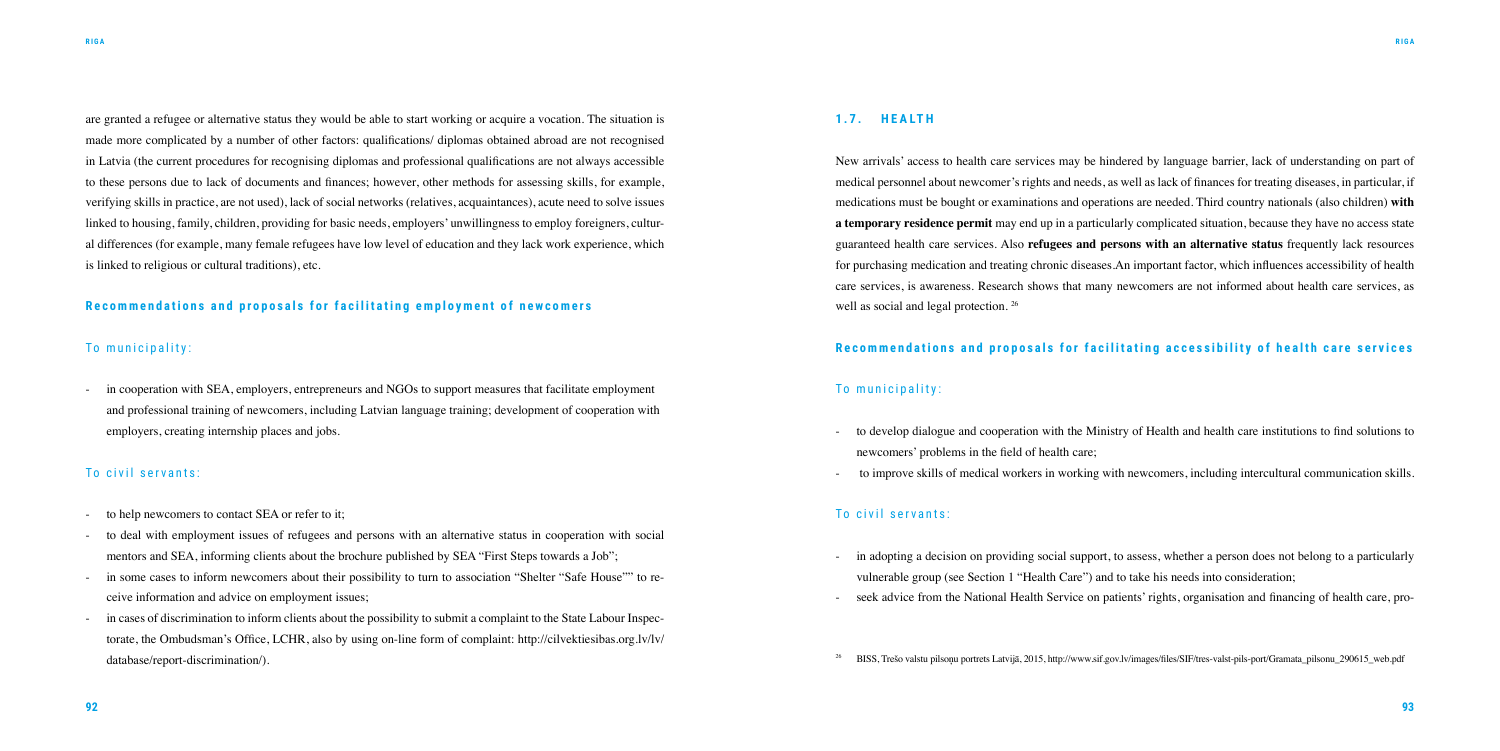viders of health care services, mandatory requirements to medical treatment facilities;

to inform newcomers about their possibilities to turn to association "Shelter "Safe House"" to receive information, advice and translation services in the field of health care.

#### **1.8. UNACCOMPANIED MINORS**

An unaccompanied minor's representative plays a rather important role, in participating in the initial SBG interview with a minor asylum seeker and in the in-depth interview conducted by OCMA, if necessary, representing the child in the procedure for determining his age, if there are doubts about a person's age, in participating in looking for the child's family members and finding out about the child's possibility to return to his family, in representing the minor in asylum case or detention case, if the minor has been detained, etc.

 An orphans' court plays the leading role in receiving unaccompanied minors, and in practice it most often is a minor's representative. Until now Ropaži Orphans' Court has had the most extensive experience in this, because ACAS "Mucinieki" is located in Ropaži district. Until now it has been problematic to appoint guardians, and in practice minor asylum seekers were accommodated in ACAS. In some cases children were placed in a foster family or in a childcare facility.

In practice appointment of guardians is necessary when the child, upon receiving a refugee or alternative status, has to leave ACAS, and also when a guardian must settle all necessary formalities for receiving allowance that the child is entitle to after a status has been granted. The issue of increasing the level of competence and motivation of possible guardians and foster families for working with newcomers is relevant, as well as overcoming language barrier and ensuring communication between various involved parties (minors, orphans' court, local authority, guardians, etc.).

> regarding issues pertaining to exercising the rights of a child, to turn to the State Inspectorate for Protection of Children's Rights, the Ombudsman Office, LCHR or other organisations for protection of the rights of a child

*Find more about situation of unaccompanied minors in article by LCHR and "Civic Alliance – Latvia" "Unaccompanied minors in Latvia": http://nvo.lv/site/attachments/28/04/2016/Nepilngadigie\_bez\_pavadibas\_Latvija\_1.pdf. Information on human rights standards and recommendations regarding guardianship of children without parental care can be found in handbook by the EU Fundamental Rights Agency (in Latvian): http://fra.europa.eu/sites/default/ files/fra\_uploads/fra-2014-guardianship\_lv.pdf.* 

### **Recommendations and proposals for working with unaccompanied minors**

#### To municipality:

to increase competence of local authority employees, including those of orphans' courts, for working with unaccompanied minors, by supporting educational events in this field, including sharing of experience with local

- in cooperation with the Ministry of Welfare, the State Inspectorate for Protection of Children's Rights and NGOs, authorities of other countries;
- education for working with newcomers;
- help in working with minors and would be potential guardians.

- to facilitate involvement of guardians and foster families in receiving unaccompanied minors, by supporting their

- to develop cooperation with newcomers' organisations and representatives of migrant communities, who would

#### To civil servants:

- in case of uncertainty regarding services provided by a local authority and the procedure of payment seek advice from the Ministry of Welfare;
- to abide strictly by the principle of confidentiality (non-disclosure of information) about a minor, which is established by the Protection of the Rights of the Child Law and the Asylum Law;
-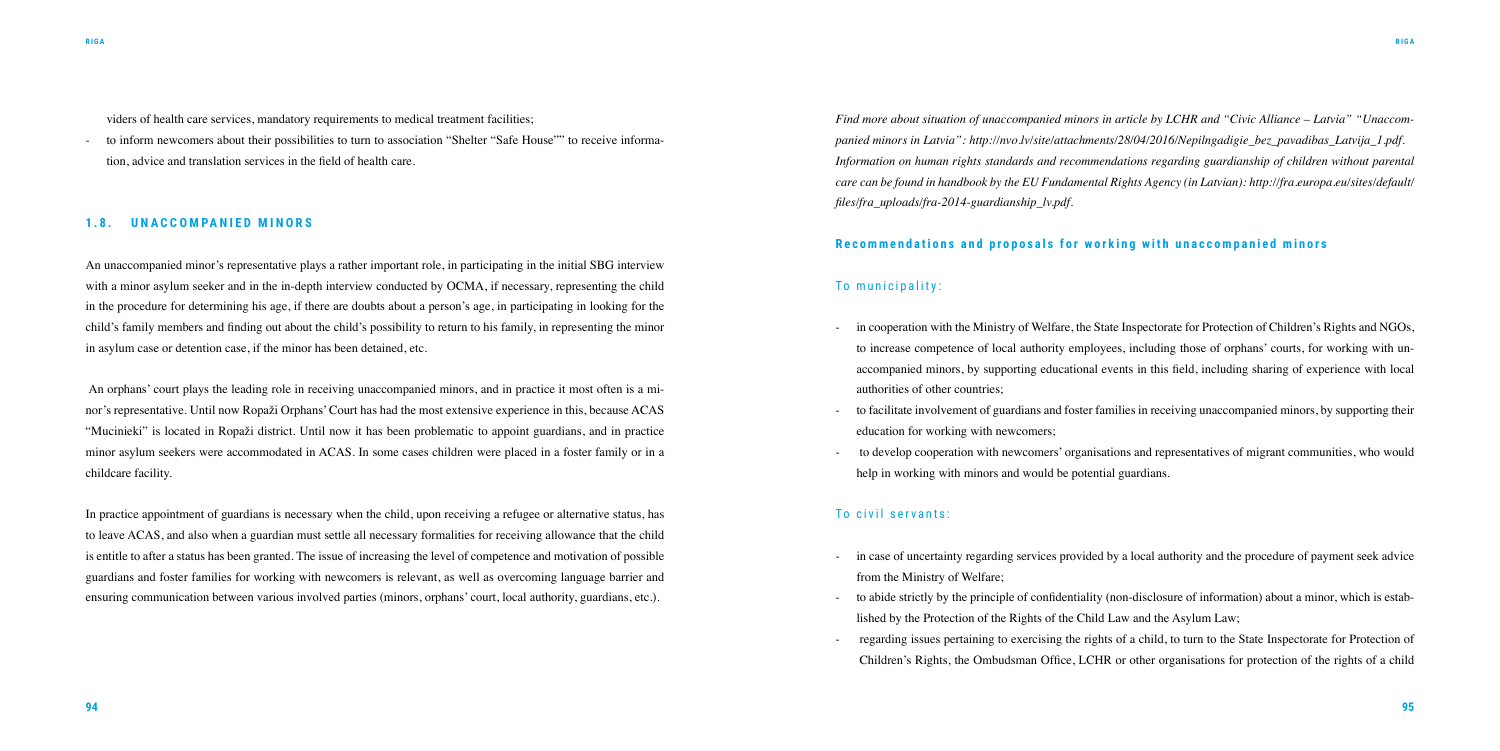for advice or assistance;

- if translation services are necessary, to turn to association "Shelter "Safe House"".



Strategic Document on Human Rights and Citizenship: Guidelines for an Intercultural Cohabitation Local Agreement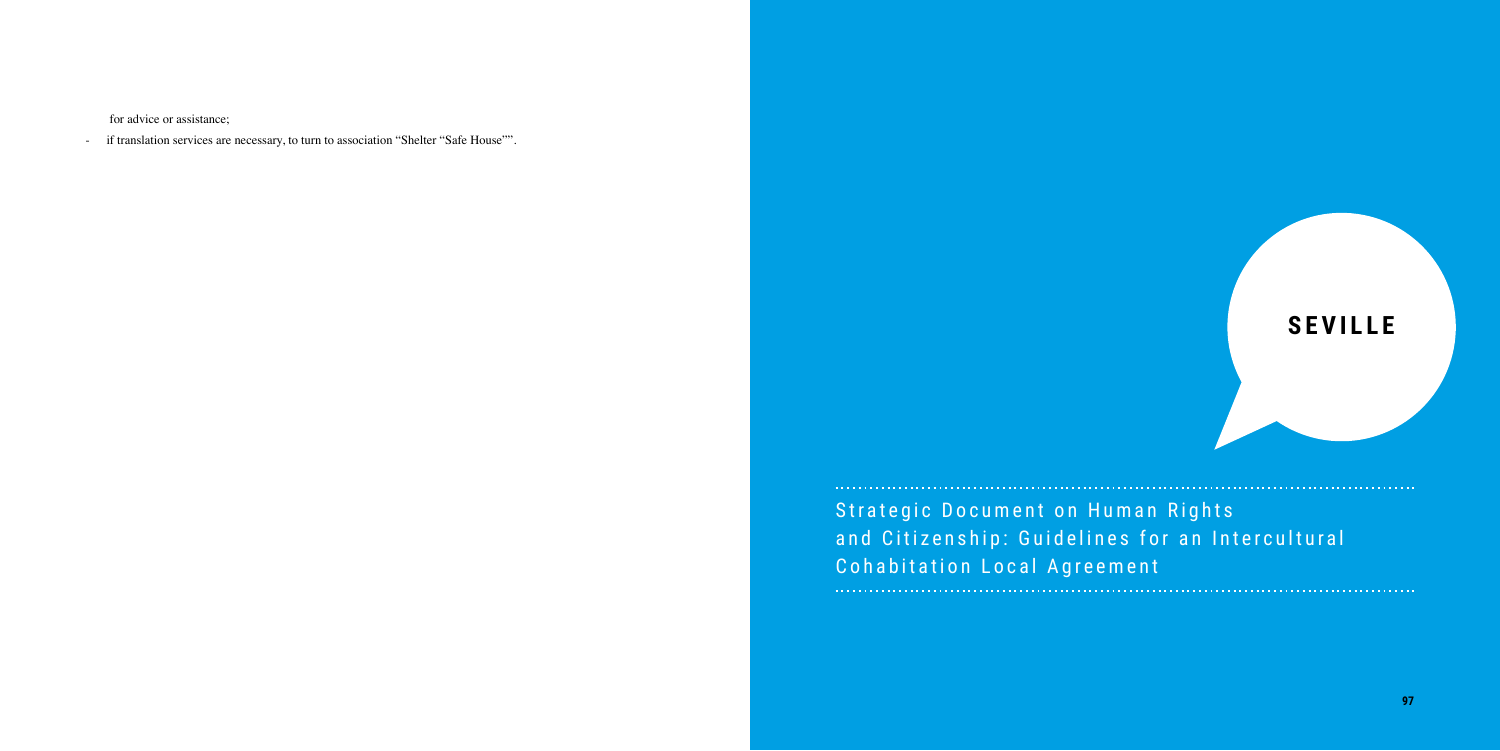#### **I N T R O D U C T I O N**

The events of Paris in 2005 led to the design of social policies in contexts where the difference is almost synonymous of social exclusion or 'differential inclusion'. In this sense, access to employment, public health, decent housing or education are essential to prevent social exclusion. Nevertheless, these do not build citizenship by themselves. In fact, these elements allow the subsistence of any human being in the municipalities, but just by themselves and without the necessary requirements they do not guarantee neither integration, inclusion nor coexistence. (Morales, J. M. and Perez, E.; 2017) Instead, a precarious employment may generate conflictive competence relations, access to schooling does not guarantee educational success, the availability of housing does not exempt people from forming ghettos and so forth. Moreover, inclusion may lead to exclusion if treatments in the before mentioned environments are provided in a differentiated manner (Mezzadra and Neilson, 2012) due to gender, racial, ethnic or sexual reasons among other.

We need, therefore, a higher level of public policies in the municipal context that consists not only in offering the basic factors or services but also in offering them in a way that allows each person living in the territory —regardless of their passport, phenotypic traits, language, religion, gender, sexual orientation, age or origin— to be and feel an active and fundamental part of local life.

The guarantee of just accessing to systems of social care, education, health care or employment does not reinforce having equal opportunities. Inclusive policies and systems must, based on universal access, continue to monitor the levels of care in the various systems and seek success and equality in the whole system leading to promote and consolidate inclusion throughout positive actions if necessary. For example, a family policy must aim to guarantee equal opportunities and, as a result, it will lead to the development of boys and girls from disadvantaged families receiving and reinforcing access to other systems that will seek their insertion under better conditions. For instance, in the OECD, one adult in every three (31%) has followed only elementary or junior high school (according to the Instituto Nacional de Evaluación Educativa, 2014), which demonstrates the failure of part of these policies of educational inclusion.

We therefore return to the proposal of the Canadian Network for Community Economic Development, which revolves around work to implement community development plans, understood as initiatives conceived and undertaken by people in a town or neighbourhood (a territory defined by relations of coexistence in a proximity). All of this with the aim of creating new economic opportunities and improving the social, economic and environmental conditions of their communities. And through an inclusive and democratic process following criteria of sustainability. This plan should work on community development from community assets, based on building on community capabilities and resources, not proposals from outside, mobilizing social capital and emphasizing strengths, not community weaknesses. (Moreno, J.; 2017). For this, we consider that there are objectives to reach such as:

- To involve all sectors and resources of the community: providing access to relevant training by seeking commu-

- To consolidate the assets already owned by the community (collective and personal talent, traditional customs,

- To increase collective initiatives for the benefit of the community: social assets like accommodation; day care; social enterprises including cooperatives, funds for community investment (capital), community empowerment and training, integrated social and economic planning; and investment in human, social, cultural, transformation,

- nity leadership and cooperation.
- cultural diversity, knowledge transmission networks, creativity and business spirit, etc.)
- natural community and financial capitals.
- lated social and economic problems of communities.
- 2017).

- To integrate economic and social development via supporting joint initiatives that seek to respond to the interre-

- To contribute with innovation and business development by promoting centres for social economy enterprises jointly managed by the municipality; economic and social organizations and community actors. (Moreno, J.;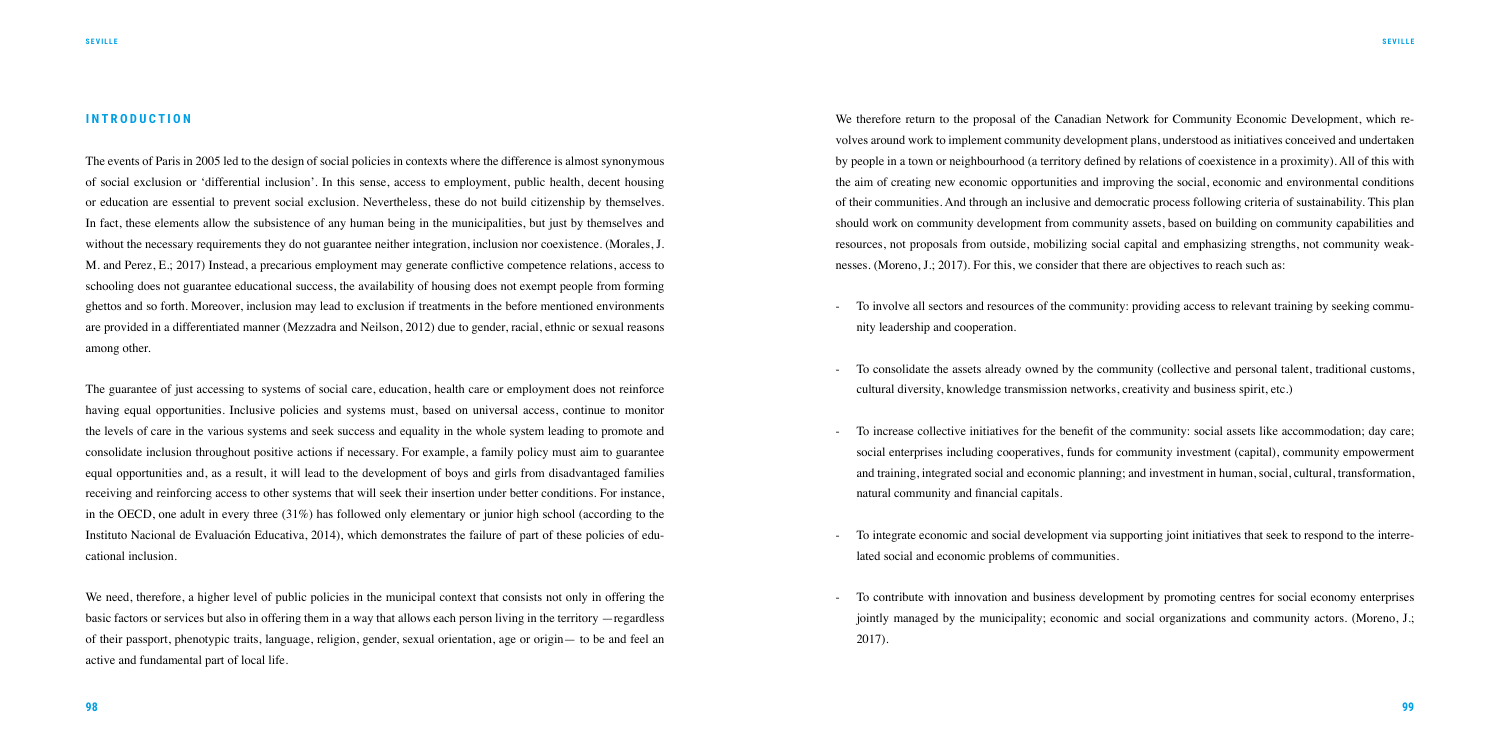Thus, based on the objectives before mentioned, the reality of each territory and the relations of coexistence in the neighbourhood will be what mark the lines of work based on the experience and resources existing in the life of the community, (Moreno, J.; 2017). Following the strategic lines included in this document, it will allow a commitment to coexistence, inclusion, integration and interculturality. Key principles that must be present in any local action plan derived from this commitment, whose objectives is coexistence and integration in cultural diversity. It should contain, structurally, the following sections:

- promote an improvement in local policies on migration, cooperation and human rights,
- initiatives, and
- actively involve migrant communities and the diaspora in integration policies.
- 1. **Introduction** (plan derived from the commitment made in this document, consistent with specific local needs, complementary to actions carried out, technically, politically and economically coordinated and with a view to stability over time)
- 2. **Local context:**
- a. Characterization of the community
- b. Key information
- c. Diagnosis (starting situation to be transformed)
- 3. **Principles** (contained in this guideline document in relation to the nature of the plan)
- 4. **Objectives and targets** (in relation to the principles of the plan)
- 5. **Strategic lines of action** (to achieve the objectives)
- 6. **Actions** / **Measures** (convenient and independent of political signs)

- 7. **Monitoring and evaluation**
- 8. **Governance of the plan** (people in charge and coordination)
- 9. **Budget**
- 10. **Schedule**
- 11. **Evaluation**

#### **P R E S E N TAT I O N**

The present 'strategic document' is the result of the joint work carried out in the training course: 'SOCIAL INCLU-SION OF THE IMMIGRANT COLLECTIVE: HUMAN RIGHTS AND LOCAL PUBLIC SERVICES', Developed in the framework of the European project AMITIE CODE whose approach focuses on the Defense of Human Rights in general, as well as specifically in the defence of the right to non-discrimination to:

- increase the level of coordination, mutual understanding and coherence between local authorities' policies and

We also emphasize, among the fundamental principles contained in the guidelines of AMITIE CODE, and always in line with this document, the principles of individual, collective and institutional responsibility, the importance of the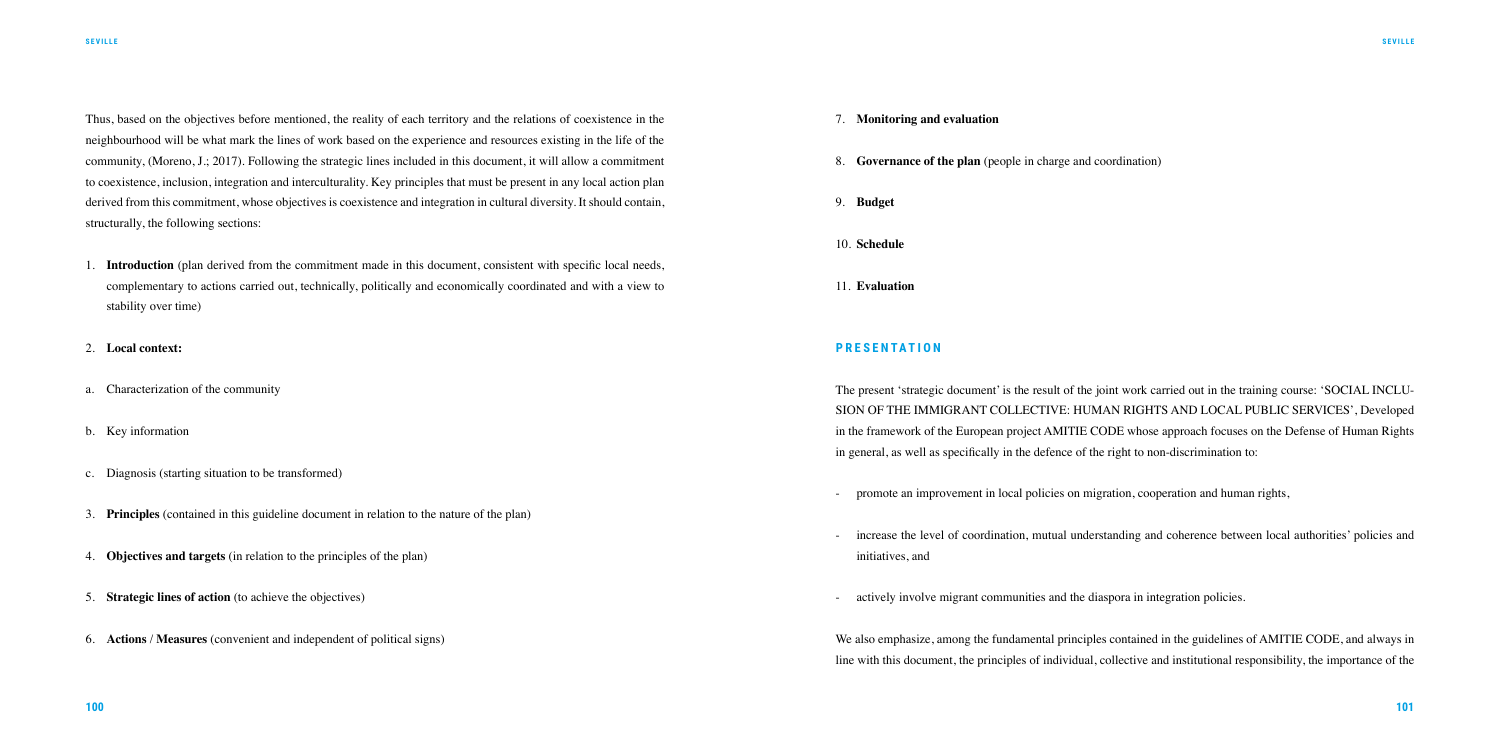process of recognition and participation of communities, diversity as an essential value, and respect for different ideas and forms of expression, which we consider essential principles for inclusion in equality.

The work developed and now presented began in the last face-to-face session of the course in which a theoretical and methodological introduction was made around the questions about the planning, elaboration, organization and execution of the Local Action Plans on migratory and community matters.

In view of the diversity of the students (local agents, technical representatives of administrations, policy makers, migration experts, associations technicians, etc.) and the diversity of local work contexts (differentiated sizes, rural/ urban, interior/exterior, presence and/or concentration of foreign population, community trajectories and previous experiences of intervention, etc.) it was decided to work in a generic framework previously presented in the index of the previous section, and to develop a political document that affects the nature, principles and objectives that any local action plan should contain also, in consonance with the values and commitments of the AMITIE CODE project, and so, from there, to develop individually that plan adapted to the context and reality of each town.

In this way, the work carried out, has continued online in the phase of reflection and search for municipal plans of coexistence and citizenship to materialise good practices. The conclusion that has been reached in group is to generate a Document of real integration and not of exclusive attention to the foreign immigrant community. In this sense, the discussion and input in a last face-to-face meeting has confirmed the need to develop such 'framework document' beyond the proposal of specific plans, containing a clear index and structure in compulsory sections and aimed at the elaboration of local action plans to be developed in each concrete local context. Thus, we present the strategic lines that are necessarily translatable in principles and orientations. These lines are flexible to the contextual adaptation of the objectives to be achieved in each of the scenarios in which an action plan is intended to be developed according to the municipal needs that, as we have already mentioned, do not always coincide among themselves.

 In any case, there are three key issues underpinning this proposal. From them, the local authorities commit themselves to uphold the proposed principles stemming from the framework of the Universal Declaration of Human Rights and the right to non-discrimination:

1. The action framework is the local/municipal context since it is the interaction stage in which social relationships and encounter between people with diverse nationalities, provenances, languages, cultures, needs and casuistry

2. The principles, based on coexistence, inclusion and cohesion, affect all areas of local intervention and the entire town resident population either temporarily or permanently. For this reason, we call for the cross-cutting incor-

- are developed.
- poration of the issues related to the integration of the immigrant population into all relevant public policies.
- 3. The framework actions promoted as Local Plan should foster new processes of cooperation and partnership be-

tween Public Administrations and organized civil society in actions aimed at favouring a more inclusive society.

The entities, administrations, associations, companies, agencies and individuals that sign this document acquire a commitment to the present principles, values and guidelines. We will support and ensure its compliance —through action plans that may arise in relation to municipal and community action in migration, cultural diversity, social intervention, education, health, etc.— in the framework of human rights, citizenship and intercultural community development.

The present document has the following structure: the importance of the local framework, review of the regulatory framework, principles of action, and aims and objectives. As discussed above, all of them have been developed in a generic way to serve as a basic guide for the local entities to translate its guidelines into their local plans according to their concrete respective contexts.

#### **THE IMPORTANCE OF THE LOCAL CONTEXT**

Up to the current date, the local sphere has a place of little importance in the international political lines, both in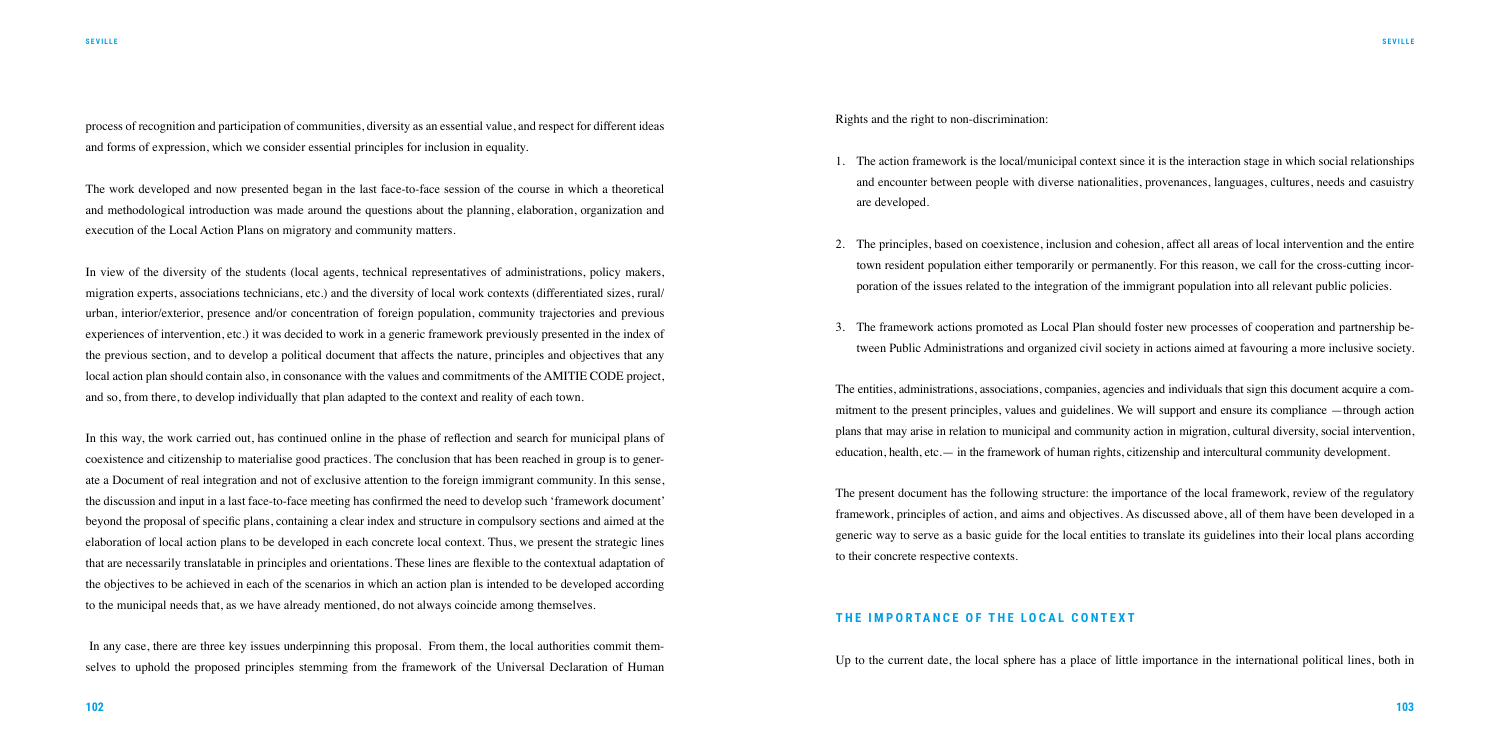European and Spanish ones, when it is quite clear that it is in the local context where the results are really managed. The municipality is the primary stage of social relations. In the same way, this action commitment from local contexts allows to provide continuity and stability to the principles of coexistence and inclusion beyond the changes of the population and the political signs that guide the local management of public policies.

This way, following the guideline of giving the importance to the local context and promoting coexistence and inclusion principles, we do consider that diversity is both the aim and the strategy (objective and process). Thus, it should not only appear linked to just one term in office, political sign or just one of the municipalities, but it shall be understood as a continuous project, based upon a network and connected (social, political, economic and academic agents and actors). All of it in a more a more internationalised context.

We must emphasize, therefore, the key role of the cities and other regional authorities as first actors at the time of responding to the situations raised by migration and mobility issues. We have some current examples at the international level. These are the 'Quito Declaration on Sustainable Cities and Human Settlements for All' (New Urban Agenda) in which commitment number 28 makes a call to local governments to act and stablish the necessary frameworks to allow inclusion and respect of human rights for migrants. In this way, the new urban Agenda helps to expand the dimension of analysis of these phenomena and recognizes that the change may come from the local level (and the municipality must thus try it). Likewise, it determines the Right to City as 'the right of all the inhabitants, from the present and the future to use, occupy and producing fair, inclusive and sustainable, cities defined as common essential goods to have a full and decent life'. The New Urban Agenda was adopted in the United Nations Conference on Housing and Sustainable Urban Development (Habitat III) held in Quito, Ecuador, 20th October 2016. The General Assembly of the United Nations endorsed the New Urban Agenda in its sixty-eighth plenary of its seventieth session, 23rd December 2016.

For its part, United Cities and Local Governments (UCLG) considers the right to the city as one of the greatest challenges and opportunities for social justice and sustainability in the 21st century. Born from aspirations for a dignified life in urban settlements, and the ability of people to know, address and resolve together the problems that arise on

the territory, as well as the human will of justice in urban settlements, it is developed through regulations and policies of local governments.

Likewise, the positive contributions of migration and human mobility is now highlighted in the targets of the Sustainable Development Goals and the role of the cities will be particularly important to successfully ensure the fulfilment of the goal number 11 on cities and sustainable communities: *'Make cities inclusive, safe, resilient and sustainable'*.

In accordance with this document cross-cutting framework, the effectiveness of the importance of the local context before mentioned will only be possible with the consideration, among others, of the normative field. Therefore, we will then try to outline some key and relevant issues of the regulatory field linked to local and immigration issues.

#### **REVIEW OF THE REGULATORY FRAMEWORK:**

First, we aim to recognise that international policy is relevant to the fulfilment of objectives and the adequacy of the principles that we have been exhibiting throughout this document. In fact, we consider the international field as a resource —according to the control of conventionality and constitutionality— to enforce the basic and minimum principles from States. Nevertheless, we do not contemplate the review of the international sphere in this document because we consider that the local context depends excessively on the commitments that the corresponding State (in this case, the Kingdom of Spain) assumes, signs and ratifies.

Following the line before mentioned we consider that, consequently, the structure of present competencies in alien and immigration issues constitutes a challenge among the national, regional and local spheres.

It is of common knowledge that Spain, from the national government, shows the exclusive competency, among others, on issues related to nationality, immigration, emigration, aliens and right of asylum (art. 149.1. 2nd Spanish Constitution). Despite the provisions of art. 148 (Spanish Constitution) which recognises certain competencies to the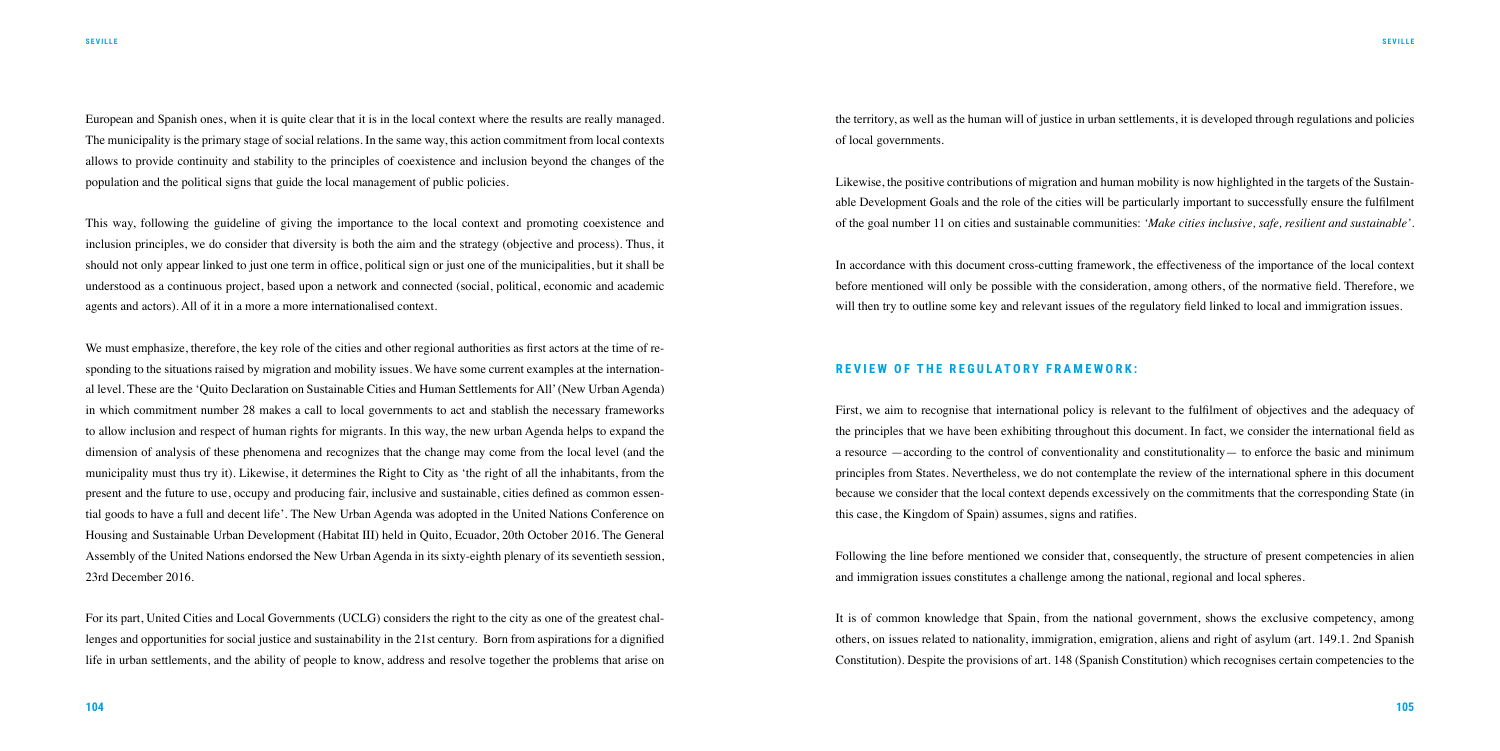autonomous regions. The exclusive competency of the State above mentioned is ratified in art. 2 bis.1 and in art. 68.2 of the Organic Law 4/2000 of aliens. In this last one, it is established that the autonomous regions assuming in their respective Statutes of Autonomy the competencies in migrant matters should do it '[…] in necessary coordination with the State competencies on alien issues, immigration and residence authorisation'.

In the sense expressed and concerning the competencies of the autonomous regions, Andalusia in its 2007 reform in included migration-aliens related issues. So, in art. 9 is ensured the entitlement to all persons of rights, at least, recognized in the Universal Declaration of the Human Rights, the Covenant on Civil and Political Rights, as well as the Covenant on Economic, Social and Cultural Rights, and the conventions ratified by Spain. Art. 12, at the same time, refers that the recipients of public policies in Andalusia are those with administrative neighbourhood in Andalusia; art. 31.1.9 º recognizes labour, economic, social and cultural integration of immigrants as the guiding principles of its public policies and guarantee of rights. Article 42 of the Statute of Autonomy establishes, among others, legislative and executive competencies respecting the limitations and prerogatives in accordance with the Constitution. Lastly, more specifically, and always respecting the frame of art. 149.1. 2nd Spanish Constitution, art. 62 establishes the exclusive competences of the Autonomous Region of Andalusia in migratory matters: integration policies and social, economic and cultural participation of immigrants; and executive competence regarding labour authorizations of aliens whose employment relationship is developed in Andalusia.

At a more local level, Law 7/1985, of April 2nd, regulating the bases of the local regime, recognizes and establishes the municipal competencies and rights and duties of the neighbourhood that we believe has been considered in migration matters. In this sense, Law 9/2016 on social services in Andalusia, reformed from the previous Law on social services, has a commitment to the field of diversity management in Andalusia.

*Integration*: Always considering the reality in a holistic, comprehensive integration, complete and relational way, from the consensual and transversal implication of all political and social areas to be able to give total re-

*Interculturality*: There will be work developed inside the community and for it by managing cultural diversity and relations, understanding by culture the way in which human groups organize diversity, intragroup heterogeneity, typical of all human society. Stereotypes will be fought against. Besides, reductionisms and direct and

*Integration*: Social interrelations between individuals will be valued from equal opportunities and from standard-

In view of the before mentioned policy area, we believe that it is necessary to overcome certain edges and obstacles and thus lay out certain challenges for good local management of immigration and diversity. There are, among others, the reform of art. 5 of our Statute of Autonomy, which recognizes as Andalusian only the Spanish residents living in Andalusia; we also believe that there is a need for real legislation and enforcement actions at the local level that are

not restricted to integration effort reports and / or reports for social roots; autonomous actions that are not restricted to executive actions based on the legislation of the central government and, finally, and in this case in relation to the commitment of Spain to the International Community, the need for signature and ratification of International Convention on the Protection of the Rights of All Migrant Workers and Members of Their Families in order to expand the action of local governments in relation to migrant participation in the political, economic, cultural and social life of the contexts in which they live and coexist. The latter considers that it would expand the action of migrant participation and diversity beyond contexts restricted to migrants (e.g.: Autonomous Councils and Municipal Councils), and would be given within the context of the integral action of the context in which they live and coexist. Such was the case of the *Consiglio dei Cittadini Stranieri* in Bologna (Italy), no longer active.

The generic aspect of this document is particularly oriented towards certain principles of action and objectives and targets that are key to the local concretions of diversity management plans. Thus, we will try to expose them in the following lines.

#### **PRINCIPLES OF ACTION**

- sponses in local contexts, in a coordinated and co-responsible manner.
- incorrect associations of nationality, origin, phenotypic traits, culture, religion will be avoided.
-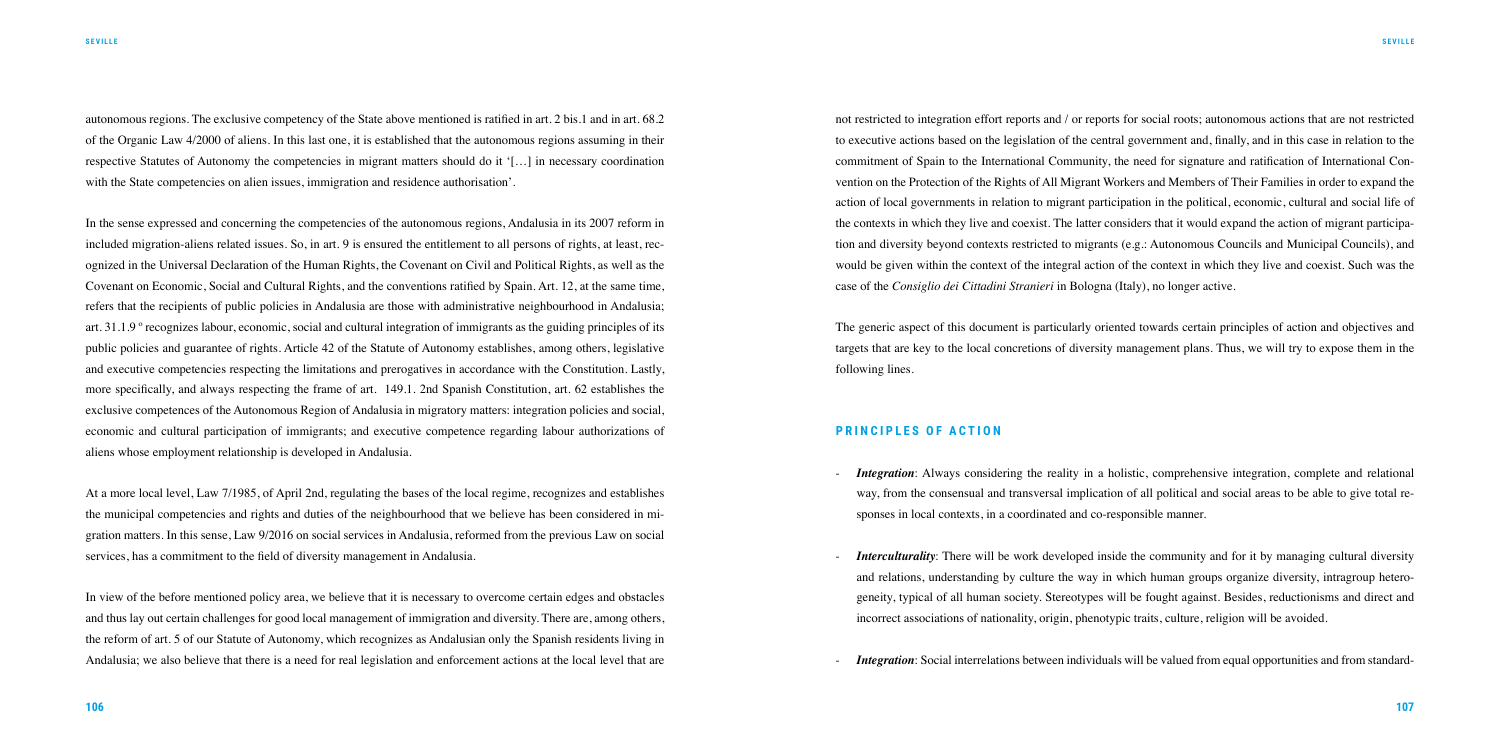ized and inclusive measures and services that will respond to the diverse needs of the population.

- *Facilitation*: From compliance with the regulations and within the framework of legality and local competencies, the most positive interpretation will always prevail and the measures that are most beneficial to the person in each of the intervention areas (safety, health care attention, social care —social roots reports—, participation, etc.)
- *Participation*: The ways of information, communication and participation will be diversified to accommodate all versions of how to proceed and the different ways of being part of the decisions that affect the people living in the municipality. All assuming and putting in value the capacities and potentialities of the professionals, entities and citizens.
- *Cooperation and partnership*: concepts that describe processes of approaching the management of public services to society, with formulas based on participation and transparency. From the proximity, from the local context, giving more value and strength to the initiatives of the neighbourhoods, the cities and, from and within the villages.
- *Training*: A commitment will be made to the training and the qualification of the public function of the different local entities. This will be both with a view to the acquisition of intercultural competences, and in relation to general and specialized training for elected officials and technical personnel whose performance is particularly relevant to the field of migration to respond more effectively to a reality of increasing diversity. There will be training actions for them and spaces for dialogue between different levels of government, favouring exchanges and meetings between municipalities that allow the development of joint experiences and opportunities at the regional, provincial and autonomic levels.
- *Visibility of differences*: it consists on making visible the differences of race, sex, ethnicity, gender, sexual orientation and so on existing in the municipality in both public and private entities. More specifically, this may include participation quotas and inclusion of minorities in public, mixed or private employment, as well as the fight against marginalization, exclusion and difficulties in the mobility of the excluded.

#### **OBJECTIVES AND TARGETS**

Needs, as they are changing and not always coincident according to the groups, territories or moments, must be evaluated continuously to allow the adaptation of responses in the planning of public policy measures and the municipal management for its correct coverage. Thus, any local action plan must respond to the needs detected in the analysis of the reality, working the partial policies and the following objectives from the municipality in an integration oriented way:

on ethnic, gender, sexual, sexual orientation criteria, among others, and act from the framework of propositional actions. To know the reality of the debate and agreements about the establishment of positive actions that would

- Coordinate policies, measures, actions and budgets of local plans with each other and with other regional and national plans. Establish coordinated mechanisms for financing that will allow the rationality of resources and the

- To know the reality of the economic vulnerability of the minorities which is present in a municipality and is based be needed to incorporate from the local government.
- stability of proposals.
- Intervene from the normalization in an comprehensive integration and relational way in the different areas and groups (women, youth) that respond to the needs of the local reality.

with the different groups, enhancing the participation and interrelation of diverse people in origin, age, nationality, gender, language, etc. in areas of common rights and interests such as employment (inclusion of social clauses in recruitment processes), education (learning communities, municipal councils of education, etc.), training (professional, intercultural, etc.), housing (promotion of renting, prevention of concentration of population, slums and ghettos, etc.), security (information and legal assistance, ethics and professional deontology, facilitating interpretations, etc.), sustainable economic development, health, consumption, social services (informed, accessible, consistent with the needs of the municipality, and standardized, etc.), and any other rights, spaces and/or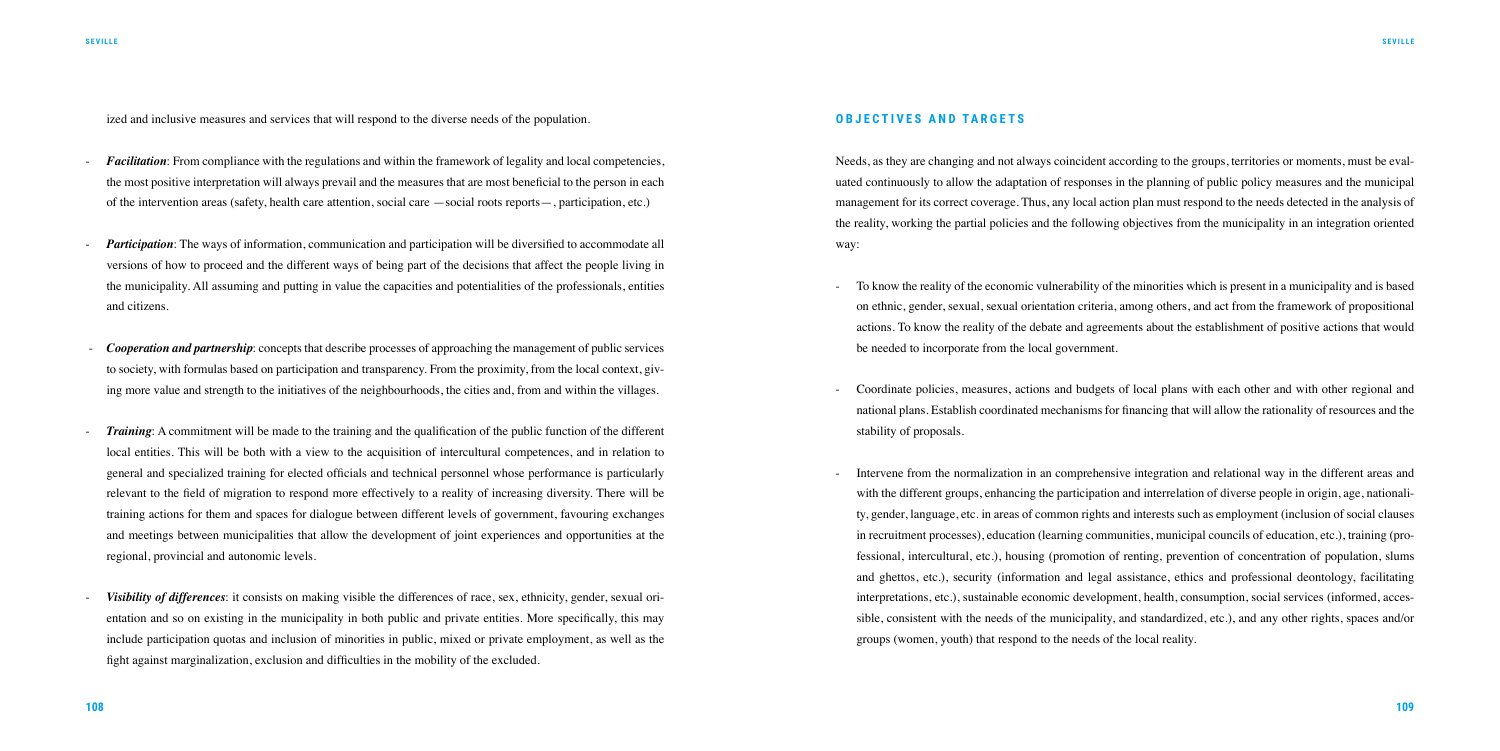We reaffirm, therefore, that the four points developed in this generic document will always be effective from an adequate analysis of the context in which it is proposed to apply them; the analysis of existing local policies aimed at the management of diversity in the context; the design of effective methodologies in its elaboration, execution and evaluation process; the resources destined to the application of them; and the development and follow-up given to it.

## **B I B L I O G R A F Í A**

Morales, J. M. y Pérez, E. (2017), Intervención Directa en el Ámbito Local, *Fondo Andaluz de Municipios para la Solidaridad Internacional* (FAMSI).

Moreno, J. (2017), *Perspectiva económica, en Madero*, A. Morales, J.M. (Coord.), *Ubuntu: aprendizajes compartidos de la intervención comunitaria en Andalucía*, Federación Andalucía Acoge

Instituto Nacional de Evaluación Educativa (2014) *Panorama de la educación. Indicadores de la OCDE*. Informe español. Ed. Ministerio de Educación, Cultura y Deporte

# **TOULOUSE**

Migration, human rights and development draft action plan 2017-2020 Working document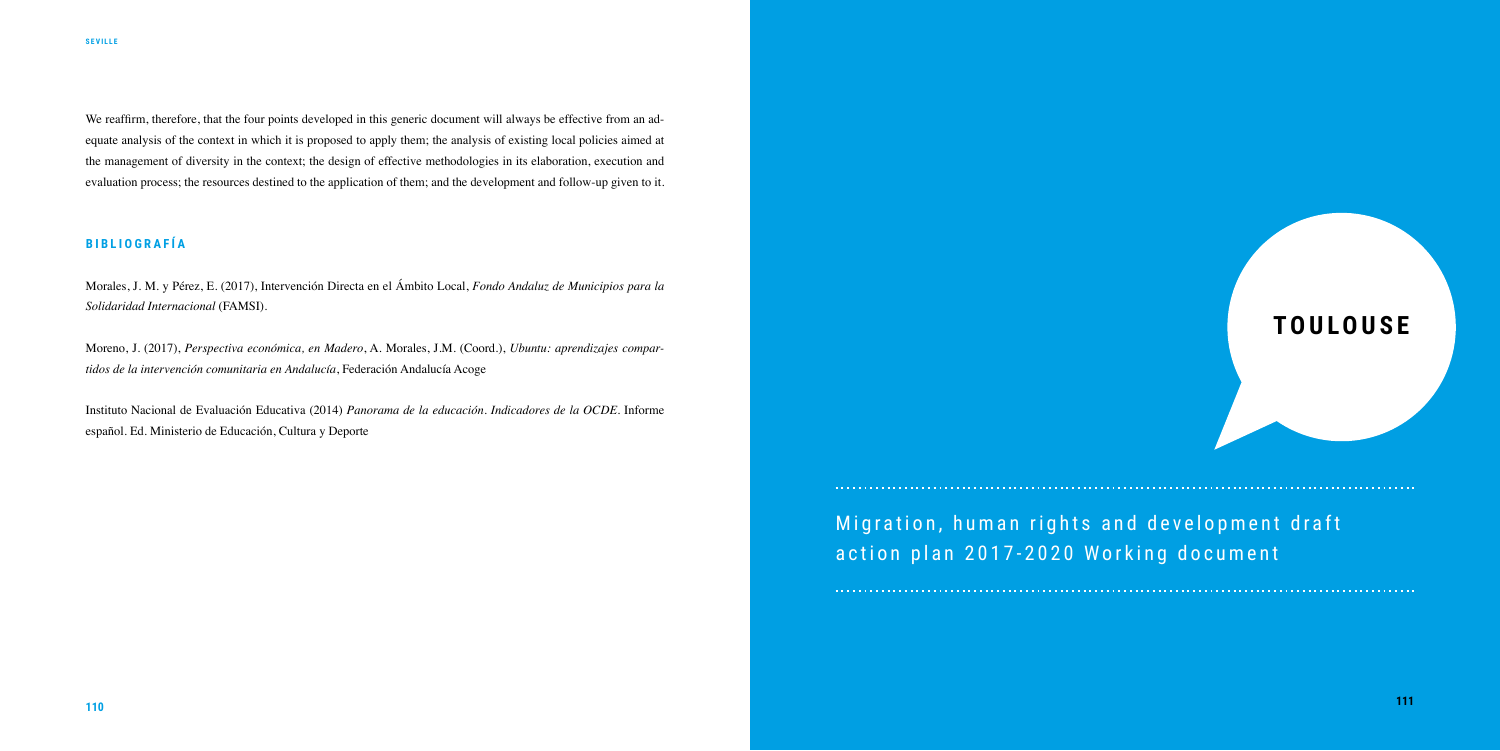Within the scope of the participatory approach and with support from the AMITIE CODE trainees, you are encouraged to consider the initiatives that could be implemented under your local authority

#### **INTRODUCTION**

- the United Nations Universal Declaration of Human Rights,
- the international pact relating to civil and political rights,
- the European Convention for the Protection of Human Rights and Fundamental Freedoms,
- UNESCO's Universal Declaration on Cultural Diversity,
- directive 2000/43/CE of the Council of 29 June 2000 relating to implementation of the principle for the equal treatment of persons irrespective of racial or ethnic origin,
- French law No. 2008-496 of 27 May 2008 introducing various steps for adaptation to community legislation in the field of the fight against discrimination
- the French law on equality-citizenship of 6 July 2016

The action plan aims to improve the situation of migrant populations with a view to guaranteeing them equal access to their rights in accordance with the prerogatives of the normative international and national instruments defined as such by:

and also incentive measures implemented by the municipality through its involvement with various provisions, tools,

plans and signatures to diverse charters such as:

- the 10-point Plan of the European Coalition of Cities against Racism
- the European Charter for Human Rights in the City
- the Diversity Charter
- charters from a larger circle
- the Charter for Equality between Women and Men in the City and its Toulouse Action Plan
- the Plan for Equality and Citizenship
- the National Plan to Fight Racism and Antisemitism 2015-2017

Its main objective is to develop incentive, global and/or corrective measures aiming at migrants and enabling them to attain and develop their full potential and fulfilment as inhabitants of the City of Toulouse.

The migrant is a player in his or her path towards inclusion in the city. The latter must encourage this process and be a stakeholder in accomplishing it with regard to its competences.

The Plan aims at as broad an involvement as possible of all the players, whether they be concerned through their background as immigrants or through their commitment within civil society by an active contribution to the development of the capabilities of players in human rights, migrations and the development involved both in the public and private realms.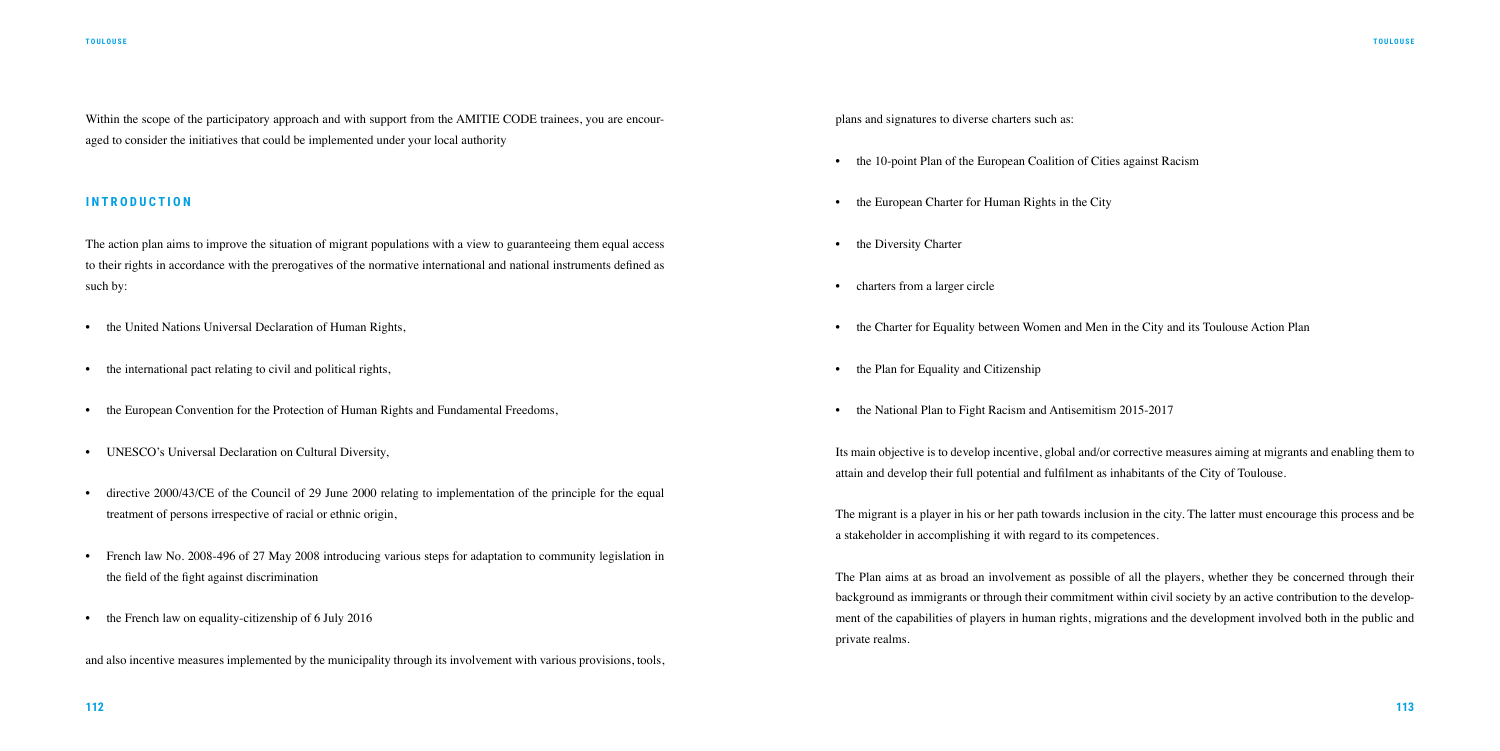The Action Plan must be measurable and must be covered by an evaluation listing achievable and precise actions. Indicators will allow its evaluation to be facilitated.

**The Action Plan will focus on municipal missions and competences around six strategic axes**:

1. **Protecting and promoting the migrants' rights and duties and education in human rights**

- 2. **Providing access to services and ensuring equality of opportunity for all**
- 3. **Participation of civil society**
- 4. **Cultural diversity as a source of exchange, dialogue and living together**
- 5. **Fostering tolerance and the fight against discrimination and racism**
- 6. **Favouring social cohesion and a shared sense of belonging**

Local governments must not only protect and promote migrants' rights but also inform immigrant communities correctly as to their rights and responsibilities. Migrants must be supported and encouraged to exercise their rights and duties and become active citizens.

## **1. PROTECTING AND PROMOTING MIGRANTS' RIGHTS AND DUTIES – AND EDUCA - TION IN HUMAN RIGHTS**

All migrants should be in a position to exercise their basic rights.

## **2. PROVIDING ACCESS TO SERVICES AND ENSURING EOUALITY OF OPPORTUNITY FOR ALL**

**Action 1**.: Ensuring migrants' access to their rights by providing hotlines in the City of Toulouse

**Action 2**: Developing resources and circuits for information on non-discrimination rights accessible to foreigners (translated information brochures, website, newsletter, information over the media, etc.)

**Action 3**: Formalising education in human rights for young people

**Action 4**: Setting up a "Citizen of Toulouse" pathway that promotes learning of the values of the Republic

For migrants to enjoy their principal rights, they must have access to social services. Communities of migrants can face obstacles in gaining access to such services due to cultural and linguistic differences, lack of information, financial constraints and discrimination, or the absence of legal status. Even when they are accessible, such services above all reflect the needs of the host population.

Local authorities are essential in providing social services and guaranteeing equality of access and treatment. Inclusive urban governance should strive to overcome inequalities and ensure adequate services for all inhabitants, in housing, education, health, jobs, social protection and leisure.

**Action 1**.: Ensuring migrants' access to their rights by providing hotlines in the City of Toulouse **Action 2**: Training municipal personnel meeting the public in intercultural relations **Action 3**: Training and alerting municipal personnel in non-discrimination and human rights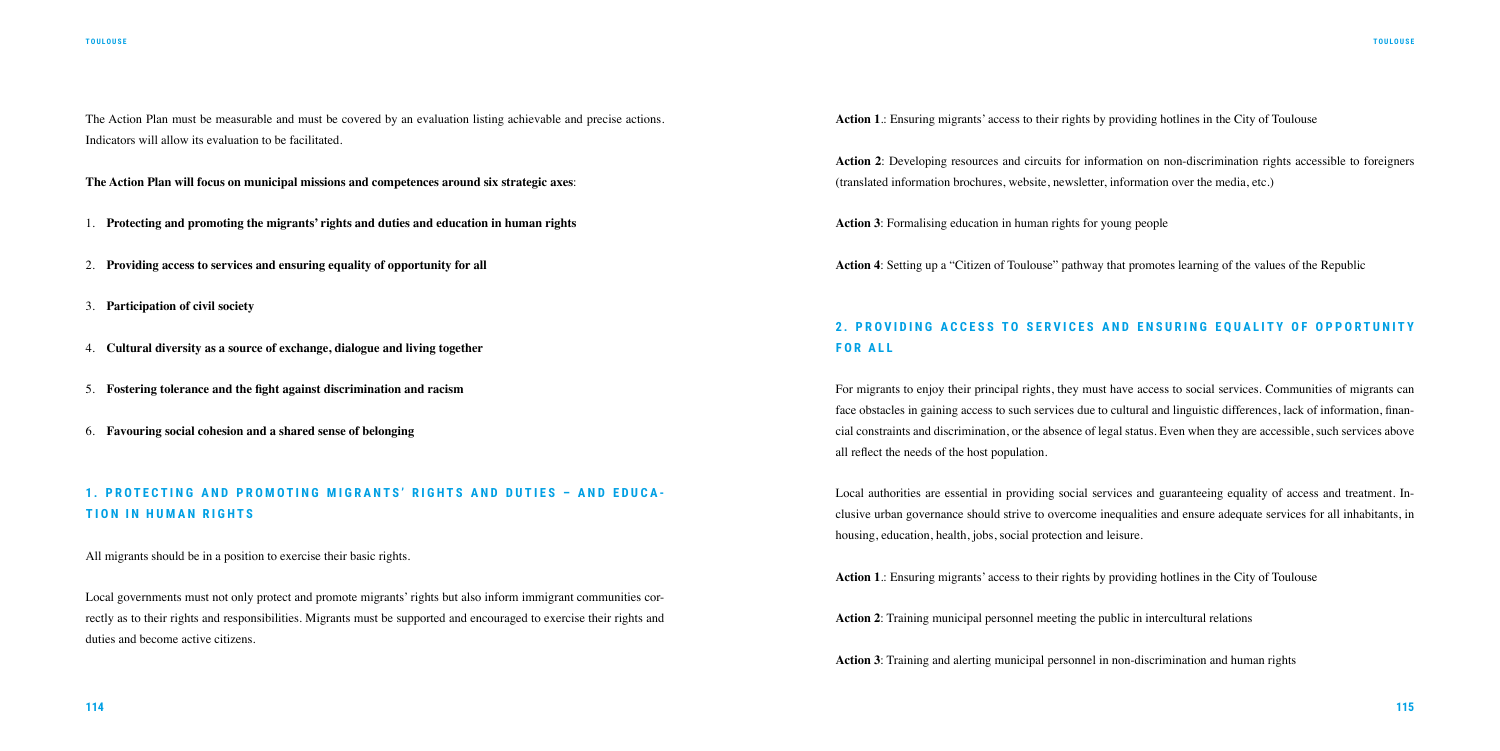**Action 4**: Evaluation by satisfaction survey on the action of municipal services

#### **3. PARTICIPATION IN CIVIL SOCIETY**

Getting participation in public affairs and political life is essential for cities to better respond to the needs of migrants, who are already French citizens or citizens to be.

To raise awareness as to the acquisition of citizenship, the local authorities are duty bound to involve migrants in participatory processes through the creation of channels allowing their views to be brought in.

**Action 1**: The City of Toulouse has set up a council of foreign residents called Toulouse Diversités whose objectives are to promote the values of the Republic, civic rights and diversity and fostering the insertion and economic, social and cultural integration of migrant populations.

#### **4. CULTURAL DIVERSITY AS A SOURCE OF EXCHANGE AND DIALOGUE**

Local authorities must foster mutual understanding and cultural diversity as a source of innovation and creativity.

By respecting cultural diversity, inclusive policies mean we can go beyond equality to recognise diversity in cultural, economic and social life.

Cities play a key role in ensuring access to local culture, supporting the cultural activities of migrants and cultural expression as tools for dialogue and intercultural exchanges.

**Action 1**: fostering the understanding of cultural diversity in the city's cultural events, especially those relating to

non-discrimination, the promotion of diversity and intercultural dialogue, and the memory of migrations,

**Action 2**: Organisation of an annual festival of cultural diversity, on 18th May (Diversity Day) with Toulouse Diversités,

**Action 3**: Construction of a human rights pathway and the history of migrations in Toulouse

#### **5. FOSTERING TOLERANCE AND THE FIGHT AGAINST DISCRIMINATION AND RACISM**

Migrants are often considered with suspicion by other members of society and can find themselves the brunt of populist and xenophobic utterances in politics and the media.

Intolerance, racism and discrimination continue to threaten individual development and coexistence between the various communities.

Local authorities can further tolerance within the community by targeting prejudices and poor knowledge, while also recognising the contribution made by migrants to the cultural and economic development of the host society.

In order to improve the integration of migrants in urban environments, cities can fight against discrimination and racism by undertaking significant actions aiming to prevent discrimination and encourage living together, living with others (Convivencia).

Addressing poor knowledge of cultural values and confronting sensitive issues, negative attitudes towards the host societies and stereotypes regarding migrants, cities can, through their inclusive policies, strengthen living together and mutual understanding.

**Action 1**: Participatory survey: a participatory survey aiming, with support from legal experts (rights lawyers, om-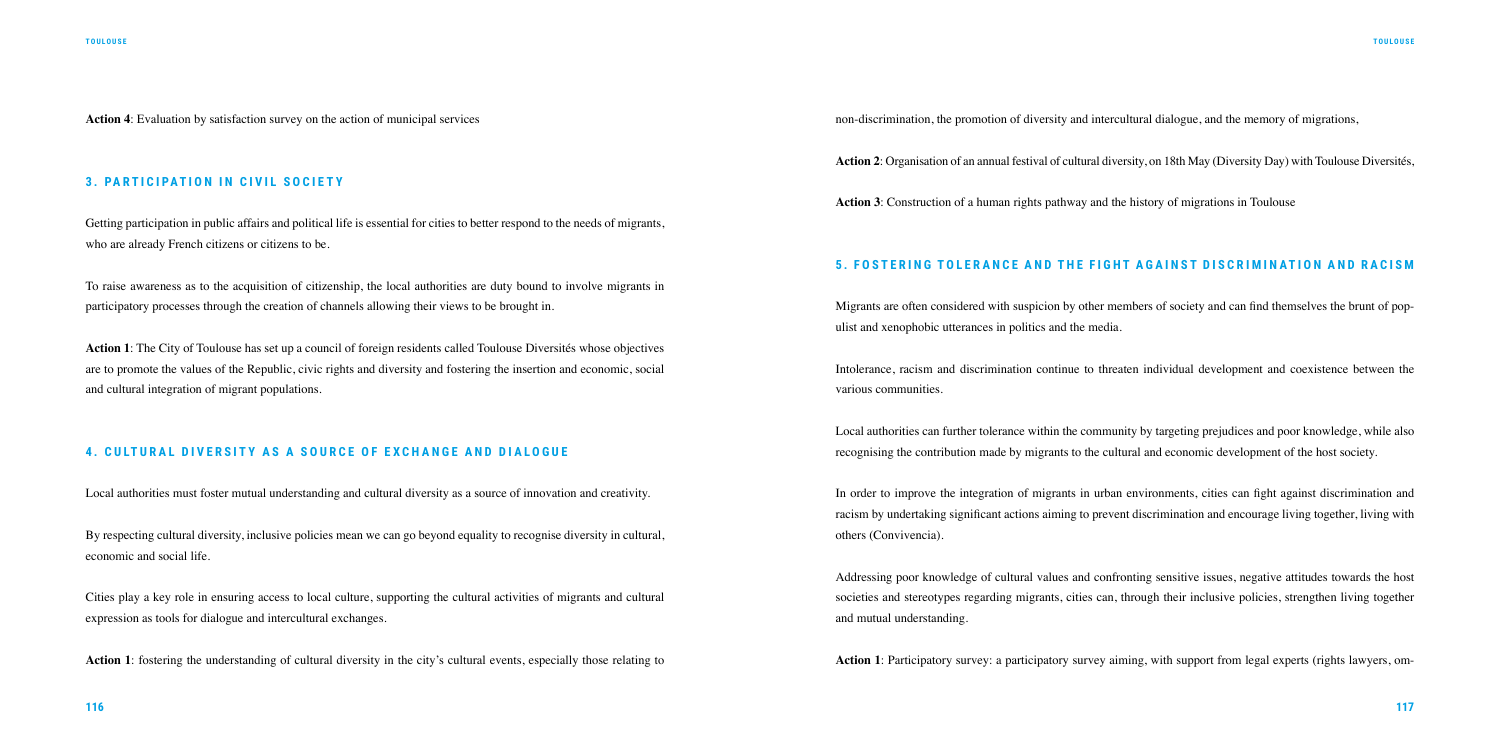budsmen, associations, etc.) to identify discriminating criteria in municipal by-laws with the aim of eliminating such non-legal criteria.

**Action 2**: Pursue initiatives for training in non-discrimination for the entire municipal workforce

**Action 3**: Informing and raising the awareness of all Toulouse people on non-discrimination and the fight against racism by disqualifying the stereotypes and prejudices that are the cause of most discriminations.

**Action 4**: Evaluation of the actions conducted by the city with respect to prevention and the fight against discriminations.

#### **6. FAVOURING SOCIAL COHESION AND A SHARED SENSE OF BELONGING**

Challenged by the diversity of multicultural cities and by successive migrations, local authorities play a key role in promoting solidarity and social cohesion.

To take on such social and cultural challenges and reinforce the inclusion of migrants, urban governance must promote shared values while respecting cultural diversity.

Cities rely on a strong feeling of belonging to the city to create harmonious societies.

The role of the local authorities does not just involve complying with the universal principles of human rights. It is also up to them to give expression to this locally through action plans.

Indeed, special attention must be devoted to the most vulnerable groups, giving them the means to accede to their rights and encouraging them to take an active part in public life.

**Action 1**: Through a strong cultural and intercultural life, by favouring access for the greatest number without distinction, being prepared to listen and encouraging participation and debate in the various consultative bodies without distinction as to origin, sex, sexual orientation, situation of disability, age, religion, political opinion, etc., the city plays a part in ensuring the inclusion of all in mutual understanding and *Convivencia.*